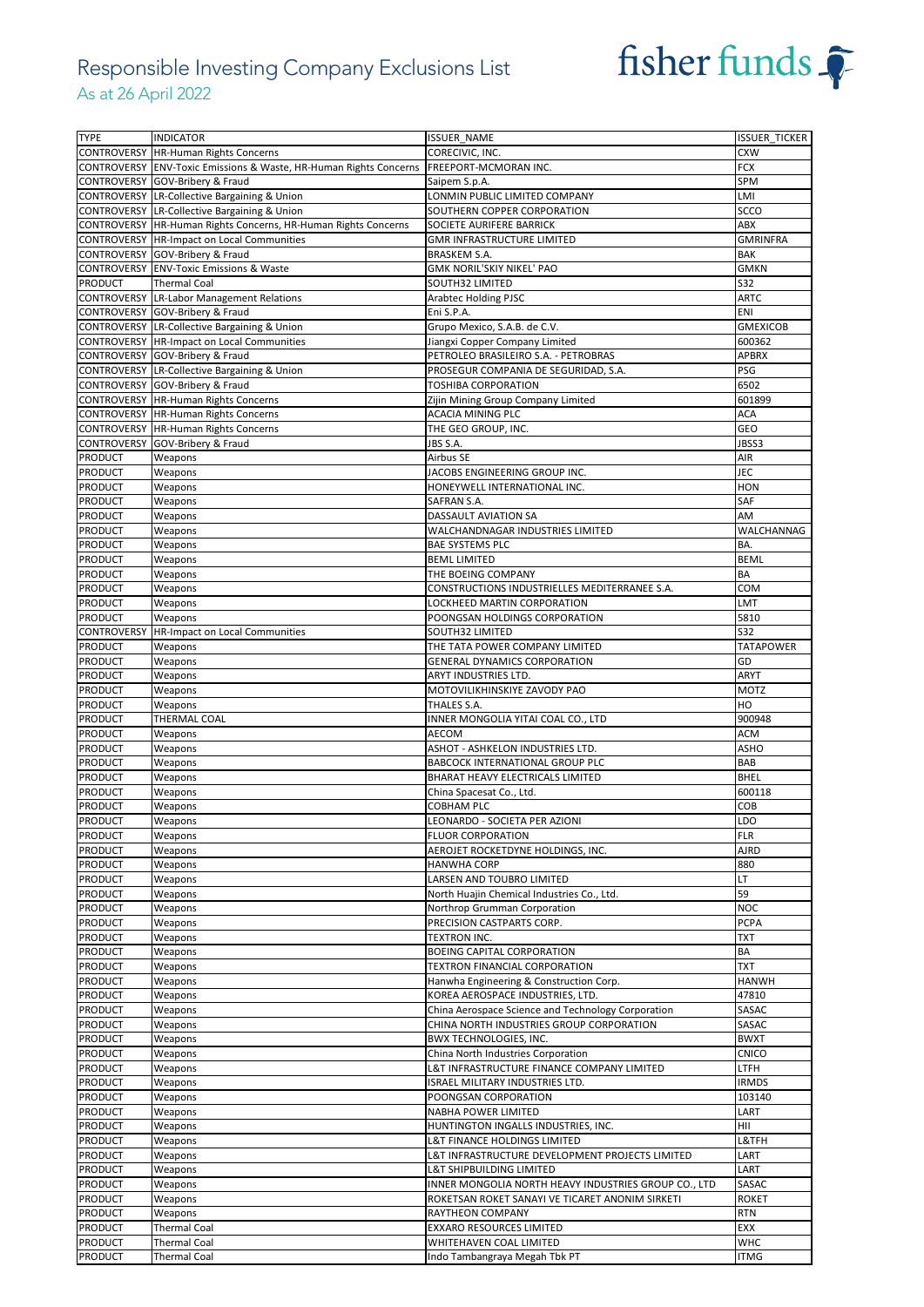

| <b>PRODUCT</b>            | <b>Thermal Coal</b>                        | GUJARAT MINERAL DEVELOPMENT CORPORATION LIMITED                      | <b>GMDCLTD</b>                   |
|---------------------------|--------------------------------------------|----------------------------------------------------------------------|----------------------------------|
| <b>PRODUCT</b>            | <b>Thermal Coal</b>                        | China Shenhua Energy Company Limited                                 | 601088                           |
| <b>PRODUCT</b>            | <b>Thermal Coal</b>                        | China Coal Energy Company Limited                                    | 601898                           |
| <b>PRODUCT</b>            | <b>Thermal Coal</b>                        | WASHINGTON H. SOUL PATTINSON AND COMPANY LIMITED                     | SOL                              |
| PRODUCT                   | <b>Thermal Coal</b>                        | CONSOL ENERGY INC.                                                   | <b>CNX</b>                       |
| PRODUCT                   | <b>Thermal Coal</b>                        | Energy Earth Public Company Limited                                  | <b>EARTH</b>                     |
| PRODUCT                   | <b>Thermal Coal</b>                        | Banpu Public Company Limited                                         | <b>BANPU</b>                     |
| PRODUCT                   | <b>TOBACCO</b>                             | CTO Public Company Ltd                                               | CTO                              |
| PRODUCT                   | <b>Thermal Coal</b><br><b>Thermal Coal</b> | PT United Tractors Tbk                                               | <b>UNTR</b><br>600188            |
| PRODUCT<br><b>PRODUCT</b> | <b>Thermal Coal</b>                        | Yanzhou Coal Mining Company Limited<br>PT Adaro Energy Tbk           | ADRO                             |
| <b>PRODUCT</b>            | <b>Thermal Coal</b>                        | Lubelski Wegiel Bogdanka SA                                          | <b>LWB</b>                       |
| PRODUCT                   | Tobacco                                    | <b>VPR Brands LP</b>                                                 | <b>VPRB</b>                      |
| PRODUCT                   | Tobacco                                    | Reynolds American Inc.                                               | RAI                              |
| PRODUCT                   | Tobacco                                    | Shumen Tabac AD                                                      | 3JZ                              |
| PRODUCT                   | Tobacco                                    | Slantse Stara Zagora Tabak AD                                        | 3JO                              |
| PRODUCT                   | Tobacco                                    | SCHWEITZER-MAUDUIT INTERNATIONAL, INC.                               | SWM                              |
| <b>PRODUCT</b>            | Tobacco                                    | Bangladesh Leaf Tobacco Co Ltd                                       | <b>BLTC</b>                      |
| PRODUCT                   | Tobacco                                    | Jerusalem Cigarette Co Ltd                                           | <b>JCC</b>                       |
| <b>PRODUCT</b>            | Tobacco                                    | Huabao International Holdings Limited                                | 336                              |
| PRODUCT                   | Tobacco                                    | JAPAN TOBACCO INC.                                                   | 2914                             |
| PRODUCT                   | Tobacco                                    | SHANGHAI INDUSTRIAL HOLDINGS LIMITED                                 | 363                              |
| PRODUCT                   | Tobacco                                    | Pazardzhik BTM AD                                                    | 4PZ                              |
| PRODUCT                   | Tobacco                                    | PT Gudang Garam Tbk                                                  | GGRM                             |
| PRODUCT                   | Tobacco                                    | NTC Industries Ltd                                                   | 526723                           |
| PRODUCT                   | Tobacco                                    | BRITISH AMERICAN TOBACCO (MALAYSIA) BERHAD                           | BAT                              |
| <b>PRODUCT</b>            | Tobacco                                    | Sinnar Bidi Udyog Ltd                                                | 509887                           |
| <b>PRODUCT</b>            | <b>TOBACCO</b>                             | <b>Eastern Company SAE</b>                                           | <b>EAST</b>                      |
| PRODUCT                   | Tobacco                                    | British American Tobacco Vranje a.d. Vranje                          | <b>DIVR</b>                      |
| PRODUCT                   | Tobacco                                    | Golden Tobacco Ltd                                                   | <b>GOLDENTOBC</b>                |
| PRODUCT                   | Tobacco                                    | Smokefree Innotec Inc                                                | <b>SFIO</b>                      |
| CONTROVERSY               | <b>HR-Human Rights Concerns</b>            | SERCO GROUP PLC                                                      | SRP                              |
| <b>PRODUCT</b>            | Tobacco                                    | UNIVERSAL CORPORATION                                                | <b>UVV</b>                       |
| PRODUCT                   | Tobacco                                    | VECTOR GROUP LTD.                                                    | VGR                              |
| PRODUCT                   | Tobacco                                    | Altria Group, Inc.                                                   | MO                               |
| <b>PRODUCT</b>            | Tobacco                                    | BRITISH AMERICAN TOBACCO BANGLADESH CO. LTD.                         | <b>BATBC</b><br>SRP              |
| <b>PRODUCT</b>            | Weapons                                    | <b>SERCO GROUP PLC</b>                                               |                                  |
| PRODUCT<br>PRODUCT        | Tobacco<br>Tobacco                         | BRITISH AMERICAN TOBACCO P.L.C.<br>British American Tobacco Uganda   | <b>BATS</b><br><b>BATU</b>       |
|                           |                                            |                                                                      |                                  |
|                           |                                            |                                                                      |                                  |
| PRODUCT                   | Tobacco                                    | British American Tobacco Zimbabwe (Holdings) Ltd                     | BAT                              |
| PRODUCT                   | Tobacco                                    | <b>Bulgartabac holding AD</b>                                        | 57B                              |
| PRODUCT                   | Tobacco                                    | CEYLON TOBACCO COMPANY PLC                                           | <b>CTC.N0000</b>                 |
| <b>PRODUCT</b>            | Tobacco                                    | Coka Duvanska Industrija ad Coka                                     | COKA                             |
| PRODUCT                   | Tobacco                                    | Philip Morris Operations a.d. Nis                                    | <b>DINN</b><br><b>GODFRYPHLP</b> |
| <b>PRODUCT</b><br>PRODUCT | Tobacco<br>Tobacco                         | GODFREY PHILLIPS INDIA LIMITED<br>Gotse Delchev Tabac AD             | 4GD                              |
| <b>PRODUCT</b>            | Tobacco                                    | PT Hanjaya Mandala Sampoerna Tbk                                     | <b>HMSP</b>                      |
| <b>PRODUCT</b>            | Tobacco                                    | Hrvatski Duhani dd                                                   | HRDH-R-A                         |
| <b>PRODUCT</b>            | Tobacco                                    | <b>ITC LIMITED</b>                                                   | <b>ITC</b>                       |
| PRODUCT                   | Tobacco                                    | <b>IMPERIAL BRANDS PLC</b>                                           | IMB                              |
| PRODUCT                   | Tobacco                                    | AL-EQBAL INVESTMENT COMPANY PLC                                      | <b>EICO</b>                      |
| PRODUCT                   | Tobacco                                    | KT&G Corporation                                                     | 33780                            |
| PRODUCT                   | Tobacco                                    | Karelia Tobacco Company Inc SA                                       | KARE                             |
| PRODUCT                   | Tobacco                                    | Khyber Tobacco Company Ltd                                           | KHTC                             |
| PRODUCT                   | TOBACCO                                    | PT Bentoel International Investama Tbk                               | RMBA                             |
| <b>PRODUCT</b>            | Tobacco                                    | Wee-Cig International Corp                                           | WCIG                             |
| <b>PRODUCT</b>            | Tobacco                                    | HEALTHIER CHOICES MANAGEMENT CORP.                                   | <b>HCMC</b>                      |
| <b>PRODUCT</b>            | Tobacco                                    | Nicotiana BT Holding AD                                              | 6N2                              |
| PRODUCT                   | Tobacco                                    | CONG TY CO PHAN NGAN SON                                             | <b>NST</b>                       |
| PRODUCT                   | Tobacco                                    | Pakistan Tobacco Company Ltd                                         | PAKT                             |
| <b>PRODUCT</b>            | Tobacco                                    | Philip Morris CR as                                                  | <b>TABAK</b>                     |
| PRODUCT                   | Tobacco                                    | MEDIGREEN HOLDINGS CORPORATION                                       | <b>RFMK</b>                      |
| PRODUCT                   | Tobacco                                    | SILA HOLDING PIC                                                     | 6S5                              |
| PRODUCT                   | Tobacco                                    | Societe Ivoirienne des Tabacs SA                                     | <b>STBC</b>                      |
| PRODUCT                   | Tobacco                                    | Swedish Match AB                                                     | SWMA                             |
| PRODUCT                   | Tobacco                                    | Duvanska industrija ad Bujanovac                                     | <b>DIBB</b><br>XXII              |
| PRODUCT<br>PRODUCT        | Tobacco<br>Tobacco                         | 22ND CENTURY GROUP, INC.<br>Tutunski Kombinat AD Prilep              | TKPR                             |
| PRODUCT                   | Tobacco                                    | Union Tobacco and Cigarette Industries Company PSC                   | <b>UTOB</b>                      |
| <b>PRODUCT</b>            | Tobacco                                    | VST INDUSTRIES LIMITED                                               | <b>VSTIND</b>                    |
| PRODUCT                   | Tobacco                                    | Icon Vapor Inc                                                       | <b>ICNVQ</b>                     |
| PRODUCT                   | Tobacco                                    | ELECTRONIC CIGARETTES INTERNATIONAL GROUP, LTD.                      | <b>ECIGQ</b>                     |
| PRODUCT                   | Tobacco                                    | TURNING POINT BRANDS, INC.                                           | TPB                              |
| PRODUCT                   | Tobacco                                    | Philip Morris International Inc.                                     | PM                               |
| PRODUCT                   | Tobacco                                    | Virat Crane Industries Ltd                                           | 519457                           |
| PRODUCT                   | Tobacco                                    | Tanzania Cigarette Co Ltd                                            | TCC                              |
| PRODUCT<br>PRODUCT        | Tobacco<br>Tobacco                         | FABRIKA DUHANA SARAJEVO D.D. SARAJEVO<br>Vapor Hub International Inc | <b>FDSSR</b><br>VHUB             |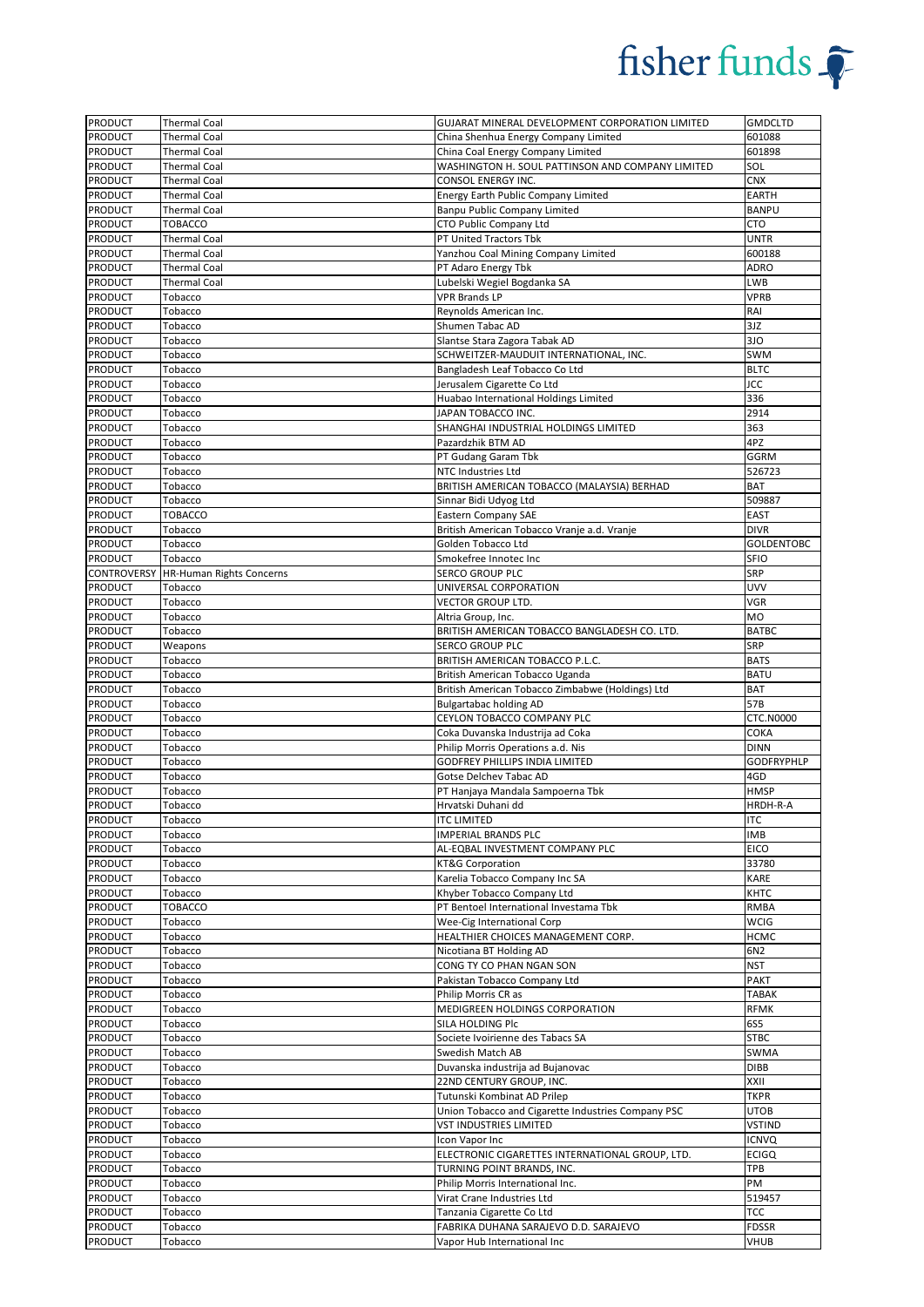| PRODUCT                          | THERMAL COAL                             | <b>Bukit Asam Tbk PT</b>                                     | <b>PTBA</b>        |
|----------------------------------|------------------------------------------|--------------------------------------------------------------|--------------------|
| PRODUCT                          | Tobacco                                  | Wismilak Inti Makmur Tbk PT                                  | <b>WIIM</b>        |
| PRODUCT                          | Tobacco                                  | THE WEST INDIAN TOBACCO COMPANY LIMITED                      | wco                |
| PRODUCT                          | Tobacco                                  | SCANDINAVIAN TOBACCO GROUP A/S                               | <b>STG</b>         |
| <b>PRODUCT</b>                   | Tobacco                                  | Kimree Inc                                                   | <b>KREE</b>        |
| <b>PRODUCT</b>                   | <b>Thermal Coal</b>                      | <b>GLENCORE PLC</b>                                          | <b>GLEN</b>        |
| PRODUCT                          | <b>Thermal Coal</b>                      | ANGLO AMERICAN PLC                                           | AAL                |
| PRODUCT                          | <b>Thermal Coal</b>                      | Mitsubishi Corporation                                       | 8058               |
| PRODUCT                          | <b>Thermal Coal</b>                      | Idemitsu Kosan Co., Ltd.                                     | 5019               |
| <b>PRODUCT</b>                   | <b>Thermal Coal</b>                      | TOYOTA TSUSHO CORPORATION                                    | 8015               |
| PRODUCT                          | THERMAL COAL                             | COAL INDIA LTD                                               | COALINDIA          |
| PRODUCT                          | <b>WEAPONS</b>                           | HANWHA TECHWIN CO., LTD                                      | 12450              |
| <b>PRODUCT</b>                   | THERMAL COAL                             | ARCH COAL, INC.                                              | ARCH               |
| <b>PRODUCT</b>                   | THERMAL COAL                             | DMCI HOLDINGS INC.                                           | <b>DMC</b>         |
| PRODUCT                          | THERMAL COAL                             | PT Bumi Resources Tbk                                        | <b>BUMI</b>        |
| PRODUCT                          | THERMAL COAL                             | PT Delta Dunia Makmur Tbk                                    | <b>DOID</b>        |
| PRODUCT                          | THERMAL COAL                             | PT Harum Energy Tbk                                          | <b>HRUM</b>        |
| PRODUCT                          | <b>TOBACCO</b>                           | TSL Ltd                                                      | <b>TSL</b>         |
| PRODUCT                          | <b>TOBACCO</b>                           | MAJESTY GOLF & Co., Ltd                                      | 7834               |
| PRODUCT                          | WEAPONS                                  | NATIONAL PRESTO INDUSTRIES, INC.                             | <b>NPK</b>         |
| <b>PRODUCT</b>                   | <b>WEAPONS</b>                           | SOCIETE DE FINANCEMENT GE CAPITAL DU CANADA                  | GE                 |
| <b>PRODUCT</b>                   | Weapons                                  | INNER MONGOLIA NORTH HEAVY INDUSTRIES GROUP CORP. LTD        | <b>SASAC</b>       |
| CONTROVERSY                      | LR-Health & Safety                       | NTPC LIMITED                                                 | <b>NTPC</b>        |
| PRODUCT                          | <b>WEAPONS</b>                           | HINDUSTAN AERONAUTICS LIMITED                                |                    |
| <b>PRODUCT</b>                   | THERMAL COAL                             | CNX RESOURCES CORPORATION                                    | <b>CNX</b>         |
| PRODUCT                          | <b>TOBACCO</b>                           | IMPERIAL BRANDS FINANCE PLC                                  | <b>IMT</b>         |
| PRODUCT                          | <b>TOBACCO</b>                           | British American Tobacco Kenya plc                           | <b>BATK</b>        |
| PRODUCT                          | WEAPONS                                  | UNITED TECHNOLOGIES CORPORATION                              | <b>UTX</b>         |
| PRODUCT                          | <b>WEAPONS</b>                           | Larsen & Toubro Infotech Ltd                                 | LTI                |
| <b>PRODUCT</b>                   | <b>TOBACCO</b>                           | Duvanski Kombinat ad u stecaju Podgorica                     | <b>DKPG</b>        |
| <b>CONTROVERSY</b>               | GOV-Bribery & Fraud                      | Novartis AG                                                  | <b>NOVN</b>        |
| PRODUCT                          | <b>TOBACCO</b>                           | PHILIP MORRIS (PAKISTAN) LTD                                 | <b>PMPK</b>        |
| PRODUCT                          | THERMAL COAL                             | AGRITRADE RESOURCES LIMITED                                  | 1131               |
| PRODUCT                          | <b>WEAPONS</b>                           | <b>GKN LIMITED</b>                                           | <b>GKNA</b>        |
| <b>PRODUCT</b>                   | <b>WEAPONS</b>                           | ODK UMPO PAO                                                 | <b>UFMO</b>        |
| PRODUCT                          | <b>TOBACCO</b>                           | Pyxus International, Inc.                                    | <b>PYX</b>         |
|                                  |                                          |                                                              |                    |
| PRODUCT                          | <b>TOBACCO</b>                           | <b>B.A.T CAPITAL CORPORATION</b>                             |                    |
| <b>PRODUCT</b>                   | <b>TOBACCO</b>                           | B.A.T. INTERNATIONAL FINANCE P.L.C.                          | <b>59BN</b>        |
| <b>PRODUCT</b>                   | <b>TOBACCO</b>                           | Fyolo Technology Corp                                        | AHII               |
|                                  |                                          |                                                              |                    |
| PRODUCT                          | WEAPONS                                  | NORTHROP GRUMMAN INNOVATION SYSTEMS, INC.                    | AD9S               |
| PRODUCT                          | WEAPONS                                  | KBR, INC.                                                    | <b>KBR</b>         |
| PRODUCT                          | <b>TOBACCO</b>                           | STANDARD DIVERSIFIED INC.                                    | SDI                |
| PRODUCT                          | <b>TOBACCO</b>                           | Union Investment Corporation PSC                             | <b>UINV</b>        |
| PRODUCT                          | <b>TOBACCO</b>                           | Veles Tabak AD Veles                                         |                    |
| CONTROVERSY                      | <b>CUST-Product Safety &amp; Quality</b> | ATLANTIA S.P.A.                                              | <b>ATL</b>         |
| PRODUCT                          | <b>WEAPONS</b>                           | ROCKWELL COLLINS, INC.                                       | COL                |
| <b>PRODUCT</b>                   | <b>TOBACCO</b>                           | Agraflora Organics International Inc                         | AGRA               |
| PRODUCT                          | WEAPONS                                  | <b>Bharat Dynamics Ltd</b>                                   |                    |
| PRODUCT                          | <b>WEAPONS</b>                           | Anhui Great Wall Military Industry Co Ltd                    |                    |
| PRODUCT                          | THERMAL COAL                             | Anhui Hengyuan Coal Industry and Electricity Power Co., Ltd. | 600971             |
| PRODUCT                          | THERMAL COAL                             | Inner Mongolia PingZhuang Energy Resources CO., LTD          | 780                |
| PRODUCT                          | THERMAL COAL                             | NEW HOPE CORPORATION LIMITED                                 | <b>NHC</b>         |
| PRODUCT                          | THERMAL COAL                             | Datong Coal Industry Co., Ltd.                               | 601001             |
| PRODUCT                          | THERMAL COAL                             | CHINA COAL XINJI ENERGY CO., LTD                             | 601918             |
| <b>PRODUCT</b>                   | THERMAL COAL                             | ALLIANCE RESOURCE PARTNERS, L.P.                             | ARLP               |
| <b>PRODUCT</b>                   | THERMAL COAL                             | SHANGHAI DATUN ENERGY RESOURCES CO., LTD.                    | 600508             |
| PRODUCT                          | THERMAL COAL                             | Yang Quan Coal Industry (Group) Co., Ltd.                    | 600348             |
| PRODUCT                          | THERMAL COAL                             | Shanxi Lanhua Sci-tech Venture Co., Ltd.                     | 600123             |
| <b>PRODUCT</b>                   | <b>TOBACCO</b>                           | Vapor Group Inc                                              | VPOR               |
| PRODUCT                          | THERMAL COAL                             | Beijing Haohua Energy Resource Co., Ltd.                     |                    |
| PRODUCT                          | THERMAL COAL                             | GEO ENERGY RESOURCES LIMITED                                 | RE4                |
| PRODUCT                          | THERMAL COAL                             | FORESIGHT ENERGY LP                                          | <b>FELP</b>        |
| <b>PRODUCT</b>                   | THERMAL COAL                             | <b>BHP GROUP PLC</b>                                         | <b>BHP</b>         |
| PRODUCT                          | THERMAL COAL                             | BHP GROUP LIMITED                                            | <b>BHP</b>         |
| <b>PRODUCT</b>                   | <b>WEAPONS</b>                           | ELBIT SYSTEMS LTD                                            | <b>ESLT</b>        |
| PRODUCT                          | <b>WEAPONS</b>                           | ROLLS-ROYCE HOLDINGS PLC                                     | RR.                |
| PRODUCT                          | <b>WEAPONS</b>                           | LEIDOS HOLDINGS, INC.                                        | LDOS               |
| <b>PRODUCT</b>                   | THERMAL COAL                             | PEABODY ENERGY CORPORATION                                   | <b>BTU</b>         |
| PRODUCT                          | <b>TOBACCO</b>                           | CHINA FLAVORS AND FRAGRANCES COMPANY LIMITED                 | 3318               |
| PRODUCT                          | <b>WEAPONS</b>                           | MELROSE INDUSTRIES PLC                                       | <b>MRO</b>         |
| <b>PRODUCT</b>                   | THERMAL COAL                             | Shanxi Lu'an Environmental Energy Dev. Co., Ltd              | 601699             |
| <b>PRODUCT</b>                   | THERMAL COAL                             | PT Indika Energy Tbk                                         | <b>INDY</b>        |
|                                  |                                          |                                                              |                    |
| PRODUCT                          | THERMAL COAL                             | Shaanxi Coal Industry Company Limited                        | 601225             |
| PRODUCT                          | <b>WEAPONS</b>                           | Compagnie Financiere Richemont SA                            | BCRWZ1             |
| <b>PRODUCT</b>                   | <b>WEAPONS</b>                           | Olin Corporation                                             | OLN                |
| <b>PRODUCT</b>                   | <b>WEAPONS</b>                           | Daicel Corporation                                           | 4202               |
| <b>PRODUCT</b><br><b>PRODUCT</b> | <b>WEAPONS</b><br><b>WEAPONS</b>         | <b>NOF Corporation</b><br>Sturm, Ruger & Company, Inc.       | 4403<br><b>RGR</b> |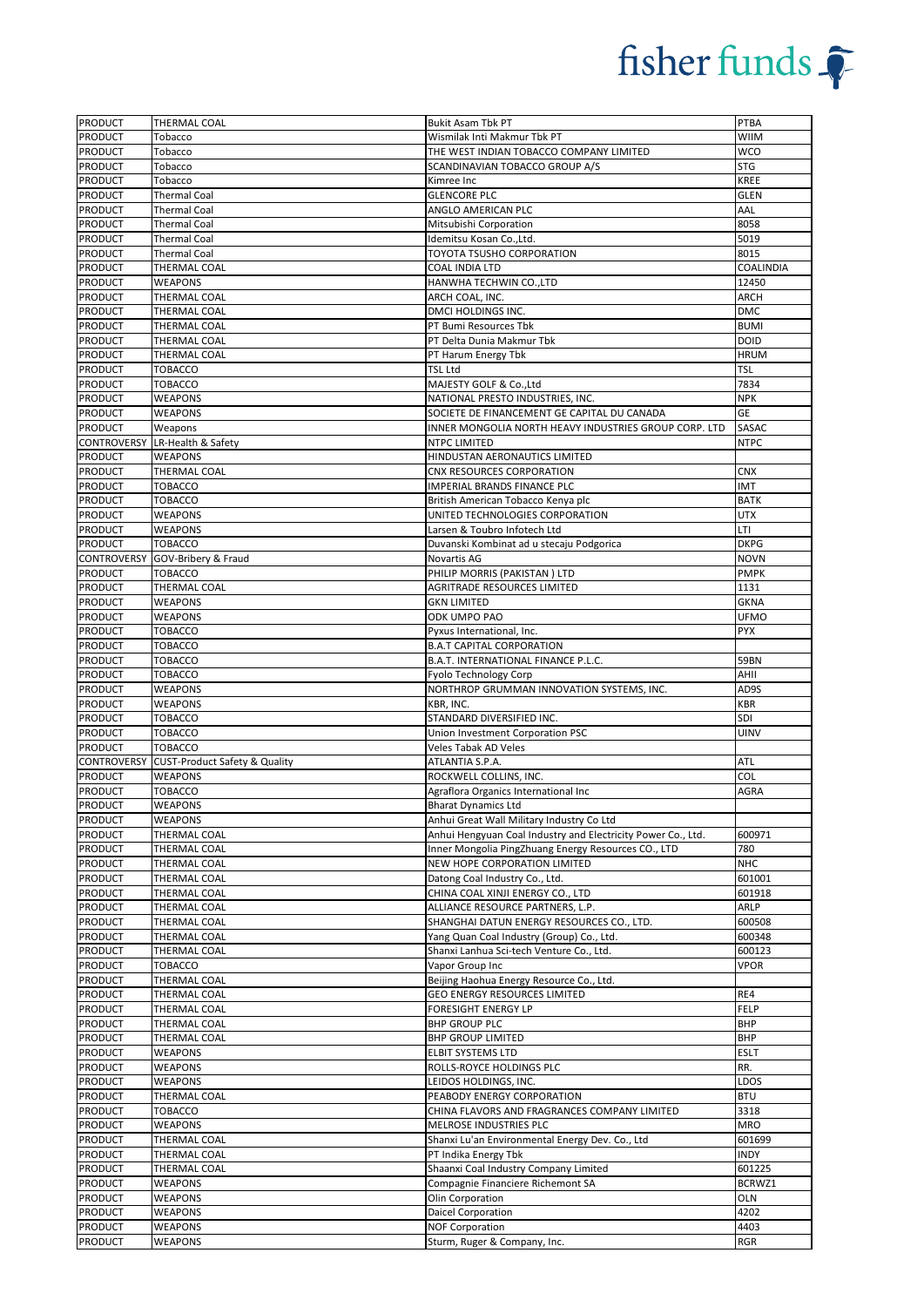| PRODUCT        | <b>WEAPONS</b>                                          | American Outdoor Brands Corporation       | AOBC         |
|----------------|---------------------------------------------------------|-------------------------------------------|--------------|
| <b>PRODUCT</b> | <b>WEAPONS</b>                                          | S & T Motiv Co., Ltd.                     | 651543       |
| PRODUCT        | <b>WEAPONS</b>                                          | Vista Outdoor Inc                         | <b>VSTO</b>  |
| PRODUCT        | WEAPONS                                                 | Clarus Corporation                        | <b>CLAR</b>  |
| PRODUCT        | <b>WEAPONS</b>                                          | Howa Machinery, Ltd.                      | 6203         |
| PRODUCT        | <b>WEAPONS</b>                                          | Miroku Corporation                        | 7983         |
| PRODUCT        | <b>WEAPONS</b>                                          | Los Portales SA                           | B3YKS2       |
| PRODUCT        | WEAPONS                                                 | Verney-Carron SA                          | 534650       |
| PRODUCT        | <b>WEAPONS</b>                                          | AVIBRAS INDUSTRIA AEROESPACIAL SA         |              |
| PRODUCT        | <b>WEAPONS</b>                                          | KLX INC.                                  | BA           |
| <b>PRODUCT</b> | <b>THERMAL COAL</b>                                     | CLOUD PEAK ENERGY INC.                    | <b>CLD</b>   |
|                | CONTROVERSY   HR-Impact on Local Communities            | <b>PG&amp;E CORPORATION</b>               | PCG          |
| PRODUCT        | <b>WEAPONS</b>                                          | LIG NEX1 CO., LTD.                        | 79550        |
| PRODUCT        | <b>WEAPONS</b>                                          | <b>THALES SA</b>                          | HO           |
| <b>PRODUCT</b> | <b>TOBACCO</b>                                          | Tanzania Cigarette Company Ltd            | TCC          |
| PRODUCT        | <b>TOBACCO</b>                                          | A1 Group Inc                              |              |
|                | <b>CONTROVERSY HR-Impact on Local Communities</b>       | PETROLEOS DEL PERU - PETROPERU S.A.       | PETROBC1     |
|                | <b>CONTROVERSY HR-Impact on Local Communities</b>       | VALE S.A.                                 | VALE3        |
| PRODUCT        | <b>WEAPONS</b>                                          | Airbus Finance B.V.                       | AIR          |
| PRODUCT        | THERMAL COAL                                            | Alfa Energi Investama Tbk PT              | <b>FIRE</b>  |
| PRODUCT        | <b>WEAPONS</b>                                          | Avibras Industria Aeroespacial S/A.       |              |
|                |                                                         |                                           |              |
| PRODUCT        | <b>TOBACCO</b>                                          | BADECO ADRIA d.d. Sarajevo                | <b>FDSSR</b> |
| PRODUCT        | <b>WEAPONS</b>                                          | BAE SYSTEMS FINANCE INC.                  | <b>BAES</b>  |
| PRODUCT        | WEAPONS                                                 | BAE SYSTEMS HOLDINGS INC.                 | <b>BAES</b>  |
| PRODUCT        | THERMAL COAL                                            | Berkshire Hathaway Inc                    | <b>BRK</b>   |
| PRODUCT        | <b>WEAPONS</b>                                          | BOEING DISTRIBUTION SERVICES, INC.        | BA           |
| <b>PRODUCT</b> | <b>WEAPONS</b>                                          | <b>CNIM GROUPE SA</b>                     | COM          |
| PRODUCT        | THERMAL COAL                                            | <b>Electric Power Development Company</b> | 9513         |
| PRODUCT        | <b>TOBACCO</b>                                          | Indonesian Tobacco Tbk PT                 |              |
| PRODUCT        | <b>TOBACCO</b>                                          | JT International Financial Services B.V.  |              |
| <b>PRODUCT</b> | <b>WEAPONS</b>                                          | L&T TECHNOLOGY SERVICES LIMITED           | LTTS         |
| PRODUCT        | THERMAL COAL                                            | NACCO INDUSTRIES, INC.                    | <b>NC</b>    |
| PRODUCT        | <b>WEAPONS</b>                                          | NORTHROP GRUMMAN SYSTEMS CORPORATION      | <b>NOC</b>   |
| PRODUCT        | <b>WEAPONS</b>                                          | RAYTHEON TECHNOLOGIES CORPORATION         | <b>RTX</b>   |
| PRODUCT        | THERMAL COAL                                            | <b>Ressources Teck Limitee</b>            | <b>TECK</b>  |
| <b>PRODUCT</b> | <b>WEAPONS</b>                                          | <b>SAFRAN SA</b>                          | SAF          |
| PRODUCT        | THERMAL COAL                                            | Semirara Mining and Power Corporation     | SCC          |
| PRODUCT        | <b>TOBACCO</b>                                          | Veles Tabak AD Veles vo stecaj            |              |
|                | CONTROVERSY HR-Impact on Local Communities              | <b>PG&amp;E CORPORATION</b>               | PCG          |
|                | CONTROVERSY HR-Impact on Local Communities              | PETROLEOS DEL PERU - PETROPERU S.A.       | PETROBC1     |
|                | CONTROVERSY HR-Human Rights Concerns                    | THE GEO GROUP, INC.                       | GEO          |
|                | <b>CONTROVERSY HR-Human Rights Concerns</b>             | CORECIVIC, INC.                           | <b>CXW</b>   |
|                | CONTROVERSY LR-Health & Safety                          | SEVERSTAL' PAO                            | <b>CHMF</b>  |
|                | CONTROVERSY CUST-Product Safety & Quality               | THE BOEING COMPANY                        | BA           |
|                | CONTROVERSY HR-Impact on Local Communities              | <b>PG&amp;E CORPORATION</b>               | PCG          |
|                |                                                         |                                           | <b>BHP</b>   |
| <b>PRODUCT</b> | CONTROVERSY ENV-Toxic Emissions & Waste                 | <b>BHP GROUP LIMITED</b>                  |              |
|                | FOR-PROFIT-PRISONS                                      | THE GEO GROUP, INC.                       | GEO          |
|                | <b>CONTROVERSY ENV-Toxic Emissions &amp; Waste</b>      | PT Indonesia Asahan Aluminium (Persero)   | <b>INALM</b> |
|                | CONTROVERSY HR-Human Rights Concerns                    | PT Indonesia Asahan Aluminium (Persero)   | <b>INALM</b> |
|                | <b>CONTROVERSY LR-Collective Bargaining &amp; Union</b> | PT Indonesia Asahan Aluminium (Persero)   | <b>INALM</b> |
| PRODUCT        | FOR-PROFIT-PRISONS                                      | Sodexo SA                                 | SW           |
| PRODUCT        | FOR-PROFIT-PRISONS                                      | G4S PLC                                   | GFS          |
| PRODUCT        | FOR-PROFIT-PRISONS                                      | CoreCivic Inc                             | <b>CXW</b>   |
| PRODUCT        | FOR-PROFIT-PRISONS                                      | SERCO GROUP PLC                           | SRP          |
| PRODUCT        | THERMAL COAL                                            | ARCH RESOURCES, INC.                      | ARCH         |
| PRODUCT        | <b>TOBACCO</b>                                          | B.A.T. Netherlands Finance B.V.           |              |
|                | CONTROVERSY ENV-Toxic Emissions & Waste                 | GMK NORIL'SKIY NIKEL' PAO                 | <b>GMKN</b>  |
|                | CONTROVERSY GOV-Bribery & Fraud                         | Wirecard AG                               | <b>WDI</b>   |
| <b>PRODUCT</b> | <b>TOBACCO</b>                                          | GILLA INC.                                | GLLA         |
| PRODUCT        | <b>TOBACCO</b>                                          | China Boton Group Company Limited         | 3318         |
| PRODUCT        | <b>TOBACCO</b>                                          | Old Holdco, Inc.                          | DM8N         |
| PRODUCT        | <b>TOBACCO</b>                                          | Union Investment Corp. P.L.C.             | UINV         |
| PRODUCT        | <b>FOSSIL FUELS</b>                                     | 397 JSC                                   | BCB VN       |
| <b>PRODUCT</b> | <b>FOSSIL FUELS</b>                                     | AAG ENERGY HOLDINGS LTD                   | 2686 HK      |
| PRODUCT        | <b>FOSSIL FUELS</b>                                     | <b>AB IGRENE</b>                          | ABI<br>SS    |
| PRODUCT        | <b>FOSSIL FUELS</b>                                     | ABILENE OIL AND GAS LTD                   | ABL<br>AU    |
| PRODUCT        | <b>FOSSIL FUELS</b>                                     | ABRAXAS PETROLEUM CORP                    | AXAS US      |
| PRODUCT        | <b>FOSSIL FUELS</b>                                     | ABSOLUTE CLEAN ENERGY PCL                 | ACE<br>TB    |
| PRODUCT        | <b>FOSSIL FUELS</b>                                     | <b>ACTION ENERGY INC</b>                  | AECFF US     |
| PRODUCT        | <b>FOSSIL FUELS</b>                                     | ACTIVA RESOURCES AG                       | NXI<br>GR    |
| PRODUCT        | <b>FOSSIL FUELS</b>                                     | ADARO ENERGY TBK PT                       | ADRO IJ      |
| PRODUCT        | <b>FOSSIL FUELS</b>                                     | ADVANTAGE OIL & GAS LTD                   | AAV<br>CN    |
| PRODUCT        | <b>FOSSIL FUELS</b>                                     | ADX ENERGY LTD                            | ADX AU       |
| PRODUCT        | FOSSIL FUELS                                            | AGANNEFTEGAZGEOLOGIA-BRD                  | ANGG RU      |
| PRODUCT        |                                                         | AGRITRADE RESOURCES LTD                   | 1131 HK      |
| PRODUCT        | <b>FOSSIL FUELS</b>                                     |                                           |              |
|                | <b>FOSSIL FUELS</b>                                     | AKER BP ASA                               | AKERBP NO    |
| PRODUCT        | <b>FOSSIL FUELS</b>                                     | ALFA ENERGI INVESTAMA TBK PT              | FIRE IJ      |
| PRODUCT        | <b>FOSSIL FUELS</b>                                     | ALLIANCE RESOURCE PARTNERS                | ARLP US      |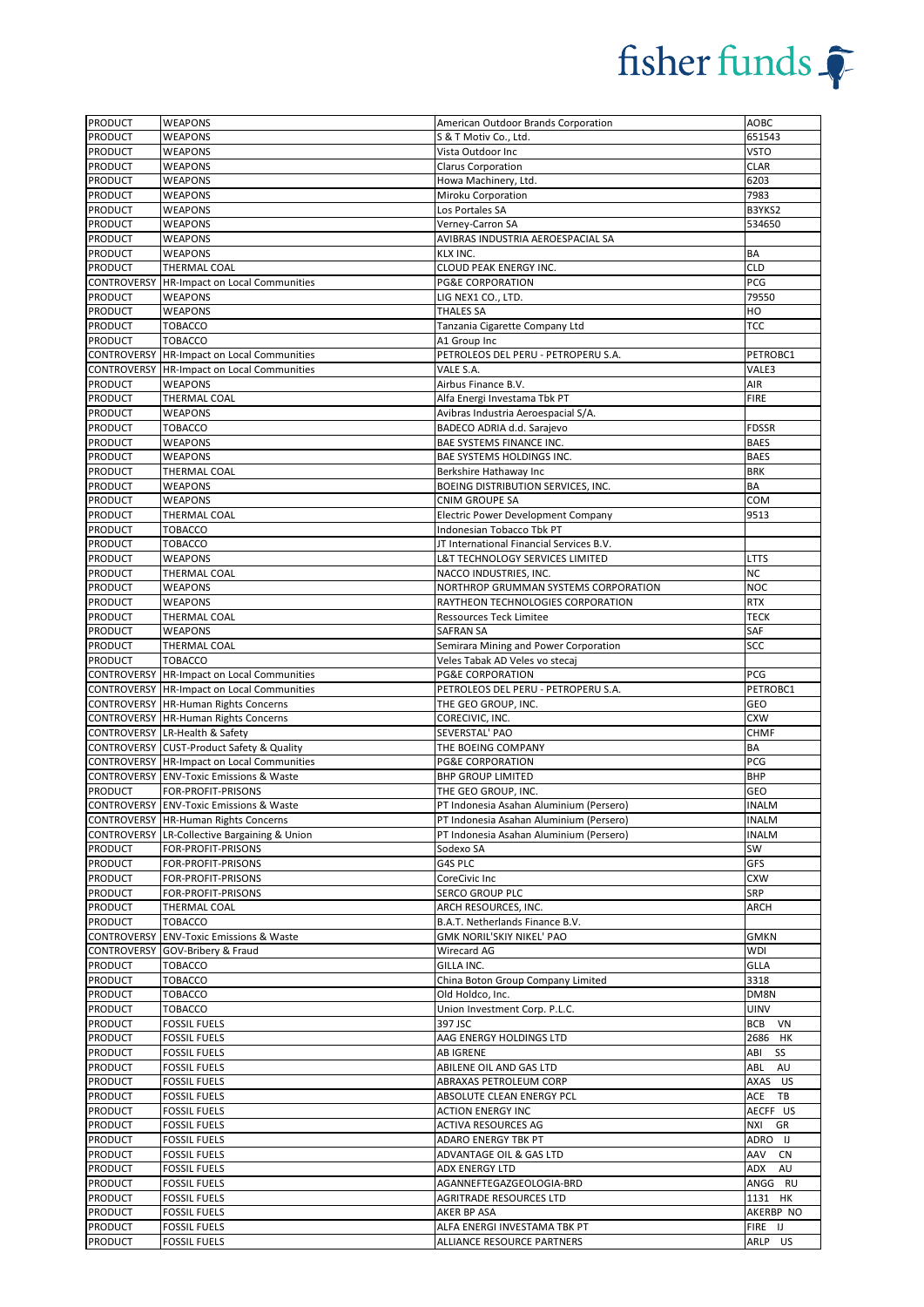| <b>PRODUCT</b> | <b>FOSSIL FUELS</b> | ALON NATURAL GAS EXPLORATION        | ALGS IT                 |
|----------------|---------------------|-------------------------------------|-------------------------|
| <b>PRODUCT</b> | <b>FOSSIL FUELS</b> | ALPHA ENERGY INC                    | APHE US                 |
| <b>PRODUCT</b> | <b>FOSSIL FUELS</b> | ALTAI RESOURCES INC                 | ATI<br><b>CN</b>        |
| <b>PRODUCT</b> | <b>FOSSIL FUELS</b> | ALTEX INDUSTRIES INC                | ALTX US                 |
| PRODUCT        | <b>FOSSIL FUELS</b> | ALTIMA RESOURCES LTD                | ARH<br>CN               |
| PRODUCT        | <b>FOSSIL FUELS</b> | ALTURA ENERGY INC                   | ATU<br>CN               |
| PRODUCT        | <b>FOSSIL FUELS</b> | ALVOPETRO ENERGY LTD                | ALV<br><b>CN</b>        |
| <b>PRODUCT</b> | <b>FOSSIL FUELS</b> | AMAZING ENERGY OIL AND GAS C        | AMAZ US                 |
| <b>PRODUCT</b> | <b>FOSSIL FUELS</b> | <b>AMINEX PLC</b>                   | AEX LN                  |
| <b>PRODUCT</b> | <b>FOSSIL FUELS</b> | <b>AMPLIFY ENERGY CORP</b>          | AMPY US                 |
| <b>PRODUCT</b> | <b>FOSSIL FUELS</b> | ANGUS ENERGY PLC                    | ANGS LN                 |
| <b>PRODUCT</b> | <b>FOSSIL FUELS</b> | ANHUI HENGYUAN COAL INDUST-A        | 600971 CH               |
| PRODUCT        | <b>FOSSIL FUELS</b> | ANTERO RESOURCES CORP               | AR<br>US                |
| PRODUCT        | <b>FOSSIL FUELS</b> | ANYUAN COAL INDUSTRY GRP-A          | 600397 CH               |
| PRODUCT        | <b>FOSSIL FUELS</b> | <b>APACHE CORP</b>                  | APA US                  |
| <b>PRODUCT</b> | <b>FOSSIL FUELS</b> | APPROACH RESOURCES INC              | AREXQ US                |
| PRODUCT        | <b>FOSSIL FUELS</b> | ARACA ENERGY ASA                    | ARACA NO                |
| <b>PRODUCT</b> | <b>FOSSIL FUELS</b> | ARC RESOURCES LTD                   | ARX<br>CN               |
| <b>PRODUCT</b> | <b>FOSSIL FUELS</b> | ARCH RESOURCES INC                  | ARCH US                 |
| <b>PRODUCT</b> | <b>FOSSIL FUELS</b> | ARCTIC HUNTER ENERGY INC            | AHU<br>CN               |
| <b>PRODUCT</b> | <b>FOSSIL FUELS</b> | ARETE INDUSTRIES INC                | US<br>ARET              |
| PRODUCT        | <b>FOSSIL FUELS</b> | ARHT MEDIA INC                      | <b>CN</b><br>ART        |
| PRODUCT        | <b>FOSSIL FUELS</b> | ARMOUR ENERGY LTD                   | AJQ<br>AU               |
| <b>PRODUCT</b> | <b>FOSSIL FUELS</b> | AROWAY ENERGY INC                   | ARWJF US                |
| PRODUCT        | <b>FOSSIL FUELS</b> | ARROW EXPLORATION CORP              | AXL<br>CN               |
| <b>PRODUCT</b> | <b>FOSSIL FUELS</b> | <b>ASCENT RESOURCES PLC</b>         | AST<br>LN               |
| <b>PRODUCT</b> | <b>FOSSIL FUELS</b> | <b>ASIAN TERMINALS INC</b>          | ATI<br>PM               |
| <b>PRODUCT</b> | <b>FOSSIL FUELS</b> | ATHABASCA OIL CORP                  | ATH<br>CN               |
| <b>PRODUCT</b> | <b>FOSSIL FUELS</b> | ATLAS RESOURCES TBK PT              | ARII<br>IJ              |
| <b>PRODUCT</b> | <b>FOSSIL FUELS</b> | ATTIS OIL AND GAS LTD               | AOGL LN                 |
| <b>PRODUCT</b> | <b>FOSSIL FUELS</b> | AUSTRAL COKE & PROJECT LTD          | GRPL IN                 |
| PRODUCT        | <b>FOSSIL FUELS</b> | AUSTRALIAN BAUXITE LTD              | ABX<br>AU               |
|                |                     |                                     |                         |
| <b>PRODUCT</b> | <b>FOSSIL FUELS</b> | AVNER OIL EXPLORATION - LP          | AVOGF US                |
| <b>PRODUCT</b> | <b>FOSSIL FUELS</b> | <b>BAKER HUGHES CO</b>              | <b>BKRUS</b>            |
| <b>PRODUCT</b> | <b>FOSSIL FUELS</b> | <b>BANPU PUBLIC CO LTD</b>          | <b>BANPU TB</b>         |
| <b>PRODUCT</b> | <b>FOSSIL FUELS</b> | <b>BAOTAILONG NEW MATERIALS C-A</b> | 601011 CH               |
| <b>PRODUCT</b> | <b>FOSSIL FUELS</b> | BARNWELL INDUSTRIES INC             | BRN<br>US               |
| PRODUCT        | <b>FOSSIL FUELS</b> | <b>BASIL READ HOLDINGS LTD</b>      | <b>BSR</b><br>SJ        |
| <b>PRODUCT</b> | <b>FOSSIL FUELS</b> | <b>BASS OIL LTD</b>                 | BAS<br>AU               |
| <b>PRODUCT</b> | <b>FOSSIL FUELS</b> | <b>BATTALION OIL CORP</b>           | BATL US                 |
| <b>PRODUCT</b> | <b>FOSSIL FUELS</b> | BAYAN RESOURCES TBK PT              | BYAN IJ                 |
| <b>PRODUCT</b> | <b>FOSSIL FUELS</b> | BAYSHORE PETROLEUM CORP             | <b>BSH</b><br><b>CN</b> |
| <b>PRODUCT</b> | <b>FOSSIL FUELS</b> | <b>BAYTEX ENERGY CORP</b>           | <b>BTE</b><br>CN        |
| <b>PRODUCT</b> | <b>FOSSIL FUELS</b> | <b>BEACH ENERGY LTD</b>             | <b>BPT</b><br>AU        |
| <b>PRODUCT</b> | <b>FOSSIL FUELS</b> | BELLATRIX EXPLORATION LTD           | <b>BXEFF US</b>         |
| PRODUCT        | <b>FOSSIL FUELS</b> | <b>BELON OJSC</b>                   | BLNG RM                 |
| <b>PRODUCT</b> | <b>FOSSIL FUELS</b> | BENGAL ENERGY LTD                   | <b>BNG</b><br>CN        |
| <b>PRODUCT</b> | <b>FOSSIL FUELS</b> | <b>BERRY CORP</b>                   | BRY US                  |
| <b>PRODUCT</b> | <b>FOSSIL FUELS</b> | BESTWAY MARINE & ENERGY TE-A        | 300008 CH               |
| <b>PRODUCT</b> | <b>FOSSIL FUELS</b> | <b>BIOQUEST CORP</b>                | CAFS US                 |
| <b>PRODUCT</b> | <b>FOSSIL FUELS</b> | <b>BIRCHCLIFF ENERGY LTD</b>        | BIR<br>CN               |
| <b>PRODUCT</b> | <b>FOSSIL FUELS</b> | BIRD RIVER RESOURCES INC            | <b>BDR</b><br>CN        |
| <b>PRODUCT</b> | <b>FOSSIL FUELS</b> | <b>BISICHI PLC</b>                  | BISI<br>LN              |
| <b>PRODUCT</b> | <b>FOSSIL FUELS</b> | BLACK RIDGE OIL AND GAS INC         | ANFC US                 |
| PRODUCT        | <b>FOSSIL FUELS</b> | <b>BLACK STONE MINERALS LP</b>      | BSM<br>US               |
| <b>PRODUCT</b> | <b>FOSSIL FUELS</b> | <b>BLACKHAWK GROWTH CORP</b>        | <b>CN</b><br>BLR        |
| PRODUCT        | <b>FOSSIL FUELS</b> | <b>BLACKSTEEL ENERGY INC</b>        | BEY<br><b>CN</b>        |
| PRODUCT        | <b>FOSSIL FUELS</b> | BLUE DOLPHIN ENERGY CO              | BDCO US                 |
| <b>PRODUCT</b> | <b>FOSSIL FUELS</b> | BLUE STAR HELIUM LTD                | <b>BNL</b><br>AU        |
| <b>PRODUCT</b> | <b>FOSSIL FUELS</b> | BNK PETROLEUM INC                   | BKX<br><b>CN</b>        |
| PRODUCT        | <b>FOSSIL FUELS</b> | <b>BODE ENERGY EQUIPMENT CO-A</b>   | 300023 CH               |
| PRODUCT        | <b>FOSSIL FUELS</b> | BONANZA CREEK ENERGY INC            | BCEI US                 |
| <b>PRODUCT</b> | <b>FOSSIL FUELS</b> | <b>BONTERRA ENERGY CORP</b>         | BNE CN                  |
| PRODUCT        | <b>FOSSIL FUELS</b> | <b>BORDER PETROLEUM LTD</b>         | BOR/H CN                |
| <b>PRODUCT</b> | <b>FOSSIL FUELS</b> | BORNEO OLAH SARANA SUKSES PT        | BOSS IJ                 |
| <b>PRODUCT</b> | <b>FOSSIL FUELS</b> | <b>BOUNTY MINING LTD</b>            | B2Y AU                  |
|                |                     | <b>BOUNTY OIL &amp; GAS NL</b>      | BUY<br>AU               |
| <b>PRODUCT</b> | <b>FOSSIL FUELS</b> |                                     |                         |
| PRODUCT        | <b>FOSSIL FUELS</b> | <b>BP PLC</b>                       | BP LN                   |
| <b>PRODUCT</b> | <b>FOSSIL FUELS</b> | BP PRUDHOE BAY ROYALTY TRUST        | <b>BPT</b><br><b>US</b> |
| PRODUCT        | <b>FOSSIL FUELS</b> | <b>BUKIT ASAM TBK PT</b>            | PTBA IJ                 |
| PRODUCT        | <b>FOSSIL FUELS</b> | <b>BUMI RESOURCES TBK PT</b>        | BUMI IJ                 |
| PRODUCT        | <b>FOSSIL FUELS</b> | <b>BURU ENERGY LTD</b>              | BRU AU                  |
| PRODUCT        | <b>FOSSIL FUELS</b> | <b>BW OFFSHORE LTD</b>              | BWO<br><b>NO</b>        |
| <b>PRODUCT</b> | <b>FOSSIL FUELS</b> | <b>BYRON ENERGY LTD</b>             | BYE<br>AU               |
| <b>PRODUCT</b> | <b>FOSSIL FUELS</b> | CABOT OIL & GAS CORP                | COG<br>US               |
| <b>PRODUCT</b> | <b>FOSSIL FUELS</b> | CADOGAN PETROLEUM PLC               | CAD LN                  |
| <b>PRODUCT</b> | <b>FOSSIL FUELS</b> | CAIRN ENERGY PLC                    | <b>CNE</b><br>LN        |
| <b>PRODUCT</b> | <b>FOSSIL FUELS</b> | CALIFORNIA RESOURCES CORP           | CRCQQ US                |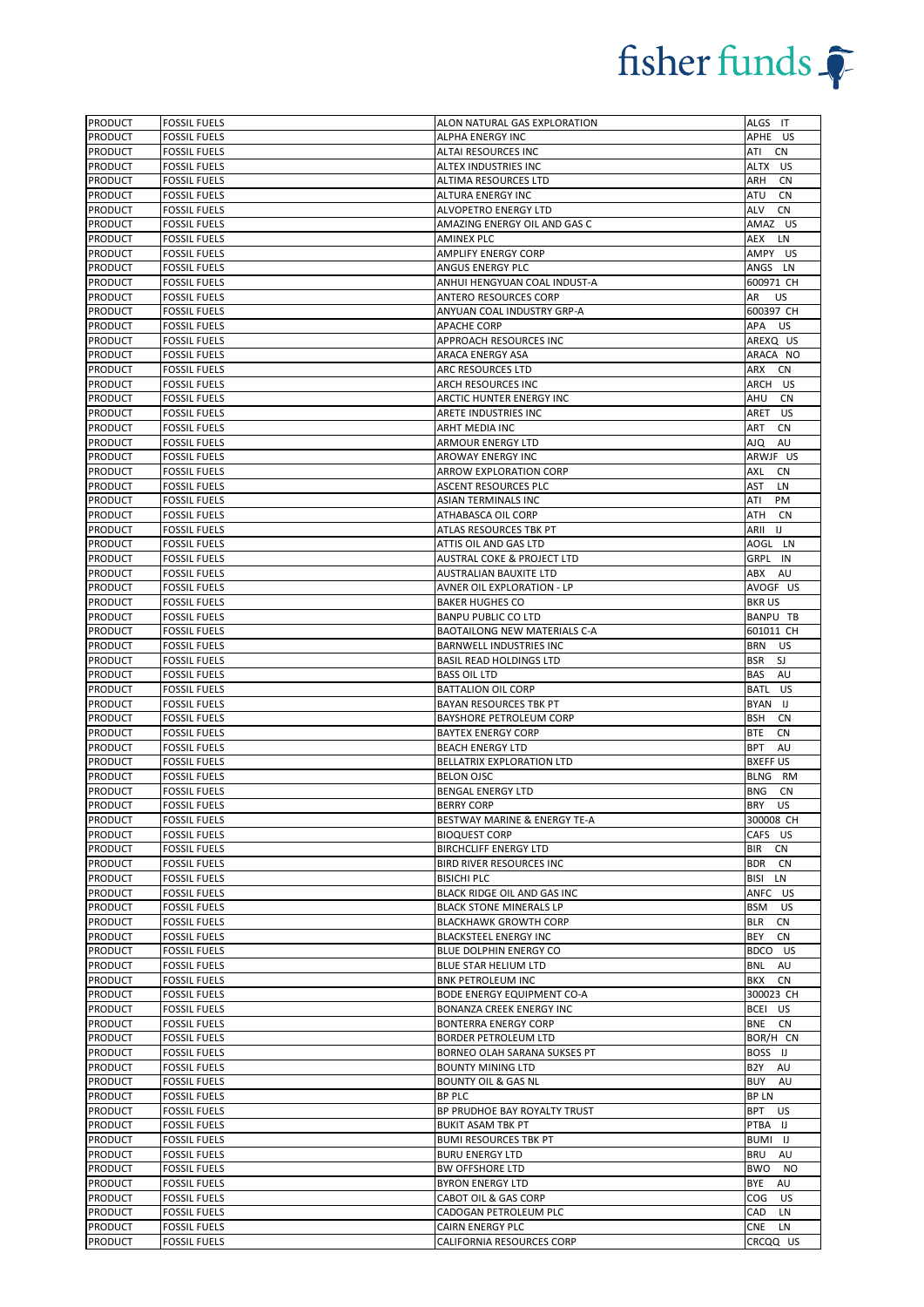| <b>PRODUCT</b>                   | <b>FOSSIL FUELS</b>                        | CALLON PETROLEUM CO                                      | <b>CPE</b><br>US                     |
|----------------------------------|--------------------------------------------|----------------------------------------------------------|--------------------------------------|
| <b>PRODUCT</b>                   | <b>FOSSIL FUELS</b>                        | CAMBER ENERGY INC                                        | CEI<br>US                            |
| <b>PRODUCT</b>                   | <b>FOSSIL FUELS</b>                        | CANACOL ENERGY LTD                                       | <b>CNE</b><br><b>CN</b>              |
| PRODUCT                          | <b>FOSSIL FUELS</b>                        | CANADIAN NATURAL RESOURCES                               | CNQ<br><b>CN</b>                     |
| PRODUCT                          | <b>FOSSIL FUELS</b>                        | CANAM COAL CORP                                          | COECF US                             |
| PRODUCT                          | <b>FOSSIL FUELS</b>                        | CAPEX S.A.-A 1 VOTE                                      | CAPX AR                              |
| PRODUCT                          | <b>FOSSIL FUELS</b>                        | <b>CARBON ENERGY CORP</b>                                | CRBO US                              |
| <b>PRODUCT</b>                   | <b>FOSSIL FUELS</b>                        | CARDINAL ENERGY LTD                                      | CJ<br><b>CN</b>                      |
| PRODUCT                          | <b>FOSSIL FUELS</b>                        | CASPIAN SUNRISE PLC                                      | CASP LN                              |
| <b>PRODUCT</b>                   | <b>FOSSIL FUELS</b>                        | CENOVUS ENERGY INC                                       | <b>CVE</b><br>CN                     |
| <b>PRODUCT</b>                   | <b>FOSSIL FUELS</b>                        | CENTAURUS ENERGY INC                                     | <b>CTA</b><br><b>CN</b>              |
| PRODUCT                          | <b>FOSSIL FUELS</b>                        | CENTENNIAL RESOURCE DEVELO-A                             | CDEV<br>US                           |
| PRODUCT                          | <b>FOSSIL FUELS</b>                        | CENTRAL NATURAL RESOURCES                                | CTNR US                              |
| PRODUCT                          | <b>FOSSIL FUELS</b>                        | CENTRAL PETROLEUM LTD                                    | AU<br>CTP                            |
| PRODUCT                          | <b>FOSSIL FUELS</b>                        | CENTURY ENERGY LTD                                       | CEY/H CN                             |
| <b>PRODUCT</b>                   | <b>FOSSIL FUELS</b>                        | CEQUENCE ENERGY LTD                                      | CEQXF US                             |
| PRODUCT<br><b>PRODUCT</b>        | <b>FOSSIL FUELS</b><br><b>FOSSIL FUELS</b> | CHANCELLOR GROUP INC<br>CHANGCHUN SINOENERGY CORP-A      | CHAG US<br>600856 CH                 |
| <b>PRODUCT</b>                   | <b>FOSSIL FUELS</b>                        | CHAPARRAL ENERGY INC-CLASS A                             | CHAPQ US                             |
| PRODUCT                          | <b>FOSSIL FUELS</b>                        | CHEETAH CANYON RESOURCES COR                             | CHTA/H CN                            |
| <b>PRODUCT</b>                   | <b>FOSSIL FUELS</b>                        | CHELSEA OIL AND GAS LTD                                  | COGLF US                             |
| PRODUCT                          | <b>FOSSIL FUELS</b>                        | CHESAPEAKE ENERGY CORP                                   | CHKAQ US                             |
| PRODUCT                          | <b>FOSSIL FUELS</b>                        | CHESAPEAKE GRANITE WASH TRUS                             | CHKR US                              |
| PRODUCT                          | <b>FOSSIL FUELS</b>                        | <b>CHEVRON CORP</b>                                      | <b>CVX</b><br>US                     |
| <b>PRODUCT</b>                   | <b>FOSSIL FUELS</b>                        | CHINA CBM GROUP CO LTD                                   | 8270 HK                              |
| <b>PRODUCT</b>                   | <b>FOSSIL FUELS</b>                        | CHINA COAL ENERGY CO-H                                   | 1898 HK                              |
| <b>PRODUCT</b>                   | <b>FOSSIL FUELS</b>                        | CHINA COAL XINJI ENERGY CO-A                             | 601918 CH                            |
| PRODUCT                          | <b>FOSSIL FUELS</b>                        | CHINA QINFA GROUP LTD                                    | 866<br>HK                            |
| PRODUCT                          | <b>FOSSIL FUELS</b>                        | CHINA RISUN GROUP LTD                                    | 1907<br>HK                           |
| <b>PRODUCT</b>                   | <b>FOSSIL FUELS</b>                        | CHINA SHENHUA ENERGY CO-H                                | 1088 HK                              |
| <b>PRODUCT</b>                   | <b>FOSSIL FUELS</b>                        | CHINA YANYUAN YUHUI NATL ED                              | YYYHD US                             |
| PRODUCT                          | <b>FOSSIL FUELS</b>                        | CHK OIL LTD                                              | 632<br>HK                            |
| PRODUCT                          | <b>FOSSIL FUELS</b>                        | <b>CIMAREX ENERGY CO</b>                                 | XEC<br>US                            |
| PRODUCT                          | <b>FOSSIL FUELS</b>                        | CITADEL EXPLORATION INC                                  | COIL US                              |
| <b>PRODUCT</b>                   | <b>FOSSIL FUELS</b>                        | <b>CITIC LTD</b>                                         | 267<br>HK                            |
| <b>PRODUCT</b>                   | <b>FOSSIL FUELS</b>                        | CITIC RESOURCES HOLDINGS LTD                             | 1205<br>HK                           |
| PRODUCT                          | <b>FOSSIL FUELS</b>                        | CITIC RESOURCES HOLDINGS LTD                             | 1205<br>HК                           |
| PRODUCT                          | <b>FOSSIL FUELS</b>                        | CNOOC LTD                                                | 883<br>HK                            |
| <b>PRODUCT</b>                   | <b>FOSSIL FUELS</b>                        | CNX RESOURCES CORP                                       | <b>CNX</b><br>US                     |
| <b>PRODUCT</b>                   | <b>FOSSIL FUELS</b>                        | CO CYPRUS OPPORTUNITY ENERGY                             | <b>CY</b><br>GAS                     |
| PRODUCT                          | <b>FOSSIL FUELS</b>                        | COAL ENERGY SA                                           | <b>CLE</b><br><b>PW</b>              |
| PRODUCT                          | <b>FOSSIL FUELS</b>                        | COBRA VENTURE CORP                                       | CBV<br><b>CN</b>                     |
| <b>PRODUCT</b>                   | <b>FOSSIL FUELS</b>                        | COLUMBINE VALLEY RESOURCES I                             | TRXO US                              |
| <b>PRODUCT</b>                   | <b>FOSSIL FUELS</b>                        | <b>COMSTOCK RESOURCES INC</b>                            | <b>CRK</b><br><b>US</b>              |
| PRODUCT                          | <b>FOSSIL FUELS</b>                        | CONCHO RESOURCES INC                                     | CXO<br>US                            |
| PRODUCT                          | <b>FOSSIL FUELS</b>                        | CONDOR PETROLEUM INC                                     | <b>CN</b><br>CPI                     |
| <b>PRODUCT</b>                   | <b>FOSSIL FUELS</b><br><b>FOSSIL FUELS</b> | CONOCOPHILLIPS                                           | COP<br>US<br>CEIX US                 |
| <b>PRODUCT</b>                   |                                            | CONSOL ENERGY INC                                        |                                      |
| <b>PRODUCT</b>                   | <b>FOSSIL FUELS</b>                        | CONTANGO OIL & GAS                                       | MCF<br>US<br><b>CLR</b><br><b>US</b> |
| <b>PRODUCT</b><br><b>PRODUCT</b> | <b>FOSSIL FUELS</b><br><b>FOSSIL FUELS</b> | CONTINENTAL RESOURCES INC/OK<br><b>COOPER ENERGY LTD</b> | COE<br>AU                            |
| <b>PRODUCT</b>                   | <b>FOSSIL FUELS</b>                        | <b>CORO ENERGY PLC</b>                                   | CORO LN                              |
| PRODUCT                          | <b>FOSSIL FUELS</b>                        | CORSA COAL CORP                                          | CSO<br>CN                            |
| PRODUCT                          | <b>FOSSIL FUELS</b>                        | COSMOSTEEL HOLDINGS LTD                                  | CSMS SP                              |
| PRODUCT                          | <b>FOSSIL FUELS</b>                        | CRESCENT POINT ENERGY CORP                               | CPG<br>CN                            |
| <b>PRODUCT</b>                   | <b>FOSSIL FUELS</b>                        | CREW ENERGY INC                                          | <b>CN</b><br>CR                      |
| PRODUCT                          | <b>FOSSIL FUELS</b>                        | CROSS BORDER RESOURCES INC                               | XBOR US                              |
| PRODUCT                          | <b>FOSSIL FUELS</b>                        | CROWN POINT ENERGY INC                                   | CWV<br>CN                            |
| <b>PRODUCT</b>                   | <b>FOSSIL FUELS</b>                        | <b>CRUZSUR ENERGY CORP</b>                               | CZR<br>CN                            |
| PRODUCT                          | <b>FOSSIL FUELS</b>                        | <b>CUB ENERGY INC</b>                                    | <b>KUB</b><br><b>CN</b>              |
| PRODUCT                          | <b>FOSSIL FUELS</b>                        | CUDA OIL AND GAS INC                                     | CUDA CN                              |
| PRODUCT                          | <b>FOSSIL FUELS</b>                        | CUE ENERGY RESOURCES LTD                                 | <b>CUE</b><br>AU                     |
| <b>PRODUCT</b>                   | <b>FOSSIL FUELS</b>                        | <b>CWX GLOBAL LTD</b>                                    | <b>SP</b><br>CWX                     |
| PRODUCT                          | <b>FOSSIL FUELS</b>                        | <b>CYCLIQ GROUP LTD</b>                                  | AU<br>CYQ                            |
| <b>PRODUCT</b>                   | <b>FOSSIL FUELS</b>                        | <b>CYPRESS HILLS RESOURCE CORP</b>                       | CHY/H CN                             |
| <b>PRODUCT</b>                   | <b>FOSSIL FUELS</b>                        | DAGANG NEXCHANGE BHD                                     | DNEX MK                              |
| PRODUCT                          | <b>FOSSIL FUELS</b>                        | DANA BRATA LUHUR TBK PT                                  | TEBE IJ                              |
| <b>PRODUCT</b>                   | <b>FOSSIL FUELS</b>                        | DANA GAS                                                 | DANA UH                              |
| <b>PRODUCT</b>                   | <b>FOSSIL FUELS</b>                        | DARMA HENWA PT TBK                                       | DEWA IJ                              |
| PRODUCT                          | <b>FOSSIL FUELS</b>                        | DELEK DRILLIN - LP                                       | DEDRL IT                             |
| PRODUCT                          | <b>FOSSIL FUELS</b>                        | DELEK GROUP LTD                                          | DLEKG IT                             |
| PRODUCT                          | <b>FOSSIL FUELS</b>                        | DELPHI ENERGY CORP                                       | DPGYF US                             |
| <b>PRODUCT</b>                   | <b>FOSSIL FUELS</b>                        | DELTA OIL & GAS INC                                      | DLTA US                              |
| <b>PRODUCT</b>                   | <b>FOSSIL FUELS</b>                        | DENBURY RESOURCES INC                                    | DEN US                               |
| <b>PRODUCT</b>                   | <b>FOSSIL FUELS</b>                        | DEVMAR EQUITIES INC                                      | DEVM US                              |
| <b>PRODUCT</b><br><b>PRODUCT</b> | <b>FOSSIL FUELS</b><br><b>FOSSIL FUELS</b> | DEVON ENERGY CORP<br>DIAMONDBACK ENERGY INC              | DVN US<br>FANG<br><b>US</b>          |
|                                  |                                            |                                                          |                                      |
| <b>PRODUCT</b>                   | <b>FOSSIL FUELS</b>                        | DIAN SWASTATIKA SENTOSA TBK                              | DSSA IJ                              |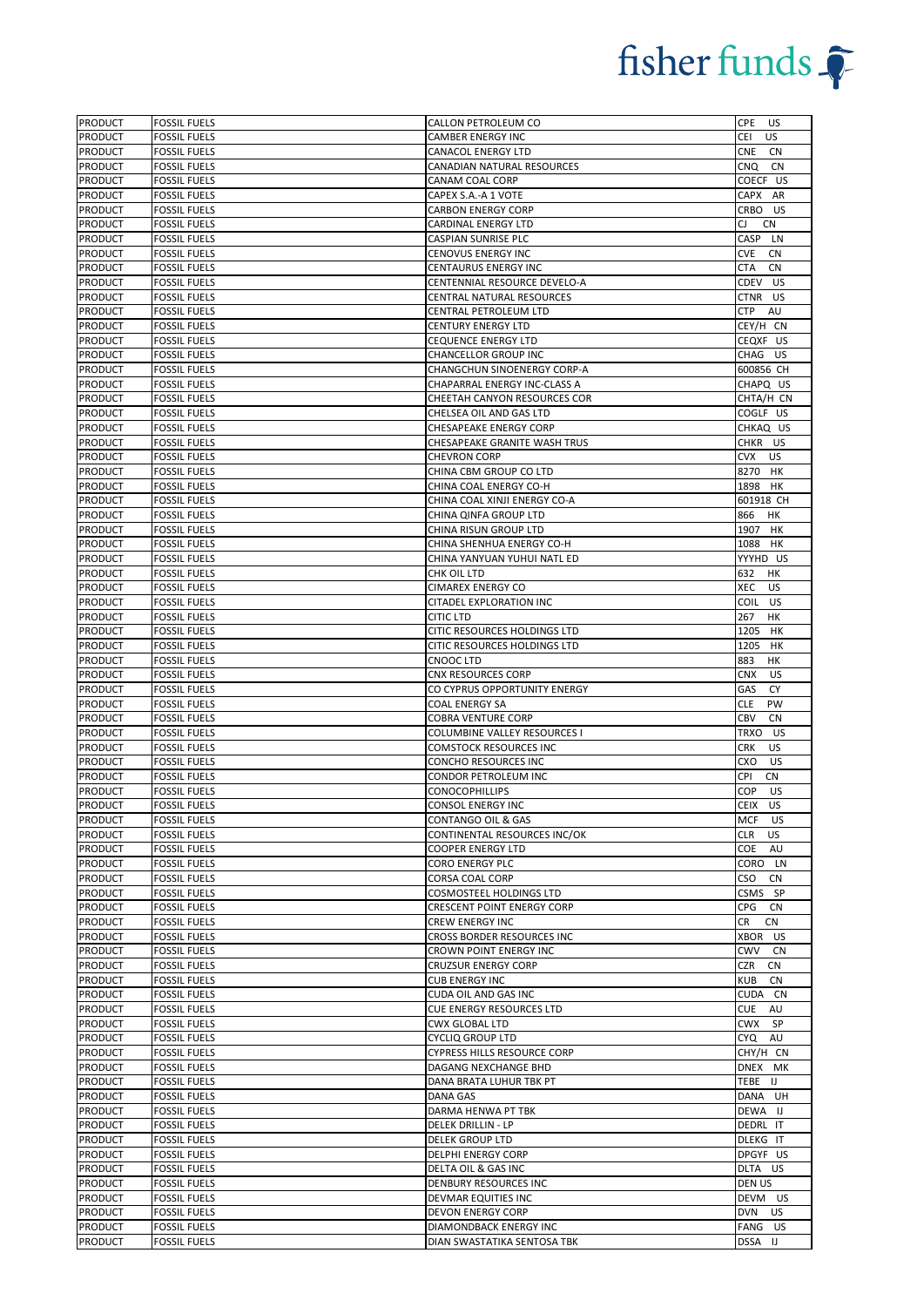| <b>PRODUCT</b>                   | <b>FOSSIL FUELS</b>                        | <b>DISTRICT MINES LTD</b>                                     | DIG/H CN                      |
|----------------------------------|--------------------------------------------|---------------------------------------------------------------|-------------------------------|
| <b>PRODUCT</b>                   | <b>FOSSIL FUELS</b>                        | DIVERSIFIED GAS & OIL PLC                                     | <b>DGOC</b><br>LN             |
| <b>PRODUCT</b>                   | <b>FOSSIL FUELS</b>                        | DMCI HOLDINGS INC                                             | <b>DMC</b><br>PM              |
| <b>PRODUCT</b>                   | <b>FOSSIL FUELS</b>                        | DNO ASA                                                       | <b>DNO</b><br><b>NO</b>       |
| <b>PRODUCT</b>                   | <b>FOSSIL FUELS</b>                        | DOME ENERGY AB                                                | DOME SS                       |
| <b>PRODUCT</b>                   | <b>FOSSIL FUELS</b>                        | DONG BAC TRANSPORT & PROCESS                                  | VDB<br>VN                     |
| <b>PRODUCT</b>                   | <b>FOSSIL FUELS</b>                        | DORCHESTER MINERALS LP                                        | DMLP US                       |
| <b>PRODUCT</b>                   | <b>FOSSIL FUELS</b>                        | DTE ENERGY COMPANY                                            | <b>DTE</b><br>US              |
| <b>PRODUCT</b>                   | <b>FOSSIL FUELS</b>                        | DUNDEE CORP - CL A                                            | DC/A CN                       |
| <b>PRODUCT</b>                   | <b>FOSSIL FUELS</b>                        | DWI GUNA LAKSANA TBK PT                                       | DWGL IJ                       |
| <b>PRODUCT</b>                   | <b>FOSSIL FUELS</b>                        | DXI ENERGY INC                                                | DXIED US                      |
| <b>PRODUCT</b>                   | <b>FOSSIL FUELS</b>                        | EAGLE FORD OIL & GAS CORP                                     | ECCE US                       |
| <b>PRODUCT</b>                   | <b>FOSSIL FUELS</b>                        | <b>EARTHSTONE ENERGY INC - A</b>                              | ESTE US                       |
| PRODUCT                          | <b>FOSSIL FUELS</b>                        | EAST WEST PETROLEUM CORP                                      | EW<br><b>CN</b>               |
| PRODUCT                          | <b>FOSSIL FUELS</b>                        | EAST-SIBERIAN OIL & GAS-BRD                                   | VSNK RU                       |
| <b>PRODUCT</b>                   | <b>FOSSIL FUELS</b>                        | ECA MARCELLUS TRUST I                                         | ECTM<br>US                    |
| PRODUCT                          | <b>FOSSIL FUELS</b>                        | <b>ECHO ENERGY PLC</b>                                        | ECHO LN                       |
| <b>PRODUCT</b>                   | <b>FOSSIL FUELS</b>                        | E-COMMODITIES HOLDINGS LTD                                    | 1733 HK                       |
| <b>PRODUCT</b>                   | <b>FOSSIL FUELS</b>                        | <b>ECOPETROL SA</b>                                           | <b>ECOPETL CB</b>             |
| <b>PRODUCT</b>                   | <b>FOSSIL FUELS</b>                        | <b>EGDON RESOURCES PLC</b>                                    | EDR<br>LN                     |
| <b>PRODUCT</b>                   | <b>FOSSIL FUELS</b>                        | <b>EMPIRE ENERGY GROUP LTD</b>                                | EEG<br>AU                     |
| PRODUCT                          | <b>FOSSIL FUELS</b>                        | <b>EMPIRE PETROLEUM CORP</b>                                  | EMPR US                       |
| PRODUCT                          | <b>FOSSIL FUELS</b>                        | <b>EMPYREAN ENERGY PLC</b>                                    | <b>EME</b><br>LN              |
| <b>PRODUCT</b>                   | <b>FOSSIL FUELS</b>                        | <b>ENAUTA PARTICIPACOES SA</b>                                | ENAT3 BZ                      |
| <b>PRODUCT</b>                   | <b>FOSSIL FUELS</b>                        | ENERGI MEGA PERSADA TBK PT                                    | ENRG IJ                       |
| <b>PRODUCT</b>                   | <b>FOSSIL FUELS</b>                        | <b>ENERGY HOUSE HOLDING CO KSCP</b>                           | <b>ENERGYH KK</b>             |
| <b>PRODUCT</b>                   | <b>FOSSIL FUELS</b>                        | <b>ENERGY WORLD CORP LTD</b>                                  | EWC AU                        |
|                                  |                                            |                                                               | ERF                           |
| <b>PRODUCT</b><br><b>PRODUCT</b> | <b>FOSSIL FUELS</b><br><b>FOSSIL FUELS</b> | <b>ENERPLUS CORP</b><br><b>ENI SPA</b>                        | <b>CN</b><br>ENI<br>IM        |
| <b>PRODUCT</b>                   | <b>FOSSIL FUELS</b>                        | <b>ENQUEST PLC</b>                                            | <b>ENQ</b><br>LN              |
| <b>PRODUCT</b>                   | <b>FOSSIL FUELS</b>                        | <b>ENSERVCO CORP</b>                                          | ENSV<br><b>US</b>             |
| PRODUCT                          | <b>FOSSIL FUELS</b>                        | <b>ENWELL ENERGY PLC</b>                                      | <b>ENW</b><br>LN              |
| <b>PRODUCT</b>                   | <b>FOSSIL FUELS</b>                        | EOG RESOURCES INC                                             | EOG<br>US                     |
| PRODUCT                          | <b>FOSSIL FUELS</b>                        | EON NRG LTD                                                   | E <sub>2E</sub><br>AU         |
| <b>PRODUCT</b>                   | <b>FOSSIL FUELS</b>                        | EOS PETRO INC                                                 | EOPT US                       |
| <b>PRODUCT</b>                   | <b>FOSSIL FUELS</b>                        | EP ENERGY CORP-CL A                                           | EPEGQ US                      |
| <b>PRODUCT</b>                   | <b>FOSSIL FUELS</b>                        | EPI (HOLDINGS) LTD                                            | 689<br>HK                     |
| PRODUCT                          | <b>FOSSIL FUELS</b>                        | <b>EPSILON ENERGY LTD</b>                                     | EPSN US                       |
| <b>PRODUCT</b>                   | <b>FOSSIL FUELS</b>                        | <b>EQT CORP</b>                                               | EQT<br>US                     |
| <b>PRODUCT</b>                   | <b>FOSSIL FUELS</b>                        | <b>EQUINOR ASA</b>                                            | <b>EQNR NO</b>                |
| <b>PRODUCT</b>                   | <b>FOSSIL FUELS</b>                        | <b>EQUITAL LTD</b>                                            | EQTL IT                       |
| PRODUCT                          | <b>FOSSIL FUELS</b>                        | <b>ERIN ENERGY CORP</b>                                       | ERINQ US                      |
| <b>PRODUCT</b>                   | <b>FOSSIL FUELS</b>                        | <b>ETERNA PLC</b>                                             | ETERNA NL                     |
| <b>PRODUCT</b>                   | <b>FOSSIL FUELS</b>                        | EUROPA OIL & GAS HOLDINGS                                     | EOG<br>LN                     |
| <b>PRODUCT</b>                   | <b>FOSSIL FUELS</b>                        | EVOLUTION PETROLEUM CORP                                      | EPM<br>US                     |
| <b>PRODUCT</b>                   | <b>FOSSIL FUELS</b>                        | <b>EVRAZ PLC</b>                                              | EVR<br>LN                     |
| <b>PRODUCT</b>                   | <b>FOSSIL FUELS</b>                        | <b>EXILLON ENERGY PLC</b>                                     | EXI<br>LN                     |
| <b>PRODUCT</b>                   | <b>FOSSIL FUELS</b>                        | EXTRACTION OIL & GAS INC                                      | XOGAQ US                      |
| <b>PRODUCT</b>                   | <b>FOSSIL FUELS</b>                        | <b>EXXARO RESOURCES LTD</b>                                   | EXX SJ                        |
| <b>PRODUCT</b>                   | <b>FOSSIL FUELS</b>                        | <b>EXXON MOBIL CORP</b>                                       | XOM US                        |
| <b>PRODUCT</b>                   | <b>FOSSIL FUELS</b>                        | FALCON MINERALS CORP                                          | FLMN US                       |
| <b>PRODUCT</b>                   | <b>FOSSIL FUELS</b>                        | FALCON OIL & GAS LTD                                          | FO.<br><b>CN</b>              |
| <b>PRODUCT</b>                   | <b>FOSSIL FUELS</b>                        | FALCON POWER CO LTD                                           | 1516 TT                       |
| <b>PRODUCT</b>                   | <b>FOSSIL FUELS</b>                        | FAX CAPITAL CORP-SUB VOTING                                   | FXC<br><b>CN</b>              |
| PRODUCT                          | <b>FOSSIL FUELS</b>                        | FEISHANG ANTHRACITE RESOURCE                                  | 1738 HK                       |
| <b>PRODUCT</b>                   | <b>FOSSIL FUELS</b>                        | FIELDPOINT PETROLEUM CORP                                     | FPPP<br>US.                   |
| <b>PRODUCT</b>                   | <b>FOSSIL FUELS</b>                        | FITZROY RIVER CORP LTD                                        | <b>FZR AU</b>                 |
| PRODUCT                          | <b>FOSSIL FUELS</b>                        | <b>FLAMINGO AI LTD</b>                                        | FGO<br>AU                     |
| <b>PRODUCT</b>                   | <b>FOSSIL FUELS</b>                        | FREEDOM OIL AND GAS LTD                                       | FDM AU                        |
| <b>PRODUCT</b>                   | <b>FOSSIL FUELS</b>                        | FREEHOLD ROYALTIES LTD                                        | FRU<br>CN                     |
| PRODUCT                          | <b>FOSSIL FUELS</b>                        | FREESTONE RESOURCES INC                                       | FSNR US                       |
| PRODUCT                          | <b>FOSSIL FUELS</b>                        | FREMONT PETROLEUM CORP LTD                                    | FPL<br>AU                     |
| <b>PRODUCT</b><br><b>PRODUCT</b> | <b>FOSSIL FUELS</b>                        | <b>FRONTERA ENERGY CORP</b><br><b>GALILEO EXPLORATION LTD</b> | FEC<br>CN<br><b>GXL</b><br>CN |
| <b>PRODUCT</b>                   | <b>FOSSIL FUELS</b><br><b>FOSSIL FUELS</b> | GALP ENERGIA SGPS SA                                          | <b>GALP PL</b>                |
| <b>PRODUCT</b>                   | <b>FOSSIL FUELS</b>                        | GANSU JINGYUAN COAL INDUST-A                                  | 000552 CH                     |
| <b>PRODUCT</b>                   | <b>FOSSIL FUELS</b>                        | <b>GARDA TUJUH BUANA TBK PT</b>                               | GTBO IJ                       |
| <b>PRODUCT</b>                   | <b>FOSSIL FUELS</b>                        | <b>GAS PLUS</b>                                               | GSP IM                        |
| <b>PRODUCT</b>                   | <b>FOSSIL FUELS</b>                        | <b>GEAR ENERGY LTD</b>                                        | GXE<br><b>CN</b>              |
| <b>PRODUCT</b>                   | <b>FOSSIL FUELS</b>                        | <b>GENEL ENERGY PLC</b>                                       | GENL LN                       |
| <b>PRODUCT</b>                   | <b>FOSSIL FUELS</b>                        | <b>GEO ENERGY RESOURCES LTD</b>                               | GERL SP                       |
| <b>PRODUCT</b>                   | <b>FOSSIL FUELS</b>                        | GEO-JADE PETROLEUM CORP-A                                     | 600759 CH                     |
| <b>PRODUCT</b>                   | <b>FOSSIL FUELS</b>                        | <b>GEOPARK LTD</b>                                            | GPRK US                       |
| <b>PRODUCT</b>                   | <b>FOSSIL FUELS</b>                        | GIPROTYUMENNENFTEGAZ OAO-BRD                                  | GTNG RU                       |
| <b>PRODUCT</b>                   | <b>FOSSIL FUELS</b>                        | GIVOT OLAM OIL EXPLORAT- LP                                   | GIVOL IT                      |
| <b>PRODUCT</b>                   | <b>FOSSIL FUELS</b>                        | GLEN ROSE PETROLEUM CORP                                      | GLRP<br><b>US</b>             |
| <b>PRODUCT</b>                   | <b>FOSSIL FUELS</b>                        | <b>GLENCORE PLC</b>                                           | GLEN<br>LN                    |
| <b>PRODUCT</b>                   | <b>FOSSIL FUELS</b>                        | GLOBAL OIL & GAS AG                                           | 3GOK GR                       |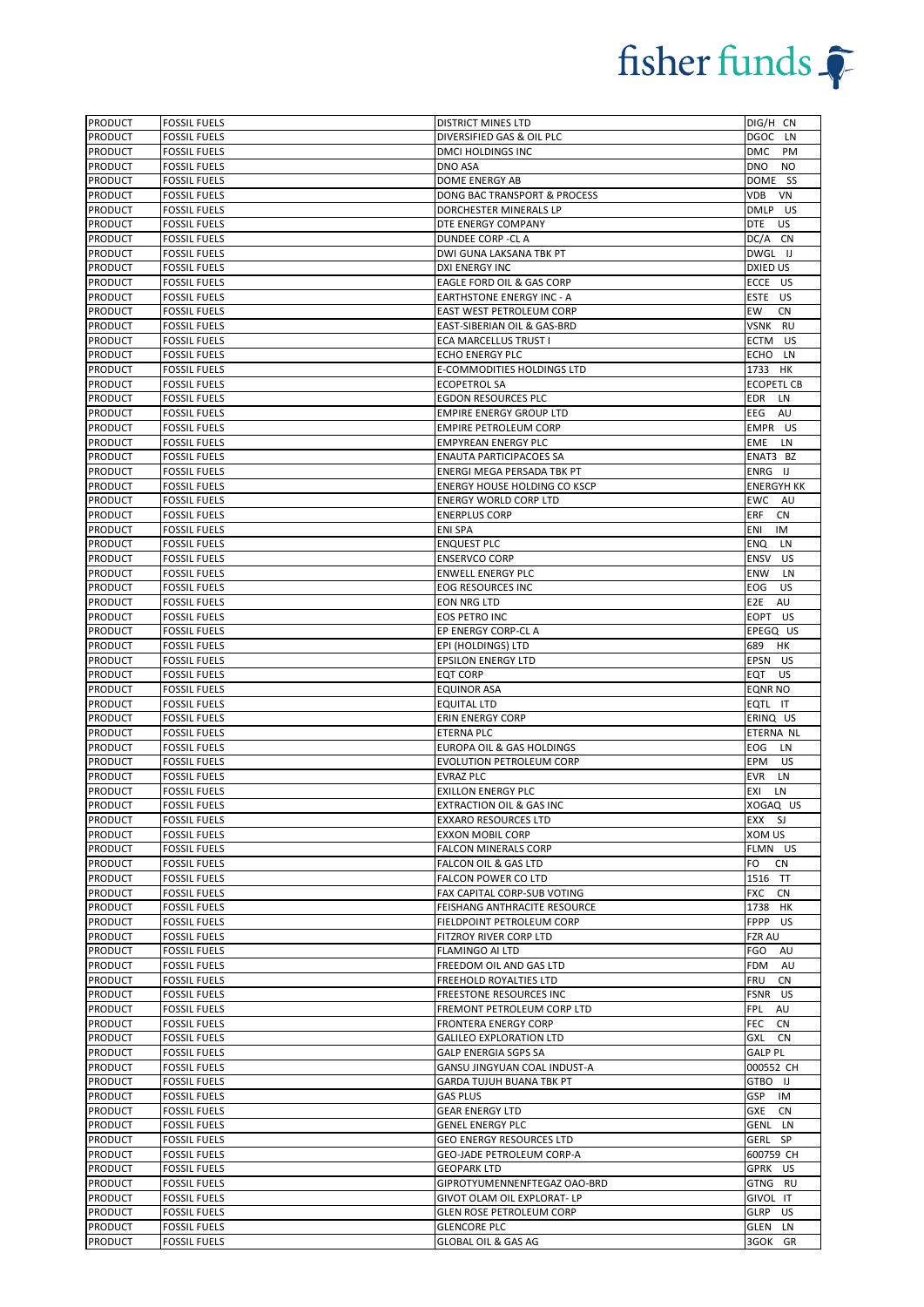| <b>PRODUCT</b>                   | <b>FOSSIL FUELS</b>                        | <b>GLOBAL PARTNERS LP</b>                           | GLP US                  |
|----------------------------------|--------------------------------------------|-----------------------------------------------------|-------------------------|
| <b>PRODUCT</b>                   | <b>FOSSIL FUELS</b>                        | <b>GLOBAL STRATEGIC GROUP LTD</b>                   | 8007 HK                 |
| <b>PRODUCT</b>                   | <b>FOSSIL FUELS</b>                        | <b>GLOBAL YATIRIM HOLDING AS</b>                    | GLYHO TI                |
| <b>PRODUCT</b>                   | <b>FOSSIL FUELS</b>                        | <b>GLORI ENERGY INC</b>                             | GLRI US                 |
| <b>PRODUCT</b>                   | <b>FOSSIL FUELS</b>                        | <b>GOLDEN EAGLE ENERGY TBK PT</b>                   | SMMT IJ                 |
| <b>PRODUCT</b>                   | <b>FOSSIL FUELS</b>                        | <b>GOLDEN ENERGY &amp; RESOURCES LT</b>             | SP<br>GER               |
| <b>PRODUCT</b>                   | <b>FOSSIL FUELS</b>                        | GOLDEN ENERGY MINES TBK PT                          | <b>SP</b><br>GER        |
| <b>PRODUCT</b>                   | <b>FOSSIL FUELS</b>                        | <b>GOODRICH PETROLEUM CORP</b>                      | <b>US</b><br>GDP        |
| <b>PRODUCT</b>                   | <b>FOSSIL FUELS</b>                        | <b>GRAN TIERRA ENERGY INC</b>                       | US<br><b>GTE</b>        |
| <b>PRODUCT</b>                   | <b>FOSSIL FUELS</b>                        | <b>GRAND GULF ENERGY LTD</b>                        | AU<br>GGE               |
| <b>PRODUCT</b>                   | <b>FOSSIL FUELS</b>                        | GRAND OCEAN ADVANCED RESOURC                        | 65<br><b>HK</b>         |
| <b>PRODUCT</b>                   | <b>FOSSIL FUELS</b>                        | GREAT EASTERN ENERG-GDR REGS                        | GEEC LN                 |
| <b>PRODUCT</b>                   | <b>FOSSIL FUELS</b>                        | <b>GREENCASTLE RESOURCES LTD</b>                    | VGN<br>CN               |
| <b>PRODUCT</b>                   | <b>FOSSIL FUELS</b>                        | <b>GREENFIELDS PETROLEUM CORP</b>                   | <b>GNF CN</b>           |
| <b>PRODUCT</b>                   | <b>FOSSIL FUELS</b>                        | <b>GROUNDSTAR RES LTD</b>                           | GSA/H CN                |
| <b>PRODUCT</b>                   | <b>FOSSIL FUELS</b>                        | <b>GUANGDONG HONGDA BLASTING -A</b>                 | 002683 CH               |
| PRODUCT                          | <b>FOSSIL FUELS</b>                        | <b>GUJARAT GAS LTD</b>                              | GUJGA IN                |
| <b>PRODUCT</b>                   | <b>FOSSIL FUELS</b>                        | GUJARAT MINERAL DEV CORP LTD                        | GMDC IN                 |
| <b>PRODUCT</b>                   | <b>FOSSIL FUELS</b>                        | <b>GUJARAT NATURAL RESOURCES LT</b>                 | GERL IN                 |
| <b>PRODUCT</b>                   | <b>FOSSIL FUELS</b>                        | GULF COAST ULTRA DEEP ROYALT                        | GULTU US                |
| <b>PRODUCT</b>                   | <b>FOSSIL FUELS</b>                        | GULF KEYSTONE PETROLEUM LTD                         | GKP<br>LN               |
| <b>PRODUCT</b>                   |                                            | <b>GULFPORT ENERGY CORP</b>                         | GPOR US                 |
| PRODUCT                          | <b>FOSSIL FUELS</b><br><b>FOSSIL FUELS</b> | <b>HAIPHONG PORT TRADING &amp; SERV</b>             | <b>DVC</b><br>VN        |
| <b>PRODUCT</b>                   | <b>FOSSIL FUELS</b>                        | <b>HALLADOR ENERGY CO</b>                           | HNRG US                 |
|                                  |                                            |                                                     | <b>HAL US</b>           |
| <b>PRODUCT</b><br><b>PRODUCT</b> | <b>FOSSIL FUELS</b><br><b>FOSSIL FUELS</b> | <b>HALLIBURTON CO</b><br>HANS ENERGY COMPANY LTD    | 554<br>HK               |
| <b>PRODUCT</b>                   | <b>FOSSIL FUELS</b>                        | HANWEI ENERGY SERVICES CORP                         | HE<br><b>CN</b>         |
| <b>PRODUCT</b>                   | <b>FOSSIL FUELS</b>                        | HARUM ENERGY TBK PT                                 | HRUM IJ                 |
| <b>PRODUCT</b>                   | <b>FOSSIL FUELS</b>                        | HEADWATER EXPLORATION INC                           | HWX<br>CN               |
| <b>PRODUCT</b>                   | <b>FOSSIL FUELS</b>                        | <b>HELLIX VENTURES INC</b>                          | HLLXF US                |
| <b>PRODUCT</b>                   | <b>FOSSIL FUELS</b>                        | HEMISPHERE ENERGY CORP                              | HME<br><b>CN</b>        |
| <b>PRODUCT</b>                   | <b>FOSSIL FUELS</b>                        | HENAN SHENHUO COAL & POWER-A                        | 000933 CH               |
| <b>PRODUCT</b>                   | <b>FOSSIL FUELS</b>                        | <b>HESS CORP</b>                                    | HES<br>US               |
| PRODUCT                          | <b>FOSSIL FUELS</b>                        | HIDILI INDUSTRY INTL DEVELOP                        | 1393 HK                 |
| <b>PRODUCT</b>                   | <b>FOSSIL FUELS</b>                        | HIGHPOINT RESOURCES CORP                            | <b>HPR</b><br><b>US</b> |
| <b>PRODUCT</b>                   | <b>FOSSIL FUELS</b>                        | HILLCREST PETROLEUM LTD                             | <b>HRH</b><br><b>CN</b> |
| <b>PRODUCT</b>                   | <b>FOSSIL FUELS</b>                        | <b>HKN INC</b>                                      | HKNI<br>US              |
| <b>PRODUCT</b>                   | <b>FOSSIL FUELS</b>                        | <b>HORIZON OIL LTD</b>                              | <b>HZN</b><br>AU        |
| <b>PRODUCT</b>                   | <b>FOSSIL FUELS</b>                        | <b>HOUSTON AMERICAN ENERGY CORP</b>                 | HUSA US                 |
|                                  |                                            |                                                     |                         |
| <b>PRODUCT</b>                   |                                            | <b>HUGOTON ROYALTY TRUST</b>                        | HGTXU US                |
| <b>PRODUCT</b>                   | <b>FOSSIL FUELS</b><br><b>FOSSIL FUELS</b> | HUNTINGTON EXPLORATION INC                          | HEI<br>CN               |
| <b>PRODUCT</b>                   | <b>FOSSIL FUELS</b>                        | HUOLINHE OPENCUT COAL IND -A                        | 002128 CH               |
| <b>PRODUCT</b>                   | <b>FOSSIL FUELS</b>                        | HURRICANE ENERGY PLC                                | <b>HUR</b><br>LN        |
| <b>PRODUCT</b>                   | <b>FOSSIL FUELS</b>                        | <b>HUSKY ENERGY INC</b>                             | <b>HSE</b><br>CN        |
| PRODUCT                          | <b>FOSSIL FUELS</b>                        | HYDROCARBON DYNAMICS LTD                            | HCD<br>AU               |
| <b>PRODUCT</b>                   | <b>FOSSIL FUELS</b>                        | IGAS ENERGY PLC                                     | IGAS LN                 |
| <b>PRODUCT</b>                   | <b>FOSSIL FUELS</b>                        | IGNIS PETROLEUM GROUP INC                           | IGPG US                 |
| <b>PRODUCT</b>                   | <b>FOSSIL FUELS</b>                        | <b>IMPERIAL OIL LTD</b>                             | <b>IMO</b><br><b>CN</b> |
| <b>PRODUCT</b>                   | <b>FOSSIL FUELS</b>                        | INDEX OIL & GAS INC                                 | IXOG US                 |
| <b>PRODUCT</b>                   | <b>FOSSIL FUELS</b>                        | INDIKA ENERGY TBK PT                                | INDY IJ                 |
| <b>PRODUCT</b>                   | <b>FOSSIL FUELS</b>                        | INDO TAMBANGRAYA MEGAH TBK P                        | ITMG IJ                 |
| <b>PRODUCT</b>                   | <b>FOSSIL FUELS</b>                        | INDUS GAS LTD                                       | INDI LN                 |
| PRODUCT                          | <b>FOSSIL FUELS</b>                        | INDUSTRIAL ASPHALTS CEYLON                          | ASPH SL                 |
| <b>PRODUCT</b>                   | <b>FOSSIL FUELS</b>                        | <b>INPEX CORP</b>                                   | 1605 JP                 |
| PRODUCT                          | <b>FOSSIL FUELS</b>                        | <b>INPLAY OIL CORP</b>                              | IPO<br>CN               |
| PRODUCT                          | <b>FOSSIL FUELS</b>                        | INTER PIPELINE LTD                                  | IPL<br><b>CN</b>        |
| PRODUCT                          | <b>FOSSIL FUELS</b>                        | INTERNATIONAL PETROLEUM CORP                        | IPCO SS                 |
| <b>PRODUCT</b>                   | <b>FOSSIL FUELS</b>                        | INTEROIL EXPLORATION AND PRO                        | IOX<br><b>NO</b>        |
| PRODUCT                          | <b>FOSSIL FUELS</b>                        | <b>IONA ENERGY INC</b>                              | IONAF US                |
| <b>PRODUCT</b>                   | <b>FOSSIL FUELS</b>                        | IPEK DOGAL ENERJI KAYNAKLARI                        | <b>IPEKE TI</b>         |
| <b>PRODUCT</b>                   | <b>FOSSIL FUELS</b>                        | <b>ISRAMCO NEGEV 2 LP</b>                           | ISRAL IT                |
| <b>PRODUCT</b>                   | <b>FOSSIL FUELS</b>                        | <b>ITOCHU CORP</b>                                  | 8001 JP                 |
| <b>PRODUCT</b>                   | <b>FOSSIL FUELS</b>                        | JADESTONE ENERGY INC                                | JSE<br>LN               |
| <b>PRODUCT</b>                   | <b>FOSSIL FUELS</b>                        | JAPAN PETROLEUM EXPLORATION                         | 1662 JP                 |
| <b>PRODUCT</b>                   | <b>FOSSIL FUELS</b>                        | JASTRZEBSKA SPOLKA WEGLOWA S                        | PW<br>JSW               |
| <b>PRODUCT</b>                   | <b>FOSSIL FUELS</b>                        | JERICHO OIL CORP                                    | JCO<br>CN               |
| <b>PRODUCT</b>                   | <b>FOSSIL FUELS</b>                        | JIANGXI HONGCHENG WATERWOR-A                        | 600461 CH               |
| PRODUCT                          | <b>FOSSIL FUELS</b>                        | JIZHONG ENERGY RESOURCES-A                          | 000937 CH               |
| <b>PRODUCT</b>                   | <b>FOSSIL FUELS</b>                        | JKX OIL & GAS PLC                                   | JKX<br>LN               |
| <b>PRODUCT</b>                   | <b>FOSSIL FUELS</b>                        | JOURNEY ENERGY INC                                  | <b>JOY</b><br>CN        |
| <b>PRODUCT</b>                   | <b>FOSSIL FUELS</b>                        | JUPITER ENERGY LTD                                  | JPR<br>AU               |
| <b>PRODUCT</b>                   | <b>FOSSIL FUELS</b>                        | <b>JURA ENERGY CORP</b>                             | JEC<br>CN               |
| <b>PRODUCT</b>                   | <b>FOSSIL FUELS</b>                        | <b>JXTG HOLDINGS INC</b>                            | 5020 JT                 |
| <b>PRODUCT</b>                   | <b>FOSSIL FUELS</b>                        | KAIDI ECOLOGICAL-A                                  | 000939 CH               |
| <b>PRODUCT</b><br><b>PRODUCT</b> | <b>FOSSIL FUELS</b><br><b>FOSSIL FUELS</b> | KAILUAN ENERGY CHEMICAL CO-A<br>KAISUN HOLDINGS LTD | 600997 CH<br>8203 HK    |
| <b>PRODUCT</b>                   | <b>FOSSIL FUELS</b>                        | KALIUM LAKES LTD                                    | KLL AU                  |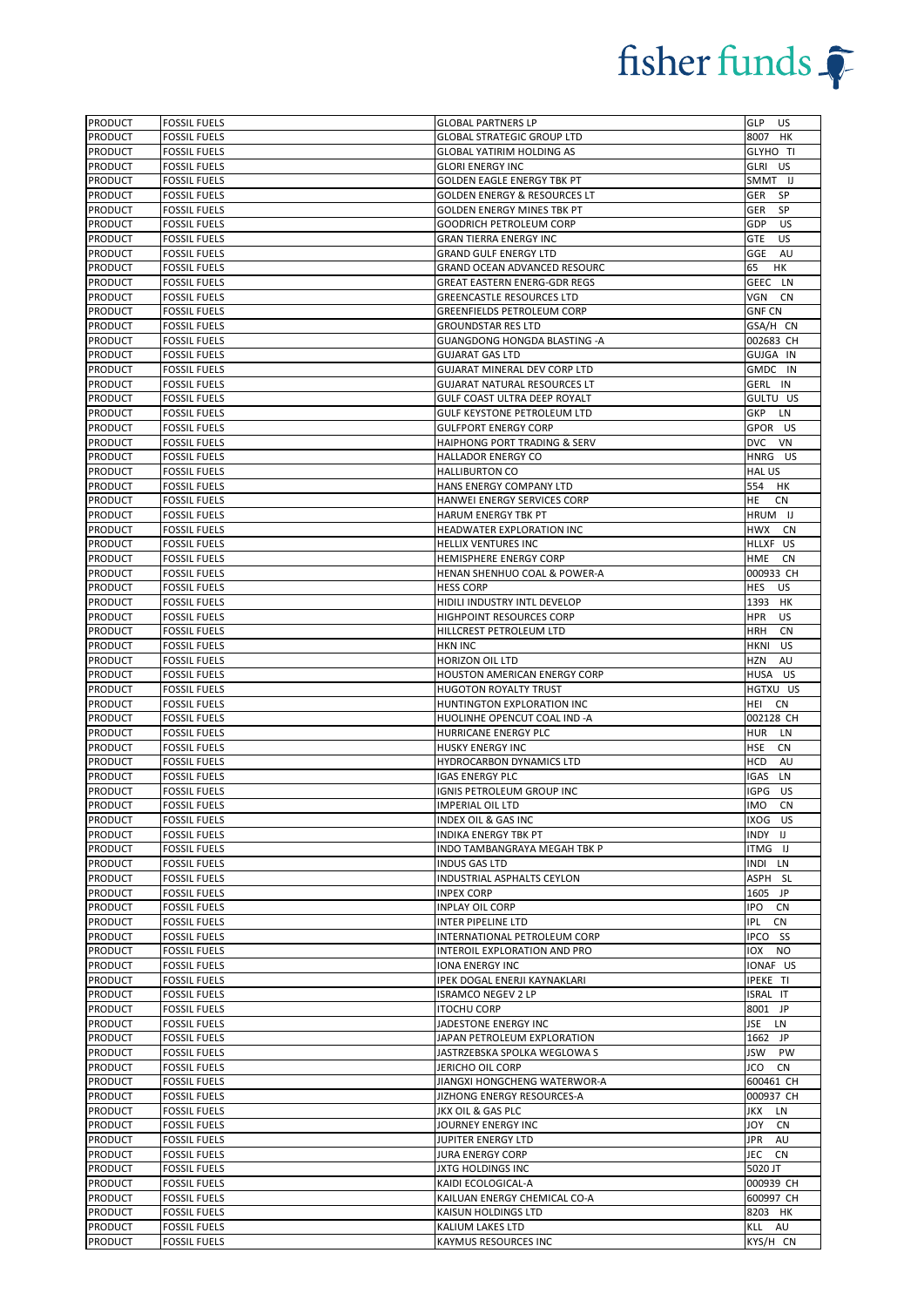| <b>PRODUCT</b>                   | <b>FOSSIL FUELS</b>                        | <b>KELT EXPLORATION LTD</b>                              | KEL<br>CN                    |
|----------------------------------|--------------------------------------------|----------------------------------------------------------|------------------------------|
| PRODUCT                          | <b>FOSSIL FUELS</b>                        | <b>KEY PETROLEUM LTD</b>                                 | KEY<br>AU                    |
| <b>PRODUCT</b>                   | <b>FOSSIL FUELS</b>                        | <b>KFG RESOURCES LTD</b>                                 | KFG<br><b>CN</b>             |
| PRODUCT                          | <b>FOSSIL FUELS</b>                        | KIEWIT ROYALTY TRUST                                     | KIRY<br><b>US</b>            |
| <b>PRODUCT</b>                   | <b>FOSSIL FUELS</b>                        | KILLI LTD                                                | MYID CN                      |
| <b>PRODUCT</b>                   | <b>FOSSIL FUELS</b>                        | KIMBELL ROYALTY PARTNERS LP                              | <b>KRP</b><br>US             |
| PRODUCT                          | <b>FOSSIL FUELS</b>                        | KING STONE ENERGY GROUP LTD                              | 663<br>HK                    |
| PRODUCT                          | <b>FOSSIL FUELS</b>                        | KINGSLAND ENERGY CORP                                    | KLE/H CN                     |
| <b>PRODUCT</b>                   | <b>FOSSIL FUELS</b>                        | <b>KMK MUNAI JSC</b>                                     | LNPT<br>КZ                   |
| <b>PRODUCT</b>                   | <b>FOSSIL FUELS</b>                        | <b>KODIAK ENERGY INC</b>                                 | KDKN<br>US.                  |
| PRODUCT                          | <b>FOSSIL FUELS</b>                        | KOSMOS ENERGY LTD                                        | KOS<br>US                    |
| <b>PRODUCT</b>                   | <b>FOSSIL FUELS</b>                        | <b>KRISENERGY LTD</b>                                    | KRIS SP                      |
| PRODUCT                          | <b>FOSSIL FUELS</b>                        | KUZBASSRAZREZUGOL-BRD                                    | KZRU RU                      |
| PRODUCT                          | <b>FOSSIL FUELS</b>                        | KYUNGDONG INVEST CO LTD                                  | 012320 KS                    |
| PRODUCT                          | <b>FOSSIL FUELS</b>                        | LANNA RESOURCES PCL                                      | LANNA TB                     |
| PRODUCT                          | <b>FOSSIL FUELS</b>                        | LAREDO OIL INC                                           | LRDC US                      |
| <b>PRODUCT</b><br><b>PRODUCT</b> | <b>FOSSIL FUELS</b><br><b>FOSSIL FUELS</b> | LAREDO PETROLEUM INC<br>LEGEND OIL AND GAS LTD           | LPI US<br>LOGL US            |
| <b>PRODUCT</b>                   | <b>FOSSIL FUELS</b>                        | LEKOIL LTD - DI                                          | LEK LN                       |
| PRODUCT                          | <b>FOSSIL FUELS</b>                        | LEUCROTTA EXPLORATION INC                                | LXE CN                       |
| <b>PRODUCT</b>                   | <b>FOSSIL FUELS</b>                        | LIAONING ENERGY INDUSTRY CO                              | 600758 CH                    |
| PRODUCT                          | <b>FOSSIL FUELS</b>                        | <b>LIBERTY ENERGY CORP</b>                               | LBYE US                      |
| PRODUCT                          | <b>FOSSIL FUELS</b>                        | LILIS ENERGY INC                                         | LLEXQ US                     |
| PRODUCT                          | <b>FOSSIL FUELS</b>                        | <b>LINC ENERGY LTD</b>                                   | LNC<br><b>SP</b>             |
| <b>PRODUCT</b>                   | <b>FOSSIL FUELS</b>                        | LINKSON INTERNATIONAL LTD                                | LKL<br>IN                    |
| <b>PRODUCT</b>                   | <b>FOSSIL FUELS</b>                        | <b>LION ENERGY LTD</b>                                   | LIO<br>AU                    |
| PRODUCT                          | <b>FOSSIL FUELS</b>                        | LIONERO AS                                               | LION NO                      |
| PRODUCT                          | <b>FOSSIL FUELS</b>                        | LOCALITY PLANNING ENERGY HOL                             | LPE<br>AU                    |
| PRODUCT                          | <b>FOSSIL FUELS</b>                        | LONESTAR RESOURCES US I-CL A                             | LONE US                      |
| PRODUCT                          | <b>FOSSIL FUELS</b>                        | LUBELSKI WEGIEL BOGDANKA SA                              | LWB<br>PW                    |
| <b>PRODUCT</b>                   | <b>FOSSIL FUELS</b>                        | LUKOIL PJSC                                              | LKOH<br>RM                   |
| PRODUCT                          | <b>FOSSIL FUELS</b>                        | LUNDIN ENERGY AB                                         | LUNE<br>SS                   |
| PRODUCT                          | <b>FOSSIL FUELS</b>                        | MAGNOLIA OIL & GAS CORP - A                              | MGY<br>US                    |
| <b>PRODUCT</b>                   | <b>FOSSIL FUELS</b>                        | <b>MAHA ENERGY AB</b>                                    | MAHAA SS                     |
| <b>PRODUCT</b>                   | <b>FOSSIL FUELS</b>                        | MAHKOTA GROUP TBK PT                                     | MGRO<br>IJ                   |
| PRODUCT                          | <b>FOSSIL FUELS</b>                        | MAMMOTH ENERGY SERVICES INC                              | TUSK US                      |
| <b>PRODUCT</b>                   | <b>FOSSIL FUELS</b>                        | MANGISTAUMUNAIGAS                                        | MMGZ KZ                      |
| PRODUCT                          | <b>FOSSIL FUELS</b>                        | MANITOK ENERGY INC                                       | MKRYF US                     |
| PRODUCT                          | <b>FOSSIL FUELS</b>                        | MARATHON OIL CORP                                        | <b>US</b><br>MRO             |
| PRODUCT                          | <b>FOSSIL FUELS</b>                        | MARATHON PETROLEUM CORP                                  | MPC US                       |
| PRODUCT                          | <b>FOSSIL FUELS</b>                        | <b>MARGAUX RESOURCES LTD</b>                             | <b>MARFD US</b>              |
| PRODUCT                          | <b>FOSSIL FUELS</b>                        | MARI PETROLEUM CO LTD                                    | MARI PA                      |
| <b>PRODUCT</b>                   | <b>FOSSIL FUELS</b>                        | MARINE PETROLEUM TRUST                                   | MARPS US                     |
| PRODUCT                          | <b>FOSSIL FUELS</b>                        | MARKSMEN ENERGY INC                                      | MAH<br>CN                    |
| PRODUCT                          | <b>FOSSIL FUELS</b><br><b>FOSSIL FUELS</b> | MARTELLO TECHNOLOGIES GROUP                              | MTLO CN                      |
| PRODUCT<br><b>PRODUCT</b>        | <b>FOSSIL FUELS</b>                        | MASTER DRILLING GROUP LTD<br><b>MATADOR RESOURCES CO</b> | SJ<br>MDI<br>MTDR US         |
| <b>PRODUCT</b>                   | <b>FOSSIL FUELS</b>                        | <b>MAUREL ET PROM</b>                                    | MAU FP                       |
| <b>PRODUCT</b>                   | <b>FOSSIL FUELS</b>                        | MCCHIP RESOURCES INC                                     | <b>MCS</b><br>CN             |
| <b>PRODUCT</b>                   | <b>FOSSIL FUELS</b>                        | MEDCO ENERGI INTERNASIONAL T                             | MEDC IJ                      |
| PRODUCT                          | <b>FOSSIL FUELS</b>                        | MEDMEN ENTERPRISES INC-CL B                              | MMEN CN                      |
| PRODUCT                          | <b>FOSSIL FUELS</b>                        | <b>MEG ENERGY CORP</b>                                   | MEG<br>CN                    |
| PRODUCT                          | <b>FOSSIL FUELS</b>                        | MEIWA CORP                                               | 8103 JP                      |
| PRODUCT                          | <b>FOSSIL FUELS</b>                        | <b>MERCATOR LTD</b>                                      | MRLN IN                      |
| PRODUCT                          | <b>FOSSIL FUELS</b>                        | METALORE RESOURCES LTD                                   | MET<br><b>CN</b>             |
| PRODUCT                          | <b>FOSSIL FUELS</b>                        | <b>METRO MINING LTD</b>                                  | AU<br>MMI                    |
| PRODUCT                          | <b>FOSSIL FUELS</b>                        | <b>MEXCO ENERGY CORP</b>                                 | MXC<br><b>US</b>             |
| PRODUCT                          | <b>FOSSIL FUELS</b>                        | MEZHDURECHIE-BRD                                         | MZDR<br>RU                   |
| <b>PRODUCT</b>                   | <b>FOSSIL FUELS</b>                        | MID-CON ENERGY PARTNERS LP                               | MCEP US                      |
| PRODUCT                          | <b>FOSSIL FUELS</b>                        | MIE HOLDINGS CORPORATION                                 | 1555 HK                      |
| PRODUCT                          | <b>FOSSIL FUELS</b>                        | MISEN ENERGY AB                                          | MISE SS                      |
| PRODUCT                          | <b>FOSSIL FUELS</b>                        | MITRABARA ADIPERDANA TBK PT                              | MBAP IJ                      |
| PRODUCT                          | <b>FOSSIL FUELS</b>                        | MITSUBISHI CHEMICAL HOLDINGS                             | 4188 JP                      |
| PRODUCT                          | <b>FOSSIL FUELS</b>                        | MITSUBISHI CORP                                          | 4188 JP                      |
| <b>PRODUCT</b>                   | <b>FOSSIL FUELS</b>                        | <b>MODIIN - LP</b>                                       | MDINL IT                     |
| <b>PRODUCT</b>                   | <b>FOSSIL FUELS</b>                        | MOL HUNGARIAN OIL AND GAS PL                             | MOL<br>HB                    |
| <b>PRODUCT</b>                   | <b>FOSSIL FUELS</b>                        | MONGOLIA HOLDINGS INC                                    | MNHD US                      |
| PRODUCT                          | <b>FOSSIL FUELS</b>                        | MONGOLIAN MINING CORP                                    | 975<br>HК                    |
| PRODUCT                          | <b>FOSSIL FUELS</b>                        | MONTAGE RESOURCES CORP                                   | US<br>ΜR                     |
| PRODUCT                          | <b>FOSSIL FUELS</b>                        | MONTANA EXPLORATION CORP                                 | ATDEF US                     |
| PRODUCT                          | <b>FOSSIL FUELS</b>                        | MOZAMBICANA DE HIDROCABONETO                             | CMH<br>MZ                    |
| <b>PRODUCT</b>                   | <b>FOSSIL FUELS</b>                        | MURPHY OIL CORP                                          | MUR<br><b>US</b>             |
| PRODUCT<br>PRODUCT               | <b>FOSSIL FUELS</b><br><b>FOSSIL FUELS</b> | MV OIL TRUST<br>NACCO INDUSTRIES-CL A                    | MVO<br>US<br>NC<br><b>US</b> |
| <b>PRODUCT</b>                   | <b>FOSSIL FUELS</b>                        | NAN NAN RESOURCES ENTERPRISE                             | 1229 HK                      |
| PRODUCT                          | <b>FOSSIL FUELS</b>                        | NAPHTHA ISRAEL PETROLEUM CRP                             | NFTA IT                      |
| PRODUCT                          | <b>FOSSIL FUELS</b>                        | NATIONAL FUEL GAS CO                                     | NFG<br><b>US</b>             |
| PRODUCT                          | <b>FOSSIL FUELS</b>                        | NC ROSNEFT-DAGNEFT PJSC-BRD                              | RDNE RU                      |
|                                  |                                            |                                                          |                              |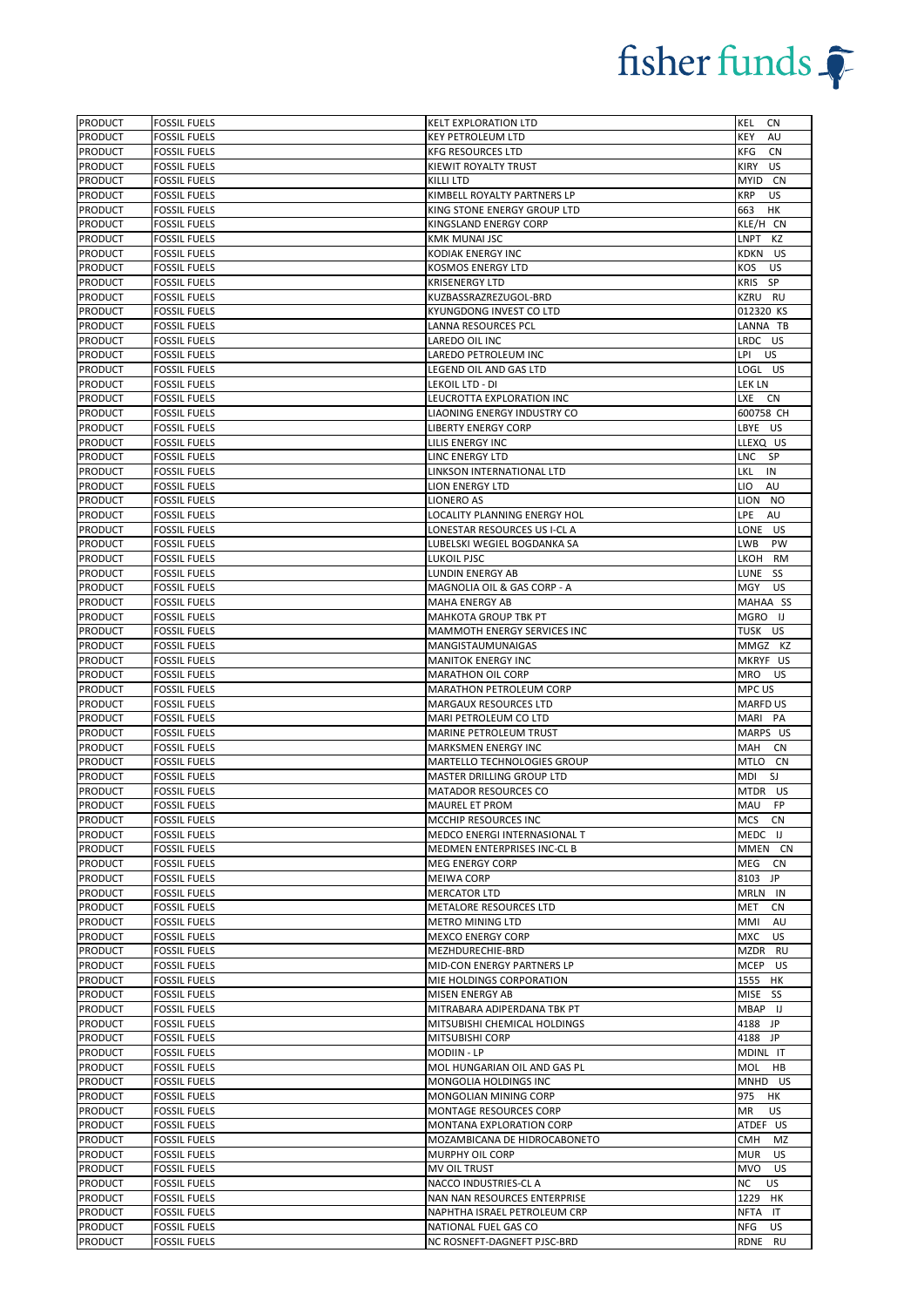| <b>PRODUCT</b>            | <b>FOSSIL FUELS</b>                        | <b>NESTE OYJ</b>                                | NESTE FH                             |
|---------------------------|--------------------------------------------|-------------------------------------------------|--------------------------------------|
| <b>PRODUCT</b>            | <b>FOSSIL FUELS</b>                        | NEW FRONTIER ENERGY INC                         | NFEI US                              |
| <b>PRODUCT</b>            | <b>FOSSIL FUELS</b>                        | NEW HOPE CORP LTD                               | <b>NHC</b><br>AU                     |
| PRODUCT                   | <b>FOSSIL FUELS</b>                        | NEW ZEALAND ENERGY CORP                         | ΝZ<br><b>CN</b>                      |
| PRODUCT                   | <b>FOSSIL FUELS</b>                        | NEW ZEALAND OIL & GAS LTD                       | NZ<br><b>CN</b>                      |
| PRODUCT                   | <b>FOSSIL FUELS</b>                        | <b>NEXERA ENERGY INC</b>                        | NGY<br><b>CN</b>                     |
| PRODUCT                   | <b>FOSSIL FUELS</b>                        | NINGXIA BAOFENG ENERGY GRO-A                    | 600989 CH                            |
| PRODUCT                   | <b>FOSSIL FUELS</b>                        | NIS AD NOVI SAD                                 | <b>NIIS</b><br>SG                    |
| PRODUCT                   | <b>FOSSIL FUELS</b>                        | NLC INDIA LTD                                   | <b>NLC</b><br>IN                     |
| <b>PRODUCT</b>            | <b>FOSSIL FUELS</b>                        | <b>NOBLE ENERGY INC</b>                         | NBL<br>US                            |
| <b>PRODUCT</b>            | <b>FOSSIL FUELS</b>                        | NORILSKGASPROM-RTS BOARD US\$                   | NRGP RU                              |
| <b>PRODUCT</b>            | <b>FOSSIL FUELS</b>                        | NORRIS INDUSTRIES INC                           | NRIS US                              |
| <b>PRODUCT</b>            | <b>FOSSIL FUELS</b>                        | <b>NORTH ENERGY ASA</b>                         | NORTH NO                             |
| PRODUCT                   | <b>FOSSIL FUELS</b>                        | NORTHERN DRILLING LTD                           | NODL NO                              |
| <b>PRODUCT</b>            | <b>FOSSIL FUELS</b>                        | NORTHERN OIL AND GAS INC                        | <b>US</b><br>NOG.                    |
| <b>PRODUCT</b>            | <b>FOSSIL FUELS</b>                        | NORWEGIAN ENERGY CO ASA                         | NOR<br><b>NO</b>                     |
| PRODUCT                   | <b>FOSSIL FUELS</b>                        | NORWEST ENERGY NL                               | <b>NWE</b><br>AU                     |
| <b>PRODUCT</b>            | <b>FOSSIL FUELS</b>                        | NOSTRA TERRA OIL & GAS CO                       | NTOG LN                              |
| <b>PRODUCT</b>            | <b>FOSSIL FUELS</b>                        | NOSTRUM OIL & GAS PLC                           | <b>NOG</b><br>LN                     |
| PRODUCT                   | <b>FOSSIL FUELS</b>                        | <b>NOVATEK PJSC</b>                             | NVTK<br>RM                           |
| <b>PRODUCT</b>            | <b>FOSSIL FUELS</b>                        | NUVISTA ENERGY LTD                              | NVA<br>CN                            |
| <b>PRODUCT</b>            | <b>FOSSIL FUELS</b>                        | <b>OANDO PLC</b>                                | OANDO NL                             |
|                           | <b>FOSSIL FUELS</b>                        |                                                 |                                      |
| PRODUCT<br>PRODUCT        | <b>FOSSIL FUELS</b>                        | OASIS PETROLEUM INC<br>OBNYEFTEGAZGEOLOGIA OJSC | OAS<br>US<br>OBNE RU                 |
| PRODUCT                   | <b>FOSSIL FUELS</b>                        | <b>OBSIDIAN ENERGY LTD</b>                      | OBE<br>CN                            |
| <b>PRODUCT</b>            | <b>FOSSIL FUELS</b>                        | OCCIDENTAL PETROLEUM CORP                       | OXY<br>US                            |
| <b>PRODUCT</b>            | <b>FOSSIL FUELS</b>                        | OIL & GAS DEVELOPMENT CO LTD                    | OGDC PA                              |
| <b>PRODUCT</b>            | <b>FOSSIL FUELS</b>                        | OIL & GAS EXPLORATION                           | 401<br>BU                            |
| PRODUCT                   | <b>FOSSIL FUELS</b>                        | OIL & NATURAL GAS CORP LTD                      | ONGC IN                              |
| <b>PRODUCT</b>            | <b>FOSSIL FUELS</b>                        | OIL INDIA LTD                                   | OINL IN                              |
| <b>PRODUCT</b>            | <b>FOSSIL FUELS</b>                        | OIL SEARCH LTD                                  | OSH<br>AU                            |
| PRODUCT                   | <b>FOSSIL FUELS</b>                        | OILEX LTD                                       | OEX<br>AU                            |
| PRODUCT                   | <b>FOSSIL FUELS</b>                        | OMV PETROM SA                                   | <b>SNP</b><br>RO                     |
| PRODUCT                   | <b>FOSSIL FUELS</b>                        | OPTIMUS FINANCE LTD                             | OPFL IN                              |
| <b>PRODUCT</b>            | <b>FOSSIL FUELS</b>                        | ORCA ENERGY GROUP INC                           | ORC/B CN                             |
| <b>PRODUCT</b>            | <b>FOSSIL FUELS</b>                        | ORYX PETROLEUM CORP LTD                         | охс<br>CN                            |
| <b>PRODUCT</b>            | <b>FOSSIL FUELS</b>                        | OSAGE EXPLORATION & DEVELOPM                    | OEDVQ US                             |
| PRODUCT                   | <b>FOSSIL FUELS</b>                        | <b>OVINTIV INC</b>                              | <b>OVV</b><br>US                     |
| PRODUCT                   | <b>FOSSIL FUELS</b>                        | PACIFIC PARADYM ENERGY INC                      | PPE/H CN                             |
|                           |                                            |                                                 |                                      |
| <b>PRODUCT</b>            | <b>FOSSIL FUELS</b>                        | PAINTED PONY ENERGY LTD                         | PONY CN                              |
| PRODUCT                   | <b>FOSSIL FUELS</b>                        | PAKISTAN OILFIELDS LTD                          | POL<br>PA                            |
| <b>PRODUCT</b>            | <b>FOSSIL FUELS</b>                        | PAKISTAN PETROLEUM LTD                          | PPL<br>PA                            |
| <b>PRODUCT</b>            | <b>FOSSIL FUELS</b>                        | PALEO RESOURCES INC                             | PRE<br><b>CN</b>                     |
| <b>PRODUCT</b>            | <b>FOSSIL FUELS</b>                        | PALOMA RESOURCES INC                            | PLO/H CN                             |
| PRODUCT                   | <b>FOSSIL FUELS</b>                        | PANHANDLE OIL AND GAS INC-A                     | PHX<br>US                            |
| <b>PRODUCT</b>            | <b>FOSSIL FUELS</b>                        | PANORO ENERGY ASA                               | PEN<br>NO                            |
| <b>PRODUCT</b>            | <b>FOSSIL FUELS</b>                        | PANTHEON RESOURCES PLC                          | PANR LN                              |
| <b>PRODUCT</b>            | <b>FOSSIL FUELS</b>                        | PARAMOUNT RESOURCES LTD -A                      | POU<br><b>CN</b>                     |
| <b>PRODUCT</b>            | <b>FOSSIL FUELS</b>                        | <b>PAREX RESOURCES INC</b>                      | PXT<br>CN                            |
| PRODUCT                   | <b>FOSSIL FUELS</b>                        | PARSLEY ENERGY INC-CLASS A                      | PE<br>US                             |
| <b>PRODUCT</b>            | <b>FOSSIL FUELS</b>                        | <b>PDC ENERGY INC</b>                           | PDCE US                              |
| <b>PRODUCT</b>            | <b>FOSSIL FUELS</b>                        | PEABODY ENERGY CORP                             | BTU<br>US                            |
| <b>PRODUCT</b>            | <b>FOSSIL FUELS</b>                        | PENN VIRGINIA CORP                              | PVAC US                              |
| PRODUCT                   | <b>FOSSIL FUELS</b>                        | PENNINE PETROLEUM CORP                          | PNN<br><b>CN</b>                     |
| PRODUCT                   | <b>FOSSIL FUELS</b>                        | PERISSON PETROLEUM CORP                         | POG<br>CN                            |
| <b>PRODUCT</b>            | <b>FOSSIL FUELS</b>                        | PERMEX PETROLEUM CORP                           | <b>CN</b><br>OIL                     |
| PRODUCT                   | <b>FOSSIL FUELS</b>                        | PERMIAN BASIN ROYALTY TRUST                     | PBT<br>US                            |
| PRODUCT                   | <b>FOSSIL FUELS</b>                        | PERMIANVILLE ROYALTY TRUST                      | PVL<br>US                            |
| <b>PRODUCT</b>            | <b>FOSSIL FUELS</b>                        | PERMROCK ROYALTY TRUST                          | PRT<br>US                            |
| <b>PRODUCT</b>            | <b>FOSSIL FUELS</b>                        | PERPETUAL ENERGY INC                            | PMT<br><b>CN</b>                     |
| <b>PRODUCT</b>            | <b>FOSSIL FUELS</b>                        | PERSONAS SOCIAL INC                             | PRSN<br>CN                           |
| PRODUCT                   | <b>FOSSIL FUELS</b>                        | PERSTA RESOURCES INC                            | 3395 HK                              |
| <b>PRODUCT</b>            | <b>FOSSIL FUELS</b>                        | PETRO RIO SA                                    | PRIO3 BZ                             |
| PRODUCT                   | <b>FOSSIL FUELS</b>                        | PETRO RIVER OIL CORP                            | PTRC US                              |
| <b>PRODUCT</b>            | <b>FOSSIL FUELS</b>                        | PETROENERGY RESOURCES CORP                      | PERC PM                              |
| PRODUCT                   | <b>FOSSIL FUELS</b>                        | PETROFRONTIER CORP                              | PFC<br><b>CN</b>                     |
| PRODUCT                   | <b>FOSSIL FUELS</b>                        | PETROGAS COMPANY                                | PTCO<br>US                           |
| <b>PRODUCT</b>            | <b>FOSSIL FUELS</b>                        | PETROGRESS INC                                  | PGAS<br>US                           |
| <b>PRODUCT</b>            | <b>FOSSIL FUELS</b>                        | PETROLIA ENERGY CORP                            | BBLS US                              |
| PRODUCT                   | <b>FOSSIL FUELS</b>                        | PETROLIA SE                                     | PSE<br><b>NO</b>                     |
| PRODUCT                   | <b>FOSSIL FUELS</b>                        | PETRONEFT RESOURCES PLC                         | ID<br>PTR                            |
| PRODUCT                   | <b>FOSSIL FUELS</b>                        | PETROSHALE INC                                  | <b>PSH</b><br>CN<br><b>CN</b><br>TAL |
| PRODUCT                   | <b>FOSSIL FUELS</b>                        | PETROTAL CORP                                   | PRQ<br>CN                            |
| <b>PRODUCT</b><br>PRODUCT | <b>FOSSIL FUELS</b><br><b>FOSSIL FUELS</b> | PETRUS RESOURCES LTD<br>PETSEC ENERGY LTD       | PSA<br>AU                            |
| <b>PRODUCT</b>            | <b>FOSSIL FUELS</b>                        | PEYTO EXPLORATION & DEV CORP                    | PEY<br><b>CN</b>                     |
| <b>PRODUCT</b>            | <b>FOSSIL FUELS</b>                        | PHAROS ENERGY PLC                               | PHAR LN                              |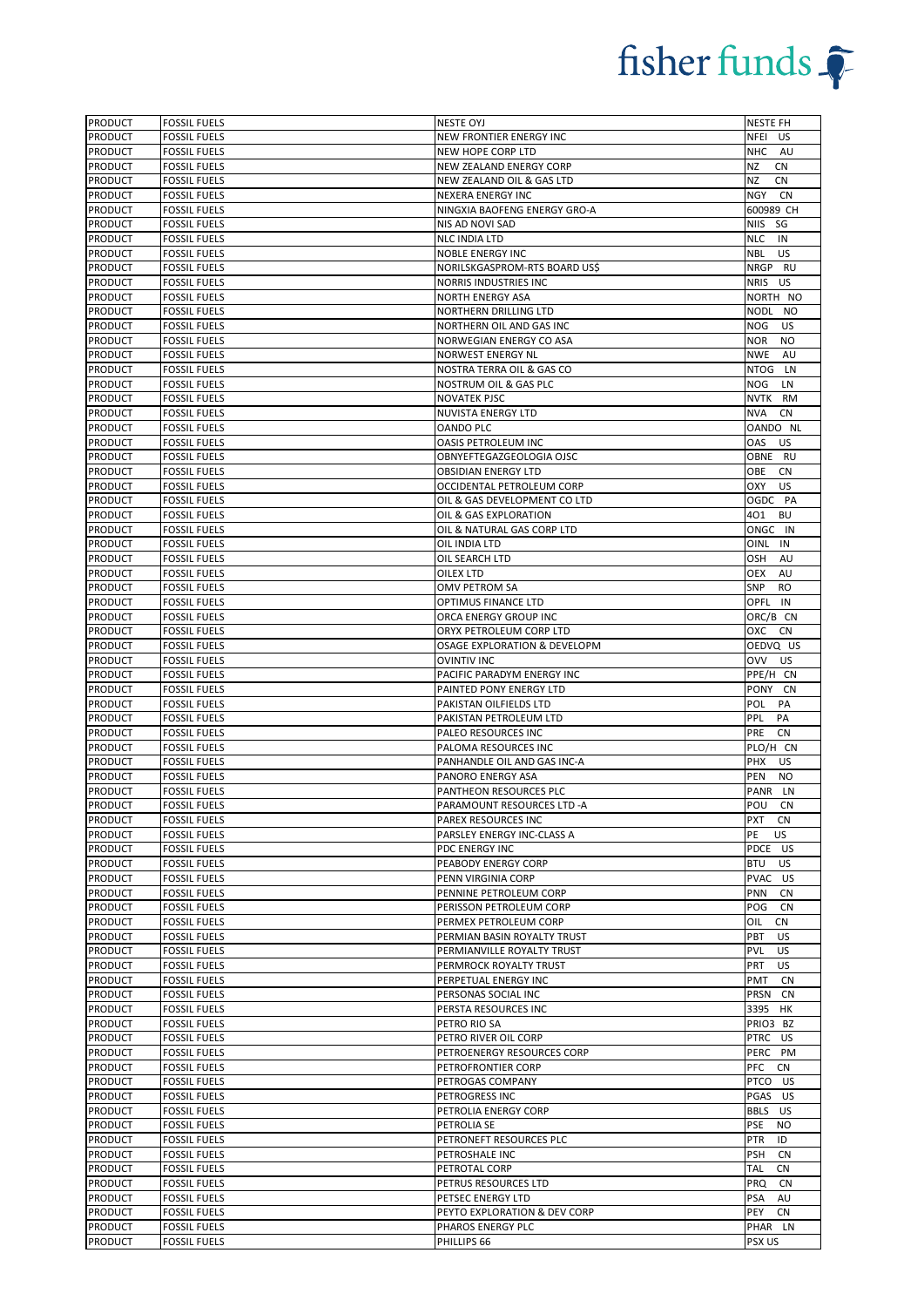| <b>PRODUCT</b>                   | <b>FOSSIL FUELS</b>                        | PHILODRILL CORP                           | OV<br>PM                      |
|----------------------------------|--------------------------------------------|-------------------------------------------|-------------------------------|
| <b>PRODUCT</b>                   | <b>FOSSIL FUELS</b>                        | PHOENIX CANADA OIL CO LTD                 | PCO<br>CN                     |
| <b>PRODUCT</b>                   | <b>FOSSIL FUELS</b>                        | PIERIDAE ENERGY LTD                       | PEA<br>CN                     |
| PRODUCT                          | <b>FOSSIL FUELS</b>                        | PINE CLIFF ENERGY LTD                     | PNE<br>CN                     |
| PRODUCT                          | <b>FOSSIL FUELS</b>                        | PINGDINGSHAN TIANAN COAL -A               | 601666 CH                     |
| PRODUCT                          | <b>FOSSIL FUELS</b>                        | PIONEER NATURAL RESOURCES CO              | <b>PXD</b><br>US              |
| <b>PRODUCT</b>                   | <b>FOSSIL FUELS</b>                        | PIONEER NATURAL RESOURCES CO              | <b>PXD</b><br>US              |
| <b>PRODUCT</b>                   | <b>FOSSIL FUELS</b>                        | PIPESTONE ENERGY CORP                     | PIPE CN                       |
| PRODUCT                          | <b>FOSSIL FUELS</b>                        | PLAYGON GAMES INC                         | DEAL CN                       |
| <b>PRODUCT</b>                   | <b>FOSSIL FUELS</b>                        | POINT LOMA RESOURCES LTD                  | PLX<br>CN                     |
| <b>PRODUCT</b>                   | <b>FOSSIL FUELS</b>                        | POKROVSKE MINE MANAGEMENT PJ              | SHCHZ UZ                      |
| <b>PRODUCT</b>                   | <b>FOSSIL FUELS</b>                        | POND TECHNOLOGIES HOLDINGS I              | POND<br><b>CN</b>             |
| PRODUCT                          | <b>FOSSIL FUELS</b>                        | POSTROCK ENERGY CORP                      | PSTRQ US                      |
| PRODUCT                          | <b>FOSSIL FUELS</b>                        | PRAIRIE MINING LTD                        | <b>PDZ</b><br>AU              |
| <b>PRODUCT</b>                   | <b>FOSSIL FUELS</b>                        | PRAIRIE PROVIDENT RES INC                 | PPR<br>CN                     |
| <b>PRODUCT</b>                   | <b>FOSSIL FUELS</b>                        | PRAIRIESKY ROYALTY LTD                    | PSK<br><b>CN</b>              |
| <b>PRODUCT</b>                   | <b>FOSSIL FUELS</b>                        | PREMIER OIL PLC                           | PMO<br><b>LN</b>              |
| <b>PRODUCT</b>                   | <b>FOSSIL FUELS</b>                        | PRESIDENT ENERGY PLC                      | PPC<br>LN                     |
| <b>PRODUCT</b>                   | <b>FOSSIL FUELS</b>                        | PRIMEENERGY RESOURCES CORP                | PNRG US                       |
| <b>PRODUCT</b>                   | <b>FOSSIL FUELS</b>                        | PRIMELINE ENERGY HOLDINGS                 | PEH<br><b>CN</b>              |
| <b>PRODUCT</b>                   | <b>FOSSIL FUELS</b>                        | PROAM EXPLORATIONS CORP                   | PMX<br>CN                     |
| <b>PRODUCT</b>                   | <b>FOSSIL FUELS</b>                        | PROSPERA ENERGY INC                       | PEI<br>CN                     |
| PRODUCT                          | <b>FOSSIL FUELS</b>                        | PTT EXPLOR & PROD PUBLIC CO               | PTTEP TB                      |
| <b>PRODUCT</b>                   | <b>FOSSIL FUELS</b>                        | PTT PCL                                   | <b>PTT</b><br>TB              |
| <b>PRODUCT</b>                   | <b>FOSSIL FUELS</b>                        | PULSE OIL CORP                            | PUL<br>CN                     |
| PRODUCT                          | <b>FOSSIL FUELS</b>                        | PURE FOODS TASMANIA LTD                   | PFT<br>AU                     |
| <b>PRODUCT</b>                   | <b>FOSSIL FUELS</b>                        | PXP ENERGY CORP                           | PXP<br><b>PM</b>              |
| <b>PRODUCT</b>                   | <b>FOSSIL FUELS</b>                        | QEP RESOURCES INC                         | QEP<br>US                     |
| <b>PRODUCT</b>                   | <b>FOSSIL FUELS</b>                        | <b>QUATTRO EXPLORATION AND PROD</b>       | QEXXF US                      |
| <b>PRODUCT</b>                   | <b>FOSSIL FUELS</b>                        | <b>QUESTERRE ENERGY CORP - A</b>          | QEC<br>CN                     |
| <b>PRODUCT</b>                   | <b>FOSSIL FUELS</b>                        | RAMACO RESOURCES INC                      | METC US                       |
| PRODUCT                          | <b>FOSSIL FUELS</b>                        | RANGE RESOURCES CORP                      | <b>RRC</b><br>US              |
| <b>PRODUCT</b>                   | <b>FOSSIL FUELS</b>                        | RAZOR ENERGY CORP                         | RZE<br>CN                     |
| <b>PRODUCT</b>                   | <b>FOSSIL FUELS</b>                        | REACH ENERGY BHD                          | REB<br>МK                     |
| <b>PRODUCT</b>                   | <b>FOSSIL FUELS</b>                        | REDCORP VENTURES LTD                      | RDFVF US                      |
| <b>PRODUCT</b>                   | <b>FOSSIL FUELS</b>                        | <b>REPSOL SA</b>                          | REP SM                        |
| <b>PRODUCT</b>                   | <b>FOSSIL FUELS</b>                        | RESERVE PETROLEUM COMPANY                 | RSRV US                       |
| <b>PRODUCT</b>                   | <b>FOSSIL FUELS</b>                        | RESORT SAVERS INC                         | RSSV US                       |
| <b>PRODUCT</b>                   | <b>FOSSIL FUELS</b>                        | RESOURCE ALAM INDONESIA TBK               | KKGI IJ                       |
| <b>PRODUCT</b>                   | <b>FOSSIL FUELS</b>                        | REVOLUGROUP CANADA INC                    | REVO CN                       |
| <b>PRODUCT</b>                   | <b>FOSSIL FUELS</b>                        | REX INTERNATIONAL HOLDING                 | REXI SP                       |
| <b>PRODUCT</b>                   | <b>FOSSIL FUELS</b>                        | <b>RH PETROGAS LTD</b>                    | <b>RHP</b><br><b>SP</b>       |
| <b>PRODUCT</b>                   | <b>FOSSIL FUELS</b>                        | RHINO RESOURCE PARTNERS LP                | RHNO US                       |
| <b>PRODUCT</b>                   | <b>FOSSIL FUELS</b>                        | <b>RING ENERGY INC</b>                    | <b>REI</b><br>US.             |
| PRODUCT                          | <b>FOSSIL FUELS</b>                        | RIVIERA RESOURCES INC                     | RVRA US                       |
| <b>PRODUCT</b>                   | <b>FOSSIL FUELS</b>                        | RN-WESTERN SIBERIA PJSC                   | CHGZ RM                       |
| <b>PRODUCT</b>                   | <b>FOSSIL FUELS</b>                        | ROCKHOPPER EXPLORATION PLC                | RKH LN                        |
| <b>PRODUCT</b>                   | <b>FOSSIL FUELS</b>                        | ROCKROSE ENERGY PLC                       | <b>RRELN</b>                  |
| <b>PRODUCT</b>                   | <b>FOSSIL FUELS</b>                        | ROK RESOURCES INC                         | ROK<br>CN                     |
| PRODUCT                          | <b>FOSSIL FUELS</b>                        | ROSAN RESOURCES HOLDINGS LTD              | 578<br>HK                     |
| PRODUCT                          | <b>FOSSIL FUELS</b>                        | ROSEHILL RESOURCES INC                    | ROSEQ US                      |
| <b>PRODUCT</b>                   | <b>FOSSIL FUELS</b>                        | ROSNEFT OIL CO PJSC                       | ROSN RM                       |
| <b>PRODUCT</b>                   | <b>FOSSIL FUELS</b>                        | ROYAL DUTCH SHELL PLC-A SHS               | RDSA LN                       |
| PRODUCT                          | <b>FOSSIL FUELS</b>                        | ROYAL DUTCH SHELL PLC-B SHS               | <b>RDSBLN</b>                 |
| PRODUCT                          | <b>FOSSIL FUELS</b>                        | ROYAL ENERGY RESOURCES INC                | ROYE US                       |
| <b>PRODUCT</b>                   | <b>FOSSIL FUELS</b>                        | ROYALE ENERGY INC                         | ROYL US                       |
| PRODUCT<br><b>PRODUCT</b>        | <b>FOSSIL FUELS</b>                        | RUDNIK KOVIN AD KOVIN                     | RDKV SG                       |
|                                  | <b>FOSSIL FUELS</b>                        | RUSSNEFT PJSC                             | RNFT RM                       |
| <b>PRODUCT</b><br><b>PRODUCT</b> | <b>FOSSIL FUELS</b>                        | SABINE ROYALTY TRUST<br>SADOVAYA GROUP SA | SBR<br><b>US</b><br>SGR<br>PW |
| <b>PRODUCT</b>                   | <b>FOSSIL FUELS</b><br><b>FOSSIL FUELS</b> | SAHARA ENERGY LTD                         | SAH<br>CN                     |
| PRODUCT                          | <b>FOSSIL FUELS</b>                        | SAMINDO RESOURCES TBK PT                  | MYOH IJ                       |
| <b>PRODUCT</b>                   | <b>FOSSIL FUELS</b>                        | SAN JUAN BASIN ROYALTY TR                 | SJT<br>US.                    |
| PRODUCT                          | <b>FOSSIL FUELS</b>                        | SAN LEON ENERGY PLC                       | SLE<br>LN                     |
| <b>PRODUCT</b>                   | <b>FOSSIL FUELS</b>                        | SANCHEZ MIDSTREAM PARTNERS L              | SNMP US                       |
| PRODUCT                          | <b>FOSSIL FUELS</b>                        | SANDRIDGE ENERGY INC                      | SD<br>US.                     |
| PRODUCT                          | <b>FOSSIL FUELS</b>                        | SANDRIDGE MISSISSIPPIAN TRUS              | SDTTU US                      |
| <b>PRODUCT</b>                   | <b>FOSSIL FUELS</b>                        | SANDRIDGE MISSISSIPPIAN TRUS              | SDTTU US                      |
| <b>PRODUCT</b>                   | <b>FOSSIL FUELS</b>                        | SANDRIDGE PERMIAN TRUST                   | PERS US                       |
| PRODUCT                          | <b>FOSSIL FUELS</b>                        | SANMIT INFRA LTD                          | SANM IN                       |
| PRODUCT                          | <b>FOSSIL FUELS</b>                        | SANTOS LTD                                | STO<br>AU                     |
| <b>PRODUCT</b>                   | <b>FOSSIL FUELS</b>                        | SARATOVNEFTEGAZ-BRD                       | SNFG RU                       |
| <b>PRODUCT</b>                   | <b>FOSSIL FUELS</b>                        | SATURN OIL & GAS INC                      | SOIL CN                       |
| <b>PRODUCT</b>                   | <b>FOSSIL FUELS</b>                        | SAUDI ARABIAN OIL CO                      | ARAMCO AB                     |
| PRODUCT                          | <b>FOSSIL FUELS</b>                        | <b>SBD CAPITAL CORP</b>                   | SBD CN                        |
| <b>PRODUCT</b>                   | <b>FOSSIL FUELS</b>                        | SCHLUMBERGER LTD                          | SLB US                        |
| <b>PRODUCT</b>                   | <b>FOSSIL FUELS</b>                        | <b>SDX ENERGY PLC</b>                     | SDX<br>LN                     |
| <b>PRODUCT</b>                   | <b>FOSSIL FUELS</b>                        | SEACOR HOLDINGS INC                       | CKH<br>US.                    |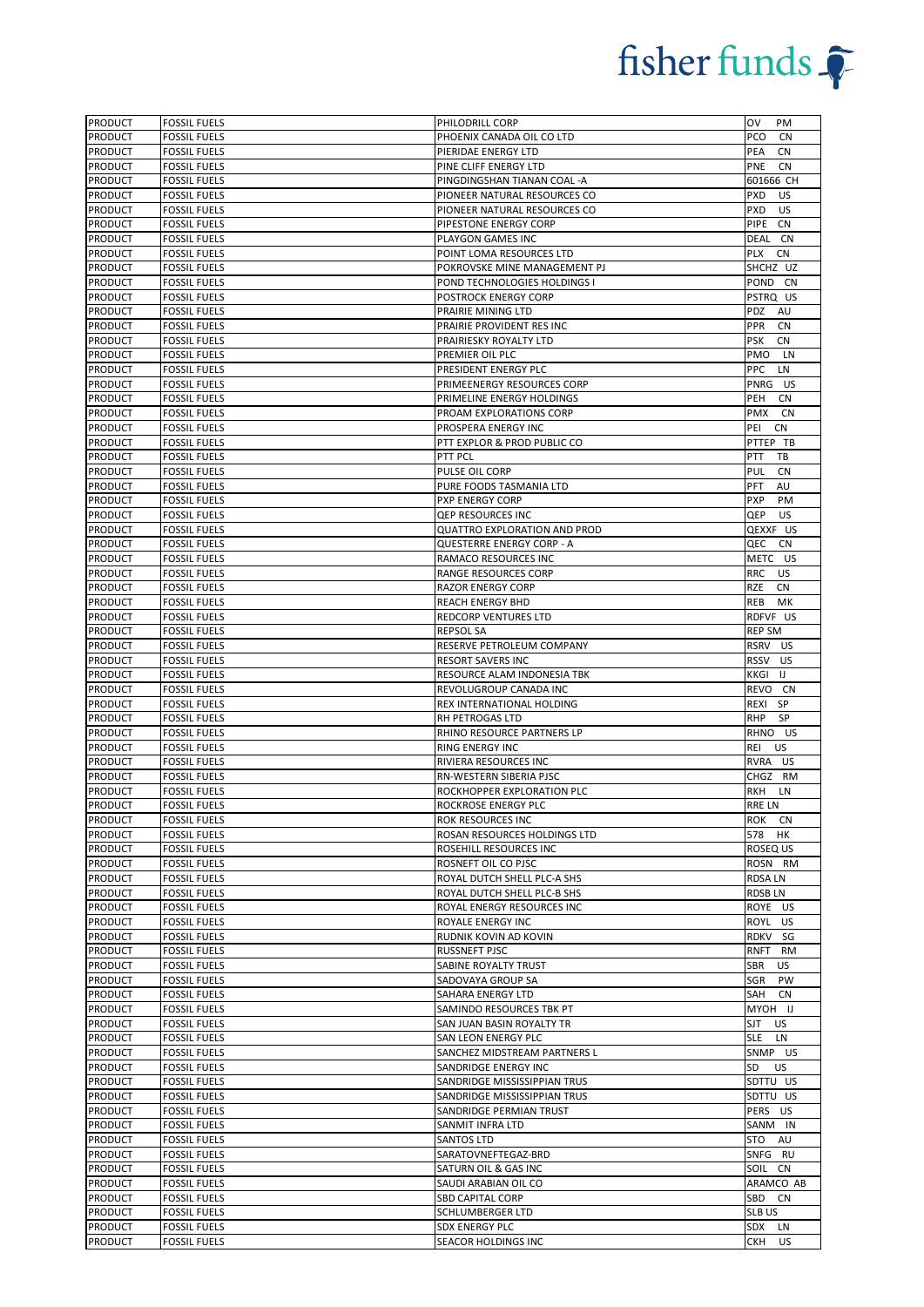| <b>PRODUCT</b>            | <b>FOSSIL FUELS</b>                        | SELAN EXPLORATION TECHNOLOGY                   | <b>SXT</b><br>IN         |
|---------------------------|--------------------------------------------|------------------------------------------------|--------------------------|
| <b>PRODUCT</b>            | <b>FOSSIL FUELS</b>                        | SEMIRARA MINING AND POWER CO                   | SCC<br>PM                |
| <b>PRODUCT</b>            | <b>FOSSIL FUELS</b>                        | SENEX ENERGY LTD                               | SXY<br>AU                |
| PRODUCT                   | <b>FOSSIL FUELS</b>                        | SENSOR TECHNOLOGIES CORP                       | SENS CN                  |
| PRODUCT                   | <b>FOSSIL FUELS</b>                        | SEPLAT PETROLEUM DEVELOPMENT                   | SEPL LN                  |
| PRODUCT                   | <b>FOSSIL FUELS</b>                        | SERICA ENERGY PLC                              | SQZ<br>LN                |
| PRODUCT                   | <b>FOSSIL FUELS</b>                        | SERINUS ENERGY PLC                             | SENX LN                  |
| <b>PRODUCT</b>            | <b>FOSSIL FUELS</b>                        | SEVEN GENERATIONS ENERGY - A                   | VII<br>CN                |
| <b>PRODUCT</b>            | <b>FOSSIL FUELS</b>                        | SHAMARAN PETROLEUM CORP                        | SNM CN                   |
| <b>PRODUCT</b>            | <b>FOSSIL FUELS</b>                        | SHANDONG XINCHAO ENERGY CO-A                   | 600777 CH                |
| <b>PRODUCT</b>            | <b>FOSSIL FUELS</b>                        | SHANGHAI DATUN ENERGY-A                        | 600508 CH                |
| <b>PRODUCT</b>            | <b>FOSSIL FUELS</b>                        | SHANGHAI WORTH GARDEN CO L-A                   | 300483 CH                |
| PRODUCT                   | <b>FOSSIL FUELS</b>                        | SHANXI BLUE FLAME HOLDING -A                   | 000968 CH                |
| PRODUCT                   | <b>FOSSIL FUELS</b>                        | SHANXI COAL INTERNATIONAL -A                   | 600546 CH                |
| PRODUCT                   | <b>FOSSIL FUELS</b>                        | SHANXI LANHUA SCI-TECH-A                       | 600123 CH                |
| <b>PRODUCT</b>            | <b>FOSSIL FUELS</b>                        | SHANXI XISHAN COAL & ELEC-A                    | 000983 CH                |
| <b>PRODUCT</b>            | <b>FOSSIL FUELS</b>                        | SHANXI YONGDONG CHEMISTRY -A                   | 002753 CH                |
| <b>PRODUCT</b>            | <b>FOSSIL FUELS</b>                        | SHERRITT INTERNATIONAL CORP                    | S<br><b>CN</b>           |
| <b>PRODUCT</b>            | <b>FOSSIL FUELS</b>                        | SHOUGANG FUSHAN RESOURCES GR                   | 639 HK                   |
| <b>PRODUCT</b>            | <b>FOSSIL FUELS</b>                        | SHREE RAJEEV LOCHAN OIL EXT                    | SROL IN                  |
| <b>PRODUCT</b>            | <b>FOSSIL FUELS</b>                        | SHUBARKOL KOMIR JSC                            | SHUK KZ                  |
| PRODUCT                   | <b>FOSSIL FUELS</b>                        | SIAMRAJ PCL                                    | SR<br>TB                 |
| PRODUCT                   | <b>FOSSIL FUELS</b>                        | SICHUAN MEIFENG CHEM INDUS-A                   | 000731 CH                |
| PRODUCT                   | <b>FOSSIL FUELS</b>                        | SILK ROAD ENERGY SERVICES GR                   | 8250 HK                  |
| <b>PRODUCT</b>            | <b>FOSSIL FUELS</b>                        | SILK ROAD LOGISTICS HOLDINGS                   | 988<br>HK                |
| <b>PRODUCT</b>            | <b>FOSSIL FUELS</b>                        | SILVERBOW RESOURCES INC                        | SBOW US                  |
| <b>PRODUCT</b>            | <b>FOSSIL FUELS</b>                        | SIMLATUS CORP                                  | SIML US                  |
| PRODUCT                   | <b>FOSSIL FUELS</b>                        | SINO OIL AND GAS HOLDINGS LT                   | 702<br>HK                |
| PRODUCT                   | <b>FOSSIL FUELS</b>                        | SLAVNEFT-MEGIONNEFTEGAZ OJSC                   | MFGS RM                  |
| <b>PRODUCT</b>            | <b>FOSSIL FUELS</b>                        | SM ENERGY CO                                   | <b>US</b><br>SM          |
| <b>PRODUCT</b>            | <b>FOSSIL FUELS</b>                        | SOCIEDAD COMERCIAL DEL PLATA                   | COME AR                  |
| PRODUCT                   | <b>FOSSIL FUELS</b>                        | SOCIETATEA NATIONALA DE GAZE                   | SNG<br>RO                |
| <b>PRODUCT</b>            | <b>FOSSIL FUELS</b>                        | SOCRESOURCES INC                               | <b>SOC</b><br>PM         |
| <b>PRODUCT</b>            | <b>FOSSIL FUELS</b>                        | SOFTROCK MINERALS LTD                          | SFT<br><b>CN</b>         |
| <b>PRODUCT</b>            | <b>FOSSIL FUELS</b>                        | SOJITZ CORP                                    | 2768 JP                  |
| <b>PRODUCT</b>            | <b>FOSSIL FUELS</b>                        | SOUTHERN ENERGY CORP                           | SOU<br><b>CN</b>         |
| PRODUCT                   | <b>FOSSIL FUELS</b>                        | SOUTHERN KUZBASS PJSC                          | UKUZ RM                  |
| PRODUCT                   | <b>FOSSIL FUELS</b>                        | SOUTHERN PACIFIC RESOURCE CO                   | STPJF US                 |
| <b>PRODUCT</b>            | <b>FOSSIL FUELS</b>                        | SOUTHWESTERN ENERGY CO                         | US<br>SWN                |
| PRODUCT                   | <b>FOSSIL FUELS</b>                        | SPARTAN DELTA CORP                             | <b>SDE</b><br><b>CN</b>  |
| PRODUCT                   | <b>FOSSIL FUELS</b>                        | SPINDLETOP OIL & GAS CO                        | SPND US                  |
| <b>PRODUCT</b>            | <b>FOSSIL FUELS</b>                        | SPYGLASS RESOURCES CORP                        | SGLRF US                 |
| <b>PRODUCT</b>            | <b>FOSSIL FUELS</b>                        | <b>STAR PHOENIX GROUP LTD</b>                  | <b>STA</b><br>LN         |
| <b>PRODUCT</b>            | <b>FOSSIL FUELS</b>                        | <b>STATE GAS LTD</b>                           | GAS<br>AU                |
| <b>PRODUCT</b>            | <b>FOSSIL FUELS</b>                        | STORM RESOURCES LTD                            | <b>SRX</b><br>CN         |
| PRODUCT                   | <b>FOSSIL FUELS</b>                        | STRATEGIC OIL & GAS LTD                        | SOGFF US                 |
| <b>PRODUCT</b>            | <b>FOSSIL FUELS</b>                        | STRIKEWELL ENERGY CORP                         | <b>SKK</b><br>CN         |
| <b>PRODUCT</b>            | <b>FOSSIL FUELS</b>                        | STRONG PETROCHEMICAL HOLDING                   | 852 HK                   |
| <b>PRODUCT</b>            | <b>FOSSIL FUELS</b>                        | <b>STROUD RESOURCES LTD</b>                    | SDR<br>CN                |
| <b>PRODUCT</b>            | <b>FOSSIL FUELS</b>                        | SUGARBUD CRAFT GROWERS CORP                    | SUGR CN                  |
| <b>PRODUCT</b>            | <b>FOSSIL FUELS</b>                        | SUMISEKI HOLDINGS INC                          | 1514 JP                  |
| <b>PRODUCT</b>            | <b>FOSSIL FUELS</b>                        | SUMMUS SOLUTIONS NV                            | SS/H CN                  |
| PRODUCT                   | <b>FOSSIL FUELS</b>                        | <b>SUNCOR ENERGY INC</b>                       | SU<br>CN                 |
| PRODUCT                   | <b>FOSSIL FUELS</b>                        | <b>SUNCOR ENERGY INC</b>                       | SU<br><b>CN</b>          |
| PRODUCT                   | <b>FOSSIL FUELS</b>                        | SUNDANCE ENERGY INC                            | SNDE US                  |
| <b>PRODUCT</b>            | <b>FOSSIL FUELS</b>                        | SUNDIRO HOLDING CO-A                           | 000571 CH                |
| PRODUCT                   | <b>FOSSIL FUELS</b>                        | SUNSHINE OILSANDS LTD                          | 2012 HK                  |
| PRODUCT<br><b>PRODUCT</b> | <b>FOSSIL FUELS</b><br><b>FOSSIL FUELS</b> | <b>SURGE ENERGY INC</b><br>SURGUTNEFTEGAS PJSC | SGY<br>CN<br>SNGS RM     |
| PRODUCT                   | <b>FOSSIL FUELS</b>                        | SYNSTREAM ENERGY CORP                          | SHM<br><b>CN</b>         |
| <b>PRODUCT</b>            | <b>FOSSIL FUELS</b>                        | TAG OIL LTD                                    | <b>TAO</b><br>CN         |
| <b>PRODUCT</b>            | <b>FOSSIL FUELS</b>                        | TAI UNITED HOLDINGS LTD                        | 718<br>HK                |
| <b>PRODUCT</b>            | <b>FOSSIL FUELS</b>                        | TALON PETROLEUM LTD                            | TPD<br>AU                |
| PRODUCT                   | <b>FOSSIL FUELS</b>                        | TALOS ENERGY INC                               | TALO US                  |
| <b>PRODUCT</b>            | <b>FOSSIL FUELS</b>                        | TAMARACK VALLEY ENERGY LTD                     | TVE<br>CN                |
| <b>PRODUCT</b>            | <b>FOSSIL FUELS</b>                        | TAP OIL LTD                                    | TAP<br>AU                |
| <b>PRODUCT</b>            | <b>FOSSIL FUELS</b>                        | TASMAN RESOURCES LTD                           | TAS<br>AU                |
| <b>PRODUCT</b>            | <b>FOSSIL FUELS</b>                        | TATNEFT PJSC                                   | TATN RM                  |
| <b>PRODUCT</b>            | <b>FOSSIL FUELS</b>                        | TATNEFTEPROM-BRD                               | <b>TNFP</b><br><b>RU</b> |
| <b>PRODUCT</b>            | <b>FOSSIL FUELS</b>                        | TEJON RANCH CO                                 | <b>US</b><br>TRC.        |
| PRODUCT                   | <b>FOSSIL FUELS</b>                        | TENGASCO INC                                   | TGC<br>US                |
| <b>PRODUCT</b>            | <b>FOSSIL FUELS</b>                        | TENTH AVENUE PETROLEUM CORP                    | TPC<br><b>CN</b>         |
| <b>PRODUCT</b>            | <b>FOSSIL FUELS</b>                        | TERAX ENERGY INC                               | TEXG US                  |
| <b>PRODUCT</b>            | <b>FOSSIL FUELS</b>                        | <b>TERRA ENERGY CORP</b>                       | TTRHF US                 |
| <b>PRODUCT</b>            | <b>FOSSIL FUELS</b>                        | TETHYS OIL AB                                  | TETY SS                  |
| <b>PRODUCT</b>            | <b>FOSSIL FUELS</b>                        | TETHYS PETROLEUM LTD                           | <b>CN</b><br><b>TPL</b>  |
| <b>PRODUCT</b>            | <b>FOSSIL FUELS</b>                        | TEXAS PACIFIC LAND TRUST                       | <b>TPL</b><br>US.        |
| <b>PRODUCT</b>            | <b>FOSSIL FUELS</b>                        | THAI DUONG PETROL JSC                          | TDG<br><b>VN</b>         |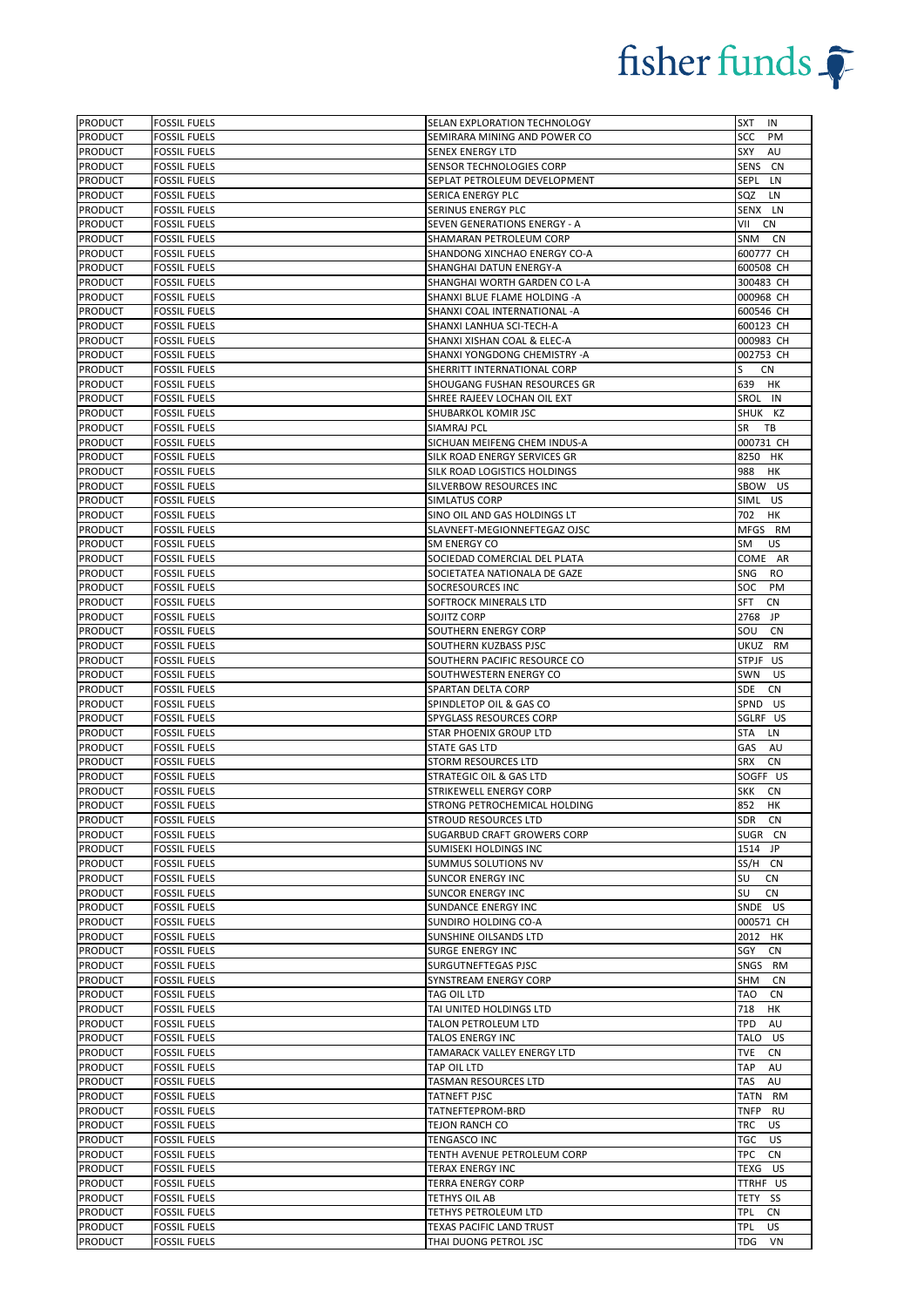| <b>PRODUCT</b> | <b>FOSSIL FUELS</b> | TITAN MINING CORP            | ΤI<br>CN                |
|----------------|---------------------|------------------------------|-------------------------|
| <b>PRODUCT</b> | <b>FOSSIL FUELS</b> | <b>TOMSKNEFT</b>             | TOMG RU                 |
| <b>PRODUCT</b> | <b>FOSSIL FUELS</b> | TORC OIL & GAS LTD           | TOG CN                  |
| <b>PRODUCT</b> | <b>FOSSIL FUELS</b> | TORCHLIGHT ENERGY RESOURCES  | TRCH US                 |
| PRODUCT        | <b>FOSSIL FUELS</b> | <b>TOTAL GABON</b>           | EC<br>FP.               |
| <b>PRODUCT</b> | <b>FOSSIL FUELS</b> | <b>TOTAL SA</b>              | FP FP                   |
| PRODUCT        | <b>FOSSIL FUELS</b> | <b>TOTAL SE</b>              | FP.<br>FP               |
| <b>PRODUCT</b> | <b>FOSSIL FUELS</b> | TOUCHSTONE EXPLORATION INC   | TXP<br>CN               |
| <b>PRODUCT</b> | <b>FOSSIL FUELS</b> | TOURMALINE OIL CORP          | ΤΟυ<br>CN               |
| PRODUCT        | <b>FOSSIL FUELS</b> | TRADA ALAM MINERA TBK PT     | TRAM IJ                 |
| <b>PRODUCT</b> | <b>FOSSIL FUELS</b> | TRANSATLANTIC PETROLEUM LTD  | <b>TNP</b><br><b>CN</b> |
| <b>PRODUCT</b> | <b>FOSSIL FUELS</b> | TRANSGLOBE ENERGY CORP       | TGL<br><b>CN</b>        |
| <b>PRODUCT</b> | <b>FOSSIL FUELS</b> | TREASURY METALS INC          | TML<br>CN               |
| <b>PRODUCT</b> | <b>FOSSIL FUELS</b> | TREATY ENERGY CORP           | TECO US                 |
| <b>PRODUCT</b> | <b>FOSSIL FUELS</b> | TRIANGLE ENERGY GLOBAL LTD   | TEG<br>AU               |
| <b>PRODUCT</b> | <b>FOSSIL FUELS</b> | TRINITY EXPLORATION & PRODUC | TRIN LN                 |
| <b>PRODUCT</b> | <b>FOSSIL FUELS</b> | TRUE NORTH ENERGY CORP       | TNEN US                 |
| <b>PRODUCT</b> | <b>FOSSIL FUELS</b> | TULLOW OIL PLC               | TLW<br>LN               |
| <b>PRODUCT</b> | <b>FOSSIL FUELS</b> | TWIN BUTTE ENERGY LTD        | TBTEF US                |
| <b>PRODUCT</b> | <b>FOSSIL FUELS</b> | U S ENERGY CORP - WYOMING    | USEG US                 |
| <b>PRODUCT</b> | <b>FOSSIL FUELS</b> | UGI CORP                     | UGI<br>US               |
| <b>PRODUCT</b> | <b>FOSSIL FUELS</b> | UK OIL & GAS PLC             | UKOG LN                 |
| PRODUCT        | <b>FOSSIL FUELS</b> | UKRNAFTA OPJC                | UNAF UZ                 |
| <b>PRODUCT</b> | <b>FOSSIL FUELS</b> | ULTRA PETROLEUM CORP         | UPLCQ US                |
| <b>PRODUCT</b> | <b>FOSSIL FUELS</b> | UNIT CORP                    | UNYCQ US                |
| <b>PRODUCT</b> | <b>FOSSIL FUELS</b> | UNITED ENERGY GROUP LTD      | 467<br>нк               |
| <b>PRODUCT</b> | <b>FOSSIL FUELS</b> | UP ENERGY DEVELOPMENT GROUP  | 307<br>HK               |
| <b>PRODUCT</b> | <b>FOSSIL FUELS</b> | VAALCO ENERGY INC            | EGY<br><b>US</b>        |
| PRODUCT        | <b>FOSSIL FUELS</b> | VALEURA ENERGY INC           | <b>VLE</b><br><b>CN</b> |
| <b>PRODUCT</b> | <b>FOSSIL FUELS</b> | VARYEGANNEFT-\$US BOARD      | VARN RU                 |
| <b>PRODUCT</b> | <b>FOSSIL FUELS</b> | <b>VEDANTA LTD</b>           | VEDL IN                 |
| PRODUCT        | <b>FOSSIL FUELS</b> | <b>VERMILION ENERGY INC</b>  | <b>VET</b><br>CN        |
| <b>PRODUCT</b> | <b>FOSSIL FUELS</b> | <b>VERSUS SYSTEMS INC</b>    | VS<br><b>CN</b>         |
| <b>PRODUCT</b> | <b>FOSSIL FUELS</b> | VICTORIA OIL & GAS PLC       | VOG<br>LN               |
| <b>PRODUCT</b> | <b>FOSSIL FUELS</b> | VICTORY OILFIELD TECH INC    | VYEY US                 |
| <b>PRODUCT</b> | <b>FOSSIL FUELS</b> | VIET PHAT IMPORT EXPORT TRAD | VPG<br>VN               |
| <b>PRODUCT</b> | <b>FOSSIL FUELS</b> | VIKING ENERGY GROUP INC      | VKIN<br><b>US</b>       |
| <b>PRODUCT</b> | <b>FOSSIL FUELS</b> | VINACOMIN - NUI BEO COAL JSC | <b>NBC</b><br>VN        |
| <b>PRODUCT</b> | <b>FOSSIL FUELS</b> | VINACOMIN - POWER HOLDING CO | <b>NBC</b><br>VN        |
| PRODUCT        | <b>FOSSIL FUELS</b> | VINACOMIN - VIET BAC MINING  | <b>NBC</b><br>VN        |
| PRODUCT        | <b>FOSSIL FUELS</b> | VINACOMIN COAL IMPORT EXPORT | <b>CLM</b><br>VN        |
| <b>PRODUCT</b> | <b>FOSSIL FUELS</b> | VINACOMIN DEO NAI COAL JSC   | TDN<br>VN               |
| PRODUCT        | <b>FOSSIL FUELS</b> | VINACOMIN HA TU COAL JSC     | <b>THT</b><br>VN        |
| <b>PRODUCT</b> | <b>FOSSIL FUELS</b> | VINACOMIN-HALAM COAL JSC     | <b>HLC</b><br>VN        |
| <b>PRODUCT</b> | <b>FOSSIL FUELS</b> | VINACOMIN-MONG DUONG COAL JS | MDC<br>VN               |
| <b>PRODUCT</b> | <b>FOSSIL FUELS</b> | VINACOMIN-VANG DANH COAL JSC | TVD<br>VN               |
| <b>PRODUCT</b> | <b>FOSSIL FUELS</b> | VIPER ENERGY PARTNERS LP     | VNOM US                 |
| <b>PRODUCT</b> | <b>FOSSIL FUELS</b> | VISTA OIL & GAS SAB DE CV    | <b>VISTAA MM</b>        |
| <b>PRODUCT</b> | <b>FOSSIL FUELS</b> | <b>VITAL ENERGY INC</b>      | VUX CN                  |
| <b>PRODUCT</b> | <b>FOSSIL FUELS</b> | <b>VOC ENERGY TRUST</b>      | VOC<br>US               |
| <b>PRODUCT</b> | <b>FOSSIL FUELS</b> | VOLGA GAS PLC                | VGAS LN                 |
| <b>PRODUCT</b> | <b>FOSSIL FUELS</b> | W RESOURCES PLC              | WRES LN                 |
| <b>PRODUCT</b> | <b>FOSSIL FUELS</b> | W&T OFFSHORE INC             | WTI<br><b>US</b>        |
| PRODUCT        | <b>FOSSIL FUELS</b> | <b>WALDRON ENERGY CORP</b>   | TTYGF US                |
| PRODUCT        | <b>FOSSIL FUELS</b> | WASHINGTON H. SOUL PATTINSON | SOL<br>AU               |
| PRODUCT        | <b>FOSSIL FUELS</b> | WENTWORTH ENERGY INC         | WNWG US                 |
| PRODUCT        | <b>FOSSIL FUELS</b> | WENTWORTH RESOURCES PLC      | WEN<br>LN               |
| <b>PRODUCT</b> | <b>FOSSIL FUELS</b> | <b>WESCAN ENERGY CORP</b>    | WCE<br>CN               |
| PRODUCT        | <b>FOSSIL FUELS</b> | WESCOAL HOLDINGS LTD         | WSL<br>SJ               |
| <b>PRODUCT</b> | <b>FOSSIL FUELS</b> | WEST TEXAS RESOURCES INC     | WTXR US                 |
| <b>PRODUCT</b> | <b>FOSSIL FUELS</b> | <b>WHITEBARK ENERGY LTD</b>  | WBE<br>AU               |
| <b>PRODUCT</b> | <b>FOSSIL FUELS</b> | WHITECAP RESOURCES INC       | WCP<br><b>CN</b>        |
| PRODUCT        | <b>FOSSIL FUELS</b> | WHITING PETROLEUM CORP       | WLL<br><b>US</b>        |
| PRODUCT        | <b>FOSSIL FUELS</b> | WHITING USA TRUST II         | WHZT US                 |
| <b>PRODUCT</b> | <b>FOSSIL FUELS</b> | WINTIME ENERGY CO LTD-A      | 600157 CH               |
| PRODUCT        | <b>FOSSIL FUELS</b> | WOODSIDE PETROLEUM LTD       | WPL<br>AU               |
| <b>PRODUCT</b> | <b>FOSSIL FUELS</b> | WOODSIDE PETROLEUM LTD       | WPL<br>AU               |
| <b>PRODUCT</b> | <b>FOSSIL FUELS</b> | <b>WORLEY LTD</b>            | WOR AU                  |
| <b>PRODUCT</b> | <b>FOSSIL FUELS</b> | WPX ENERGY INC               | WPX<br>US.              |
| <b>PRODUCT</b> | <b>FOSSIL FUELS</b> | XINJIANG XINTAI NATURAL GA-A | 603393 CH               |
| <b>PRODUCT</b> | <b>FOSSIL FUELS</b> | XXL ENERGY CORP              | XL<br>CN                |
| <b>PRODUCT</b> | <b>FOSSIL FUELS</b> | YAKUTSK FUEL-ENERGY CO PJSC  | YAKG RM                 |
| <b>PRODUCT</b> | <b>FOSSIL FUELS</b> | YANCOAL AUSTRALIA LTD        | YAL AU                  |
| <b>PRODUCT</b> | <b>FOSSIL FUELS</b> | YANGARRA RESOURCES LTD       | <b>YGR</b><br>CN        |
| <b>PRODUCT</b> | <b>FOSSIL FUELS</b> | YANGQUAN COAL INDUSTRY GRP-A | 600348 CH               |
| <b>PRODUCT</b> | <b>FOSSIL FUELS</b> | YANZHOU COAL MINING CO-H     | 1171 HK                 |
| <b>PRODUCT</b> | <b>FOSSIL FUELS</b> | YPF S.A.-D                   | YPFD AR                 |
|                |                     |                              |                         |
| <b>PRODUCT</b> | <b>FOSSIL FUELS</b> | YUMA ENERGY INC              | YUMAQ US                |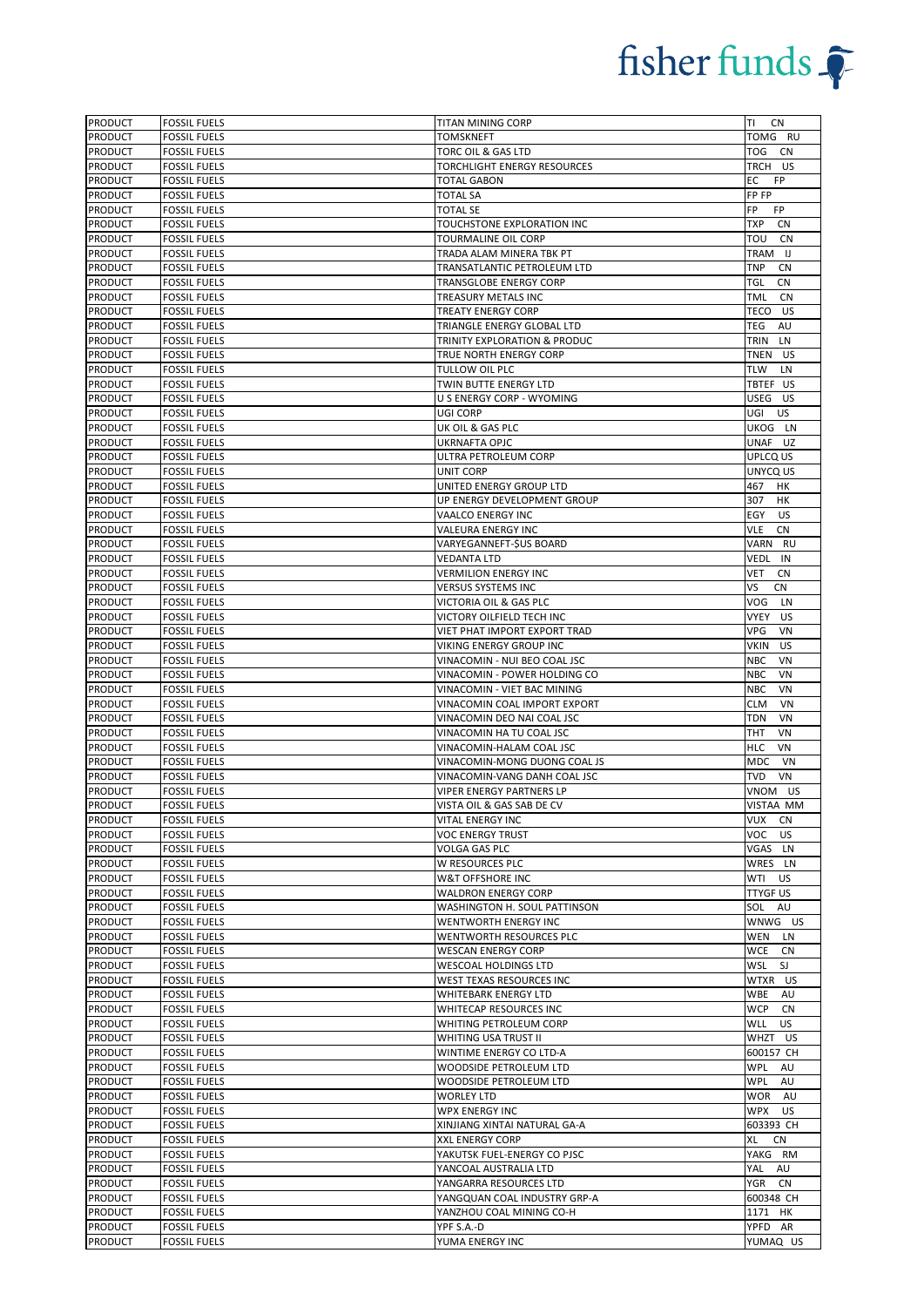| <b>PRODUCT</b>                   | <b>FOSSIL FUELS</b>         | ZARGON OIL & GAS LTD                                       | ZAR CN                   |
|----------------------------------|-----------------------------|------------------------------------------------------------|--------------------------|
| <b>PRODUCT</b>                   | <b>FOSSIL FUELS</b>         | ZAZA ENERGY CORP                                           | ZAZA US                  |
| PRODUCT                          | <b>FOSSIL FUELS</b>         | <b>ZENITH ENERGY LTD</b>                                   | ZEN LN                   |
| <b>PRODUCT</b>                   | <b>FOSSIL FUELS</b>         | ZHENGZHOU COAL INDUSTRY - A                                | 600121 CH                |
| <b>PRODUCT</b>                   | <b>FOSSIL FUELS</b>         | ZOLTAV RESOURCES INC                                       | ZOL LN                   |
| PRODUCT                          | GAMBLING                    | 3D PIONEER SYSTEMS INC                                     | DPSM US                  |
| <b>PRODUCT</b>                   | GAMBLING                    | 500.COM LTD-CLASS A-ADR                                    | WBAI US                  |
| PRODUCT                          | <b>GAMBLING</b>             | 888 HOLDINGS PLC                                           | 888 LN                   |
| PRODUCT                          | GAMBLING                    | ACCEL ENTERTAINMENT INC                                    | ACEL US                  |
| PRODUCT                          | <b>GAMBLING</b>             | <b>AGTECH HOLDINGS LTD</b>                                 | 8279 HK                  |
| PRODUCT                          | <b>GAMBLING</b>             | AINSWORTH GAME TECHNOLOGY LT                               | AGI AU                   |
| PRODUCT                          | <b>GAMBLING</b>             | ANGLER GAMING PLC                                          | ANGL SS                  |
| <b>PRODUCT</b>                   | <b>GAMBLING</b>             | AQUIS ENTERTAINMENT LTD                                    | AQS AU                   |
| PRODUCT                          | <b>GAMBLING</b>             | ARCHON CORPORATION                                         | ARHN US                  |
| PRODUCT                          | <b>GAMBLING</b>             | ARISTOCRAT LEISURE LTD                                     | ALL AU                   |
| PRODUCT                          | GAMBLING                    | ASPIRE GLOBAL PLC                                          | <b>ASPIRE SS</b>         |
| <b>PRODUCT</b>                   | <b>GAMBLING</b>             | <b>AUTOMATIC SYSTEMS LTD</b>                               | ASL MP                   |
| PRODUCT                          | <b>GAMBLING</b>             | <b>B90 HOLDINGS PLC</b>                                    | <b>B90 LN</b>            |
| PRODUCT                          | <b>GAMBLING</b>             | <b>BAYMOUNT INC</b>                                        | BYM/H CN                 |
| <b>PRODUCT</b>                   | <b>GAMBLING</b>             | <b>BELLE CORP</b>                                          | <b>BEL PM</b>            |
| <b>PRODUCT</b>                   | <b>GAMBLING</b>             | BERJAYA LAND BHD                                           | <b>BL MK</b>             |
| PRODUCT                          | <b>GAMBLING</b>             | BERJAYA SPORTS TOTO BHD                                    | <b>BST MK</b>            |
| <b>PRODUCT</b>                   | GAMBLING                    | BEST OF THE BEST PLC                                       | <b>BOTBLN</b>            |
| PRODUCT                          | <b>GAMBLING</b>             | BET-AT-HOME.COM AG                                         | ACX GR                   |
| PRODUCT                          | GAMBLING                    | BETBULL HOLDING SE IN LIQU                                 | <b>BETB AV</b>           |
| <b>PRODUCT</b>                   | <b>GAMBLING</b>             | <b>BETSSON AB</b>                                          | <b>BETSB SS</b>          |
| PRODUCT                          | <b>GAMBLING</b>             | BLOOMBERRY RESORTS CORP                                    | <b>BLOOM PM</b>          |
| <b>PRODUCT</b>                   | <b>GAMBLING</b>             | <b>BOYD GAMING CORP</b>                                    | <b>BYD US</b>            |
| <b>PRODUCT</b>                   | <b>GAMBLING</b>             | BRAVO MULTINATIONAL INC                                    | <b>BRVO US</b>           |
| <b>PRODUCT</b>                   | <b>GAMBLING</b>             | CAESARS ENTERTAINMENT INC                                  | CZR US                   |
| PRODUCT                          | <b>GAMBLING</b>             | CANTERBURY PARK HOLDING CORP                               | CPHC US                  |
| PRODUCT                          | <b>GAMBLING</b>             | CASINO DE MONTREUX SA-NOM100                               | CDMSN1 SW                |
| PRODUCT                          | <b>GAMBLING</b>             | <b>CENTRIC HOLDINGS SA</b>                                 | <b>CENTR GA</b>          |
| PRODUCT                          | <b>GAMBLING</b>             | CENTURY CASINOS INC                                        | CNTY US                  |
| <b>PRODUCT</b>                   | <b>GAMBLING</b>             | CENTURY ENTERTAINMENT INTERN                               | 959 HK                   |
| PRODUCT                          | <b>GAMBLING</b>             | CHILCO RIVER HOLDINGS INC                                  | CRVH US                  |
| <b>PRODUCT</b>                   | <b>GAMBLING</b>             | CHINA LOTSYNERGY HLDG LTD                                  | 1371 HK                  |
| <b>PRODUCT</b>                   | <b>GAMBLING</b>             | CHURCHILL DOWNS INC                                        | CHDN US                  |
| PRODUCT                          | GAMBLING                    | CLOVERLEAF KENNEL CLUB -CL A                               | <b>CLVFA US</b>          |
| PRODUCT                          | <b>GAMBLING</b>             | CLUB HIPICO DE SANTIAGO S.A.                               | HIPICO CI                |
| PRODUCT                          | GAMBLING                    | <b>CODERE SA</b>                                           | CDR SM                   |
| <b>PRODUCT</b>                   | <b>GAMBLING</b>             | CONCORDE GAMING CORP                                       | <b>CGAM US</b>           |
| PRODUCT                          | <b>GAMBLING</b>             | <b>CROWN RESORTS LTD</b>                                   | CWN AU                   |
| PRODUCT                          | <b>GAMBLING</b>             | DRAFTKINGS INC - CL A                                      | DKNG US                  |
| <b>PRODUCT</b>                   | <b>GAMBLING</b>             | ELRAY RESOURCES INC                                        | ELRA US                  |
| <b>PRODUCT</b>                   | <b>GAMBLING</b>             | <b>EMBARR DOWNS INC</b>                                    | <b>EMBRUS</b>            |
| PRODUCT                          | <b>GAMBLING</b>             | <b>EMPEROR ENTERTAINMENT HOTEL</b>                         | 296 HK                   |
| <b>PRODUCT</b>                   | <b>GAMBLING</b>             | <b>EMPIRE GLOBAL GAMING INC</b>                            | <b>EPGG US</b>           |
| <b>PRODUCT</b>                   | <b>GAMBLING</b>             | <b>ENJOY SA</b>                                            | <b>ENJOY CI</b>          |
| PRODUCT                          | GAMBLING                    | <b>ENLABS AB</b>                                           | <b>NLAB SS</b>           |
| <b>PRODUCT</b>                   | <b>GAMBLING</b>             | ESPORTS ENTERTAINMENT GROUP                                | <b>GMBLUS</b>            |
| <b>PRODUCT</b>                   | GAMBLING                    | ESTORIL SOL SGPS SA-REG SHS                                | ESON PL                  |
| <b>PRODUCT</b>                   | <b>GAMBLING</b>             | <b>EVERGREEN GAMING CORP</b>                               | <b>TNA CN</b>            |
| <b>PRODUCT</b>                   | <b>GAMBLING</b>             | <b>EVERI HOLDINGS INC</b>                                  | <b>EVRIUS</b>            |
| PRODUCT                          | GAMBLING                    | <b>EVOLUTION GAMING GROUP</b>                              | EVO SS                   |
| PRODUCT                          | GAMBLING                    | FANSUNITE ENTERTAINMENT INC.                               | <b>FANS CN</b>           |
| PRODUCT                          | <b>GAMBLING</b>             | FLUTTER ENTERTAINMENT PLC                                  | <b>FLTR LN</b>           |
| <b>PRODUCT</b>                   | <b>GAMBLING</b>             | <b>FOUR CORNERS INC</b>                                    | <b>FCNE US</b>           |
| PRODUCT                          | <b>GAMBLING</b>             | FULL HOUSE RESORTS INC                                     | FLL US                   |
| PRODUCT                          | GAMBLING                    | <b>GAIN CITIES LTD</b>                                     | <b>GCTY US</b>           |
| <b>PRODUCT</b>                   | <b>GAMBLING</b>             | <b>GALAXY ENTERTAINMENT GROUP L</b>                        | 27 HK                    |
| <b>PRODUCT</b>                   | <b>GAMBLING</b>             | GALAXY GAMING INC                                          | <b>GLXZ US</b>           |
| PRODUCT                          | GAMBLING                    | GAMECARD-JOYCO HOLDINGS INC                                | 6249 JP                  |
| PRODUCT                          | GAMBLING                    | <b>GAMEHOST INC</b>                                        | <b>GH CN</b>             |
| <b>PRODUCT</b>                   | GAMBLING                    | <b>GAMESYS GROUP PLC</b>                                   | <b>GYS LN</b>            |
| PRODUCT                          | <b>GAMBLING</b>             | <b>GAMING CORPS AB</b>                                     | <b>GCOR SS</b>           |
| <b>PRODUCT</b>                   | <b>GAMBLING</b>             | <b>GAMING REALMS PLC</b>                                   | <b>GMRLN</b>             |
| <b>PRODUCT</b>                   | GAMBLING                    | <b>GAMMA CIVIC LTD</b>                                     | <b>GML MP</b>            |
| PRODUCT                          | GAMBLING                    | <b>GAN LTD</b>                                             | <b>GAN US</b>            |
| PRODUCT                          | <b>GAMBLING</b>             | <b>GENTING MALAYSIA BHD</b>                                | <b>GENM MK</b>           |
| <b>PRODUCT</b>                   |                             |                                                            | <b>GENS SP</b>           |
|                                  |                             |                                                            |                          |
|                                  | <b>GAMBLING</b>             | <b>GENTING SINGAPORE LTD</b>                               |                          |
| PRODUCT                          | GAMBLING                    | <b>GLORYWIN ENTERTAINMENT GROUP</b>                        | <b>GWIN US</b>           |
| PRODUCT                          | GAMBLING                    | <b>GOLDEN ENTERTAINMENT INC</b>                            | <b>GDEN US</b>           |
| PRODUCT                          | <b>GAMBLING</b>             | <b>GRAND CASINO LUZERN</b>                                 | <b>KURLZ SW</b>          |
| PRODUCT                          | <b>GAMBLING</b>             | GRAND KOREA LEISURE CO LTD                                 | 114090 KS                |
| <b>PRODUCT</b>                   | GAMBLING                    | GREAT CANADIAN GAMING CORP                                 | GC CN                    |
| <b>PRODUCT</b><br><b>PRODUCT</b> | GAMBLING<br><b>GAMBLING</b> | <b>GROUPE PARTOUCHE SA-REGR</b><br><b>GVC HOLDINGS PLC</b> | PARP FP<br><b>GVC LN</b> |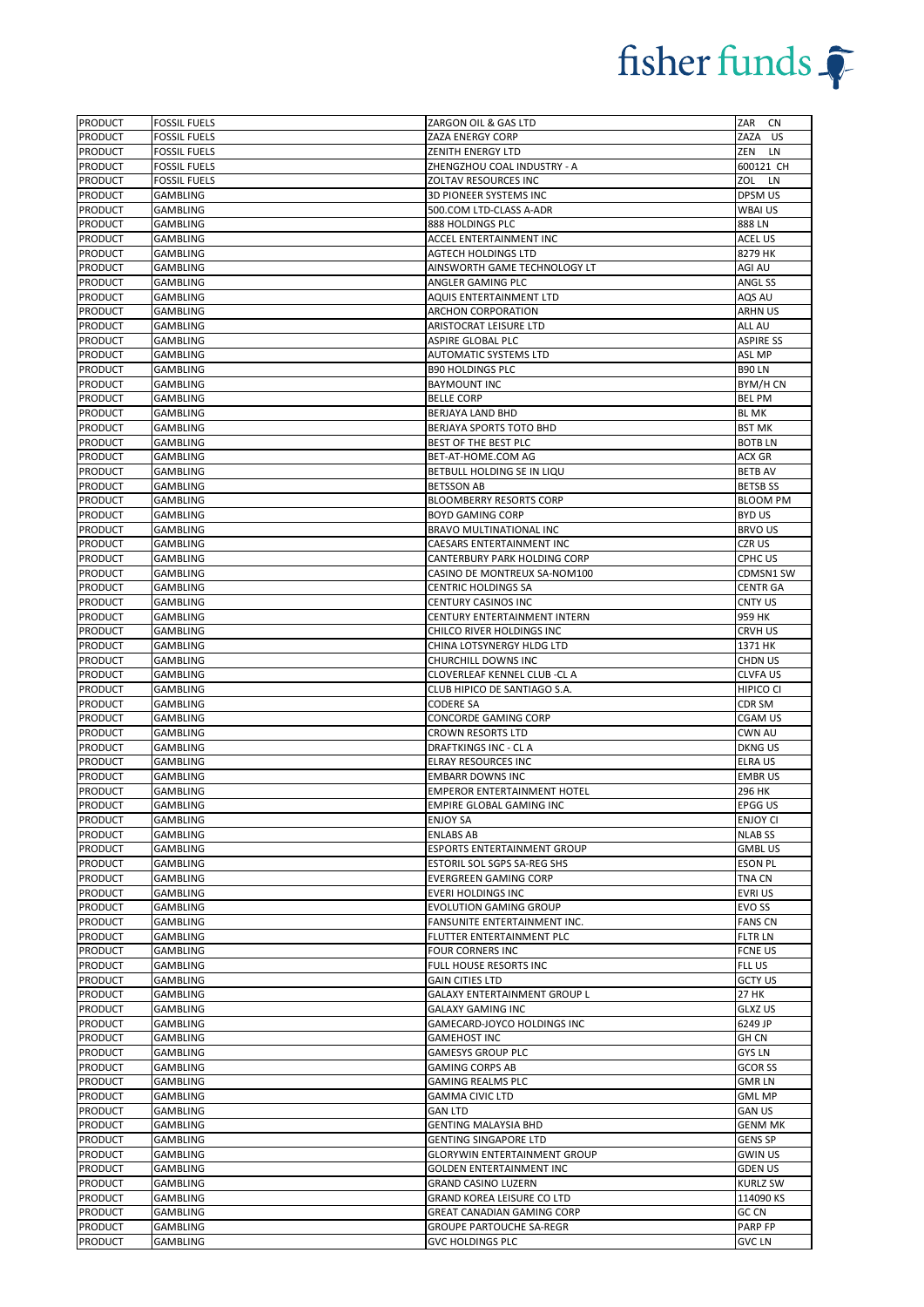| <b>PRODUCT</b> | GAMBLING        | HOSKEN CONS INVESTMENTS LTD           | HCI SJ            |
|----------------|-----------------|---------------------------------------|-------------------|
| <b>PRODUCT</b> | GAMBLING        | <b>IBASE GAMING INC</b>               | 6441 TT           |
| <b>PRODUCT</b> | <b>GAMBLING</b> | IMPERIAL PACIFIC INTERNATION          | 1076 HK           |
| <b>PRODUCT</b> | <b>GAMBLING</b> | INTERNATIONAL GAME TECHNOLOG          | <b>IGT US</b>     |
| <b>PRODUCT</b> | <b>GAMBLING</b> | INTRALOT S.A.-INTEGRATED LOT          | <b>INLOT GA</b>   |
| PRODUCT        | GAMBLING        | JUMBO INTERACTIVE LTD                 | <b>JIN AU</b>     |
| <b>PRODUCT</b> | <b>GAMBLING</b> | KAI CHIEH INTERNATIONAL INV           | 2721 TT           |
| <b>PRODUCT</b> | <b>GAMBLING</b> | <b>KAMBI GROUP PLC</b>                | <b>KAMBISS</b>    |
| <b>PRODUCT</b> | GAMBLING        | KANGWON LAND INC                      | 035250 KS         |
| <b>PRODUCT</b> | <b>GAMBLING</b> | KENILWORTH SYSTEMS CORP               | <b>KENS US</b>    |
| <b>PRODUCT</b> | <b>GAMBLING</b> | KINBASHA GAMING INTERNATIONA          | <b>KNBAUS</b>     |
| <b>PRODUCT</b> | <b>GAMBLING</b> | KINDRED GROUP PLC                     | <b>KINDSDB SS</b> |
| PRODUCT        | GAMBLING        | KOREA LOTTERY SERVICE CO              | 020920 KF         |
| <b>PRODUCT</b> | GAMBLING        | KURSAAL-CASINO AG LUZERN              | <b>KURALG SW</b>  |
| <b>PRODUCT</b> | GAMBLING        | LA FRANCAISE DES JEUX SAEM            | FDJ FP            |
| <b>PRODUCT</b> | <b>GAMBLING</b> | LANDING INTERNATIONAL DEVELO          | 582 HK            |
| <b>PRODUCT</b> | GAMBLING        | LAS VEGAS SANDS CORP                  | LVS US            |
| <b>PRODUCT</b> | <b>GAMBLING</b> | LEISURE & RESORTS WORLD CORP          | LR PM             |
| <b>PRODUCT</b> | <b>GAMBLING</b> | <b>LEOVEGAS AB</b>                    | LEO SS            |
| <b>PRODUCT</b> | <b>GAMBLING</b> | LINIU TECHNOLOGY GROUP                | LINUF US          |
| <b>PRODUCT</b> | GAMBLING        | LITTLEFIELD CORP                      | LTFD US           |
| PRODUCT        | GAMBLING        | LOTARIJA NA MAKEDONIJA SKOPJ          | LOTO MS           |
| <b>PRODUCT</b> | <b>GAMBLING</b> | LOTO INTERACTIVE LTD                  | 8198 HK           |
| <b>PRODUCT</b> | <b>GAMBLING</b> | LOTTO24                               | <b>LO24 GR</b>    |
|                |                 |                                       |                   |
| <b>PRODUCT</b> | GAMBLING        | LOTTOTECH LTD                         | LOTO MP           |
| <b>PRODUCT</b> | <b>GAMBLING</b> | LUTRIJA CRNE GORE AD PODGORI          | LUCG ME           |
| <b>PRODUCT</b> | <b>GAMBLING</b> | LUTRIJA RS AD BANJA LUKA              | <b>LTRSRA BK</b>  |
| <b>PRODUCT</b> | <b>GAMBLING</b> | MACAU LEGEND DEVELOPMENT LTD          | 1680 HK           |
| <b>PRODUCT</b> | <b>GAMBLING</b> | <b>MAGNUM BHD</b>                     | MAG MK            |
| <b>PRODUCT</b> | GAMBLING        | MANILA JOCKEY CLUB INC                | MJC PM            |
| <b>PRODUCT</b> | <b>GAMBLING</b> | MELCO INTERNATIONAL DEVELOP.          | 200 HK            |
| <b>PRODUCT</b> | <b>GAMBLING</b> | <b>MELCO RESORTS &amp; ENTERT-ADR</b> | MLCO US           |
| <b>PRODUCT</b> | GAMBLING        | MGM CHINA HOLDINGS LTD                | 2282 HK           |
| <b>PRODUCT</b> | GAMBLING        | MGM RESORTS INTERNATIONAL             | MGM US            |
| <b>PRODUCT</b> | GAMBLING        | MONARCH CASINO & RESORT INC           | MCRI US           |
| <b>PRODUCT</b> | <b>GAMBLING</b> | NAGACORP LTD                          | 3918 HK           |
| <b>PRODUCT</b> | <b>GAMBLING</b> | NANOTECH GAMING INC                   | <b>NTGLUS</b>     |
| <b>PRODUCT</b> | GAMBLING        | NEWBURY RACECOURSE PLC                | NYR PZ            |
| <b>PRODUCT</b> | GAMBLING        | NIRAKU GC HOLDINGS INC                | 1245 HK           |
| <b>PRODUCT</b> | GAMBLING        | OKURA HOLDINGS LTD                    | 1655 HK           |
| <b>PRODUCT</b> | <b>GAMBLING</b> | OLYMPIA INDUSTRIES BHD                | <b>OLYM MK</b>    |
| <b>PRODUCT</b> | GAMBLING        | OLYMPIC ENTERTAINMENT GROUP           | OEG1T ET          |
| <b>PRODUCT</b> | GAMBLING        | <b>OPAP SA</b>                        | OPAP GA           |
| <b>PRODUCT</b> | <b>GAMBLING</b> | OXFORD INVESTMENTS HOLDINGS           | <b>OXIHF US</b>   |
| <b>PRODUCT</b> | <b>GAMBLING</b> | PACIFIC ONLINE SYSTEMS CORP           | LOTO PM           |
| <b>PRODUCT</b> | GAMBLING        | PACIFIC VEGAS GLOBAL STRATEG          | <b>PVEG US</b>    |
| <b>PRODUCT</b> | GAMBLING        | PARADISE CO LTD                       | 034230 KS         |
|                | <b>GAMBLING</b> |                                       | 1180 HK           |
| <b>PRODUCT</b> |                 | PARADISE ENTERTAINMENT LTD            |                   |
| <b>PRODUCT</b> | GAMBLING        | PENN NATIONAL GAMING INC              | PENN US           |
| <b>PRODUCT</b> | GAMBLING        | PFERDEWETTEN.DE AG                    | EMH GR            |
| <b>PRODUCT</b> | GAMBLING        | PHILWEB CORP                          | WEB PM            |
| PRODUCT        | <b>GAMBLING</b> | PHUMELELA GAMING & LEISURE            | PHM SJ            |
| <b>PRODUCT</b> | GAMBLING        | PLAYSAFE HOLDING AS                   | PLAY NO           |
| PRODUCT        | <b>GAMBLING</b> | POINTSBET HOLDINGS LTD                | PBH AU            |
| <b>PRODUCT</b> | GAMBLING        | PREMIUM LEISURE CORP                  | PLC PM            |
| <b>PRODUCT</b> | <b>GAMBLING</b> | RAKETECH GROUP HOLDING PLC            | <b>RAKE SS</b>    |
| <b>PRODUCT</b> | <b>GAMBLING</b> | <b>RANK GROUP PLC</b>                 | RNK LN            |
| <b>PRODUCT</b> | GAMBLING        | RED ROCK RESORTS INC-CLASS A          | <b>RRRUS</b>      |
| <b>PRODUCT</b> | GAMBLING        | REDCAPE HOTEL GROUP                   | RDC AU            |
| <b>PRODUCT</b> | GAMBLING        | REXLOT HOLDINGS LTD                   | 555 HK            |
| <b>PRODUCT</b> | <b>GAMBLING</b> | RGB INTERNATIONAL BHD                 | RGB MK            |
| <b>PRODUCT</b> | GAMBLING        | RICH GOLDMAN HOLDINGS LTD             | 70 HK             |
| <b>PRODUCT</b> | <b>GAMBLING</b> | SANDS CHINA LTD                       | 1928 HK           |
| <b>PRODUCT</b> | GAMBLING        | SANKYO CO LTD                         | 6417 JP           |
| <b>PRODUCT</b> | <b>GAMBLING</b> | SCIENTIFIC GAMES CORP                 | <b>SGMS US</b>    |
| <b>PRODUCT</b> | <b>GAMBLING</b> | SEA STAR CAPITAL PLC                  | <b>SEAS CY</b>    |
| PRODUCT        | GAMBLING        | SECURE ELECTRONICS TECHNOLOG          | <b>NSLTECH NL</b> |
| <b>PRODUCT</b> | GAMBLING        | SEGA SAMMY HOLDINGS INC               | 6460 JP           |
| <b>PRODUCT</b> | <b>GAMBLING</b> | SILVER HERITAGE GROUP LTD             | SVH AU            |
| <b>PRODUCT</b> | <b>GAMBLING</b> | SINOPHARM TECH HOLDINGS LTD           | 8156 HK           |
| <b>PRODUCT</b> | GAMBLING        | SJM HOLDINGS LTD                      | 880 HK            |
| PRODUCT        | GAMBLING        | SKYCITY ENTERTAINMENT GROUP           | SKC NZ            |
| <b>PRODUCT</b> | GAMBLING        | SOCIEDAD HIPODROMO CHILE-A            | HIPODRA CI        |
|                | <b>GAMBLING</b> |                                       |                   |
| <b>PRODUCT</b> |                 | SOUTHWEST CASINO CORP                 | SWCC US           |
| <b>PRODUCT</b> | GAMBLING        | SPIFFBET AB                           | <b>SPIFF SS</b>   |
| <b>PRODUCT</b> | GAMBLING        | SPORTECH PLC                          | SPO LN            |
| <b>PRODUCT</b> | <b>GAMBLING</b> | STAR ENTERTAINMENT GRP LTD/T          | <b>SGR AU</b>     |
| <b>PRODUCT</b> | <b>GAMBLING</b> | STUDIO CITY INTERNATIONA-ADR          | MSC US            |